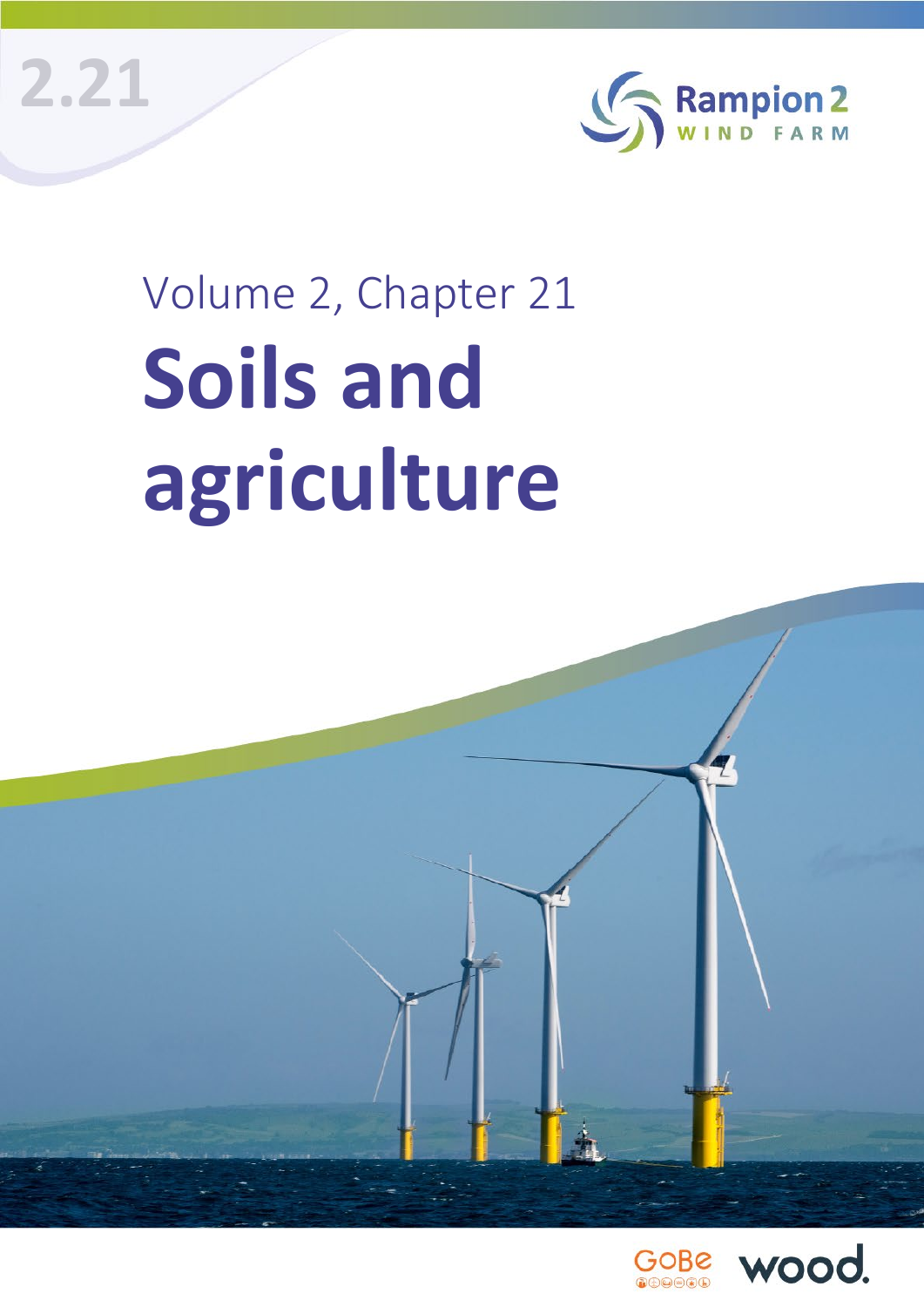wood.

# **Contents**

| 21.  | <b>Soils and agriculture</b>                                                                                                                                                                                                                                                                                                                                                                                                                                                                                                                                                                                    | 3                                      |
|------|-----------------------------------------------------------------------------------------------------------------------------------------------------------------------------------------------------------------------------------------------------------------------------------------------------------------------------------------------------------------------------------------------------------------------------------------------------------------------------------------------------------------------------------------------------------------------------------------------------------------|----------------------------------------|
| 21.1 | Introduction                                                                                                                                                                                                                                                                                                                                                                                                                                                                                                                                                                                                    | 3                                      |
| 21.2 | Relevant legislation, policy and other information and guidance<br>Introduction<br>Legislation and national planning policy<br>Local planning policy                                                                                                                                                                                                                                                                                                                                                                                                                                                            | 4<br>4<br>$\overline{4}$<br>6<br>10    |
| 21.3 | Other relevant information and guidance<br>Consultation and engagement<br>Overview<br>Scoping opinion<br>Evidence Plan Process (EPP)<br>Informal consultation and further engagement                                                                                                                                                                                                                                                                                                                                                                                                                            | 10<br>10<br>11<br>13<br>14             |
| 21.4 | Scope of the assessment<br>Overview<br>Spatial scope and study area<br><b>Temporal scope</b><br><b>Potential receptors</b><br><b>Potential effects</b><br>Activities or impacts scoped out of assessment                                                                                                                                                                                                                                                                                                                                                                                                        | 15<br>15<br>15<br>15<br>16<br>17<br>19 |
| 21.5 | Methodology for baseline data gathering<br>Overview<br>Desk study<br>Data limitations                                                                                                                                                                                                                                                                                                                                                                                                                                                                                                                           | 20<br>20<br>20<br>21                   |
| 21.6 | <b>Baseline conditions</b><br><b>Current baseline</b><br><b>Future baseline</b>                                                                                                                                                                                                                                                                                                                                                                                                                                                                                                                                 | 21<br>21<br>24                         |
| 21.7 | <b>Basis for PEIR assessment</b><br>Maximum design scenario<br>Embedded environmental measures                                                                                                                                                                                                                                                                                                                                                                                                                                                                                                                  | 24<br>24<br>27                         |
| 21.8 | Methodology for PEIR assessment<br>Introduction<br>Magnitude of change<br>Evaluation of significance                                                                                                                                                                                                                                                                                                                                                                                                                                                                                                            | 38<br>38<br>40<br>42                   |
| 21.9 | Preliminary assessment: Construction phase<br>Change to soil structure due to inappropriate storage and/or handling of soils or<br>due to the use of heavy machinery which causes compaction<br>Soil erosion due to inappropriate storage and/or construction activities<br>Temporary loss of topsoil due to removal associated with construction activities<br>Permanent loss of topsoil due to removal associated with construction activities 47<br>Damage to drainage systems due to construction activities<br>Temporary loss of, or damage to soil and agricultural land during the construction<br>phase | 43<br>43<br>45<br>46<br>48<br>49       |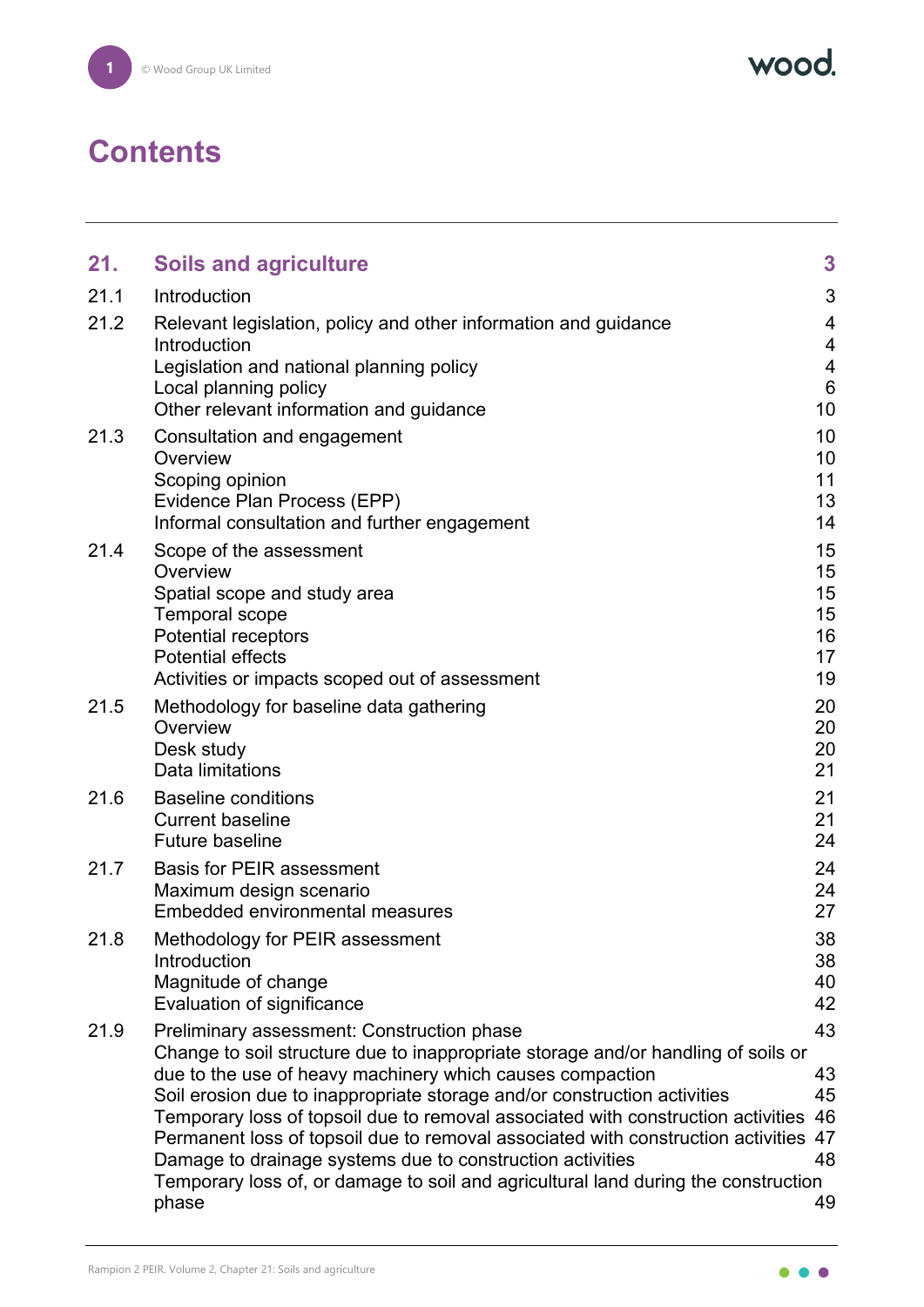wood.

|       | Permanent loss of soil resource and agricultural land due to construction of<br>onshore infrastructure | 50       |
|-------|--------------------------------------------------------------------------------------------------------|----------|
| 21.10 | Preliminary assessment: Cumulative effects                                                             | 51       |
| 21.11 | Transboundary effects                                                                                  | 51       |
| 21.12 | Inter-related effects                                                                                  | 52       |
| 21.13 | Summary of residual effects                                                                            | 53       |
| 21.14 | Further work to be undertaken for ES<br>Introduction                                                   | 55<br>55 |
|       | <b>Baseline</b>                                                                                        | 55       |
|       | Assessment                                                                                             | 56       |
|       | Consultation and engagement                                                                            | 56       |
|       | The financial effects on productive farmland                                                           | 56       |
| 21.15 | Glossary of terms and abbreviations                                                                    | 56       |
| 21.16 | References                                                                                             | 61       |
|       |                                                                                                        |          |

| Table 21-1<br>Table 21-2<br>Table 21-3<br>Table 21-4<br>Table 21-5 | National planning policy relevant to soils and agriculture<br>Local planning policy relevant to soils and agriculture<br>PINS Scoping Opinion responses - soils and agriculture<br>Receptors requiring assessment for soils and agriculture<br>Potential effects on soils and agriculture receptors scoped in for | 4<br>$\overline{7}$<br>11<br>16 |
|--------------------------------------------------------------------|-------------------------------------------------------------------------------------------------------------------------------------------------------------------------------------------------------------------------------------------------------------------------------------------------------------------|---------------------------------|
| further assessment                                                 |                                                                                                                                                                                                                                                                                                                   | 17                              |
| Table 21-6                                                         | Activities or impacts scoped out of assessment                                                                                                                                                                                                                                                                    | 19                              |
| <b>Table 21-7</b>                                                  | Data sources used to inform the soils and agriculture PEIR                                                                                                                                                                                                                                                        |                                 |
| assessment 20                                                      |                                                                                                                                                                                                                                                                                                                   |                                 |
| Table 21-8                                                         | Maximum assessment assumptions for impacts on soils and                                                                                                                                                                                                                                                           |                                 |
| agriculture                                                        | 24                                                                                                                                                                                                                                                                                                                |                                 |
|                                                                    | Table 21-9 Relevant soils and agriculture embedded environmental measures 28                                                                                                                                                                                                                                      |                                 |
|                                                                    | Table 21-10 Sensitivity of receptor / resource                                                                                                                                                                                                                                                                    | 39                              |
|                                                                    | Table 21-11 Magnitude of change for agricultural land and soils                                                                                                                                                                                                                                                   | 41                              |
|                                                                    | Table 21-12 Significance evaluation matrix                                                                                                                                                                                                                                                                        | 43                              |
|                                                                    | Table 21-13 Inter-related effects assessment for soils and agriculture                                                                                                                                                                                                                                            | 52                              |
|                                                                    | Table 21-14 Summary of preliminary assessment of residual effects                                                                                                                                                                                                                                                 | 54                              |
|                                                                    | Table 21-15 Glossary of terms and abbreviations                                                                                                                                                                                                                                                                   | 56                              |
|                                                                    |                                                                                                                                                                                                                                                                                                                   |                                 |

# **Volume 3: Figures**

- Figure 21.1 National soil map
- Figure 21.2 Indicative Agricultural Land Classification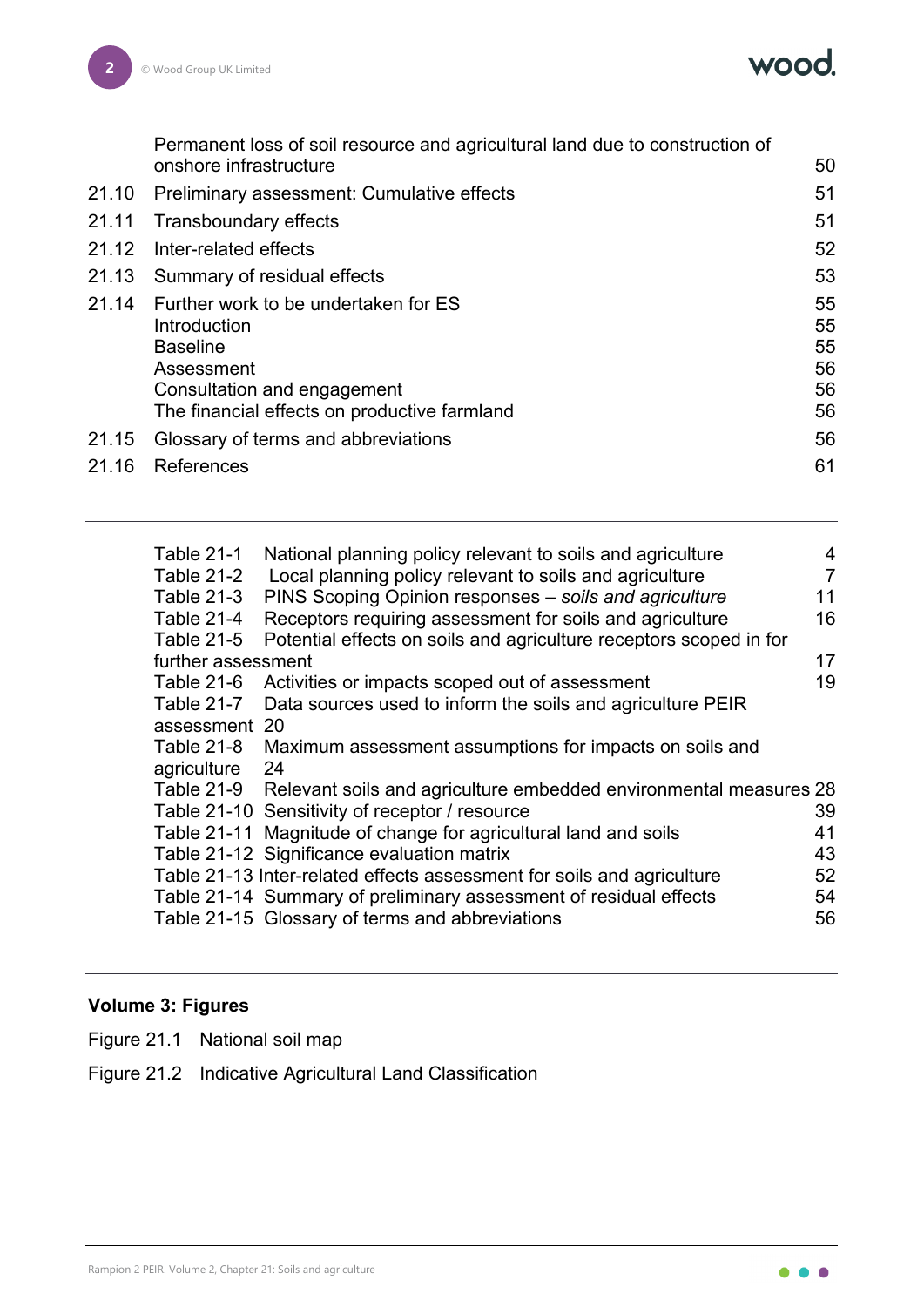# <span id="page-3-0"></span>**21. Soils and agriculture**

# <span id="page-3-1"></span>**21.1 Introduction**

- 21.1.1 This chapter of the Preliminary Environmental Information Report (PEIR) presents the preliminary results of the assessment of the likely significant effects of Rampion 2 with respect to soils and the agricultural land resource, including loss and potential loss of best and most versatile agricultural land, and loss of or damage to soil resources and soil functions. It should be read in conjunction with the project description provided in **Chapter 4: The Proposed Development** and the relevant parts of the following chapters:
	- **Chapter 23: Terrestrial ecology and nature conservation** for the assessment of potentially significant effects with respect to terrestrial ecology and nature conservation sites that may arise from Rampion 2;
	- **Chapter 25: Ground conditions** for the assessment of potentially significant effects with respect to land contamination, geohazards and geodiversity that may arise from Rampion 2; and
	- **Chapter 27: Water environment** for assessment of potentially significant effects on water environment receptors including groundwater, surface water and flood risk that may arise from Rampion 2. In particular, soil compaction and erosion caused by construction activities could impact the water environment.
- 21.1.2 The cultural heritage functions of soil, such as preservation of archaeological remains, are not discussed in this chapter since this function of soil does not interact with the other functions addressed in this chapter. The cultural heritage function of soil in the onshore part of the PEIR Assessment Boundary is covered in **Chapter 26: Historic environment.**
- 21.1.3 This chapter describes:
	- the legislation, planning policy and other documentation that has informed the assessment (**Section [21.2:](#page-4-0) Relevant legislation, planning policy, and other information and guidance**);
	- the outcome of consultation and engagement that has been undertaken to date, including how matters relating to soils and agriculture within the Scoping Opinion received in August 2020 have been addressed (**Section [21.3:](#page-10-1) Consultation and engagement**);
	- the scope of the assessment for soils and agriculture (**Section [21.4:](#page-15-0) Scope of the assessment**);
	- the methods used for the baseline data gathering (**Section [21.5:](#page-20-0) Methodology for baseline data gathering**);
	- the overall baseline (**Section [21.6:](#page-21-1) Baseline conditions**);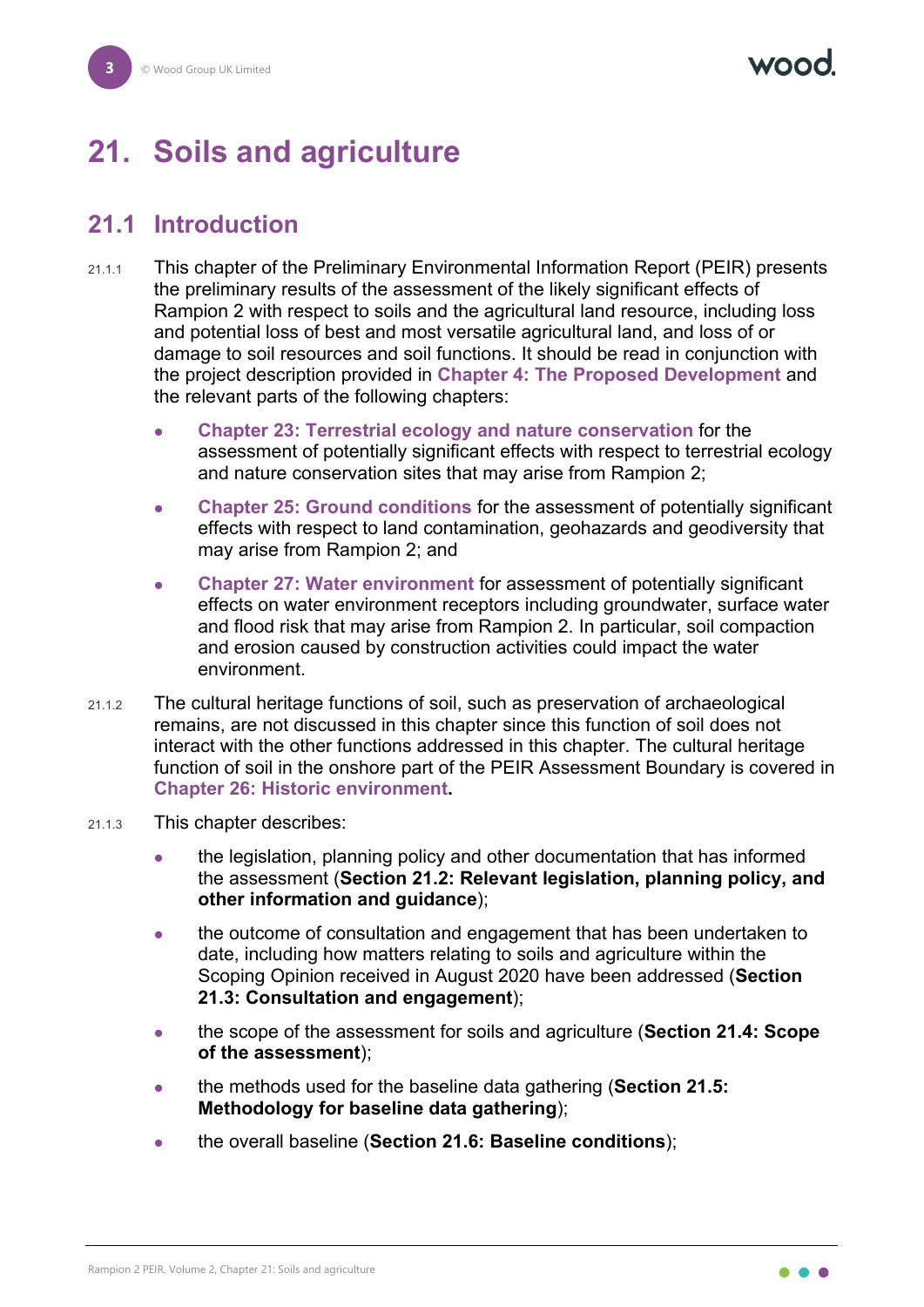naad

- embedded environmental measures relevant to soils and agriculture and the relevant maximum design scenario (**Section [21.7:](#page-24-1) Basis for PEIR assessment**);
- the assessment methods used for the PEIR (**Section [21.8:](#page-38-0) Methodology for PEIR assessment**);
- the assessment of soils and agriculture effects (**Section [21.9:](#page-43-0) Preliminary assessment: Construction phase** and **Section [21.10:](#page-51-0) Preliminary assessment: Cumulative effects**);
- consideration of transboundary effects (**Section [21.11:](#page-51-1) Transboundary effects**);
- consideration of inter-related effects (**Section [21.12:](#page-52-0) Inter-related effects**);
- a summary of residual effects for soils and agriculture (**Section [21.13:](#page-53-0) Summary of residual effects**);
- an outline of further work to be undertaken for the Environmental Statement (ES) (**Section [21.14:](#page-55-0) Further work to be undertaken for ES**);
- a glossary of terms and abbreviations is provided in **Section [21.15:](#page-56-3) Glossary of terms and abbreviations**; and
- a references list is provided in **Section [21.16:](#page-61-0) References**.

# <span id="page-4-0"></span>**21.2 Relevant legislation, policy and other information and guidance**

#### <span id="page-4-1"></span>**Introduction**

21.2.1 This section identifies the legislation, policy and other documentation that has informed the assessment of effects with respect to soils and agriculture. Further information on policies relevant to the EIA and their status is provided in **Chapter 2: Policy and legislative context** of this PEIR.

#### <span id="page-4-2"></span>**Legislation and national planning policy**

21.2.2 There is no legislation relevant to the assessment of the effects on soils and agriculture receptors. **[Table 21-1](#page-4-3)** lists the national planning policy relevant to the assessment of the effects on soils and agriculture receptors.

#### <span id="page-4-3"></span>Table 21-1 National planning policy relevant to soils and agriculture

| <b>Policy description</b>                                                                                     | <b>Relevance to assessment</b>                                                                                                 |
|---------------------------------------------------------------------------------------------------------------|--------------------------------------------------------------------------------------------------------------------------------|
| EN-1 NPS for Energy (Department of Energy and Climate Change, 2011)                                           |                                                                                                                                |
| EN-1 NPS sets out guidance and<br>requirements for major energy<br>infrastructure projects and is relevant to | The design of the Proposed Development<br>has been an iterative process that has<br>sought to minimise the potential impact to |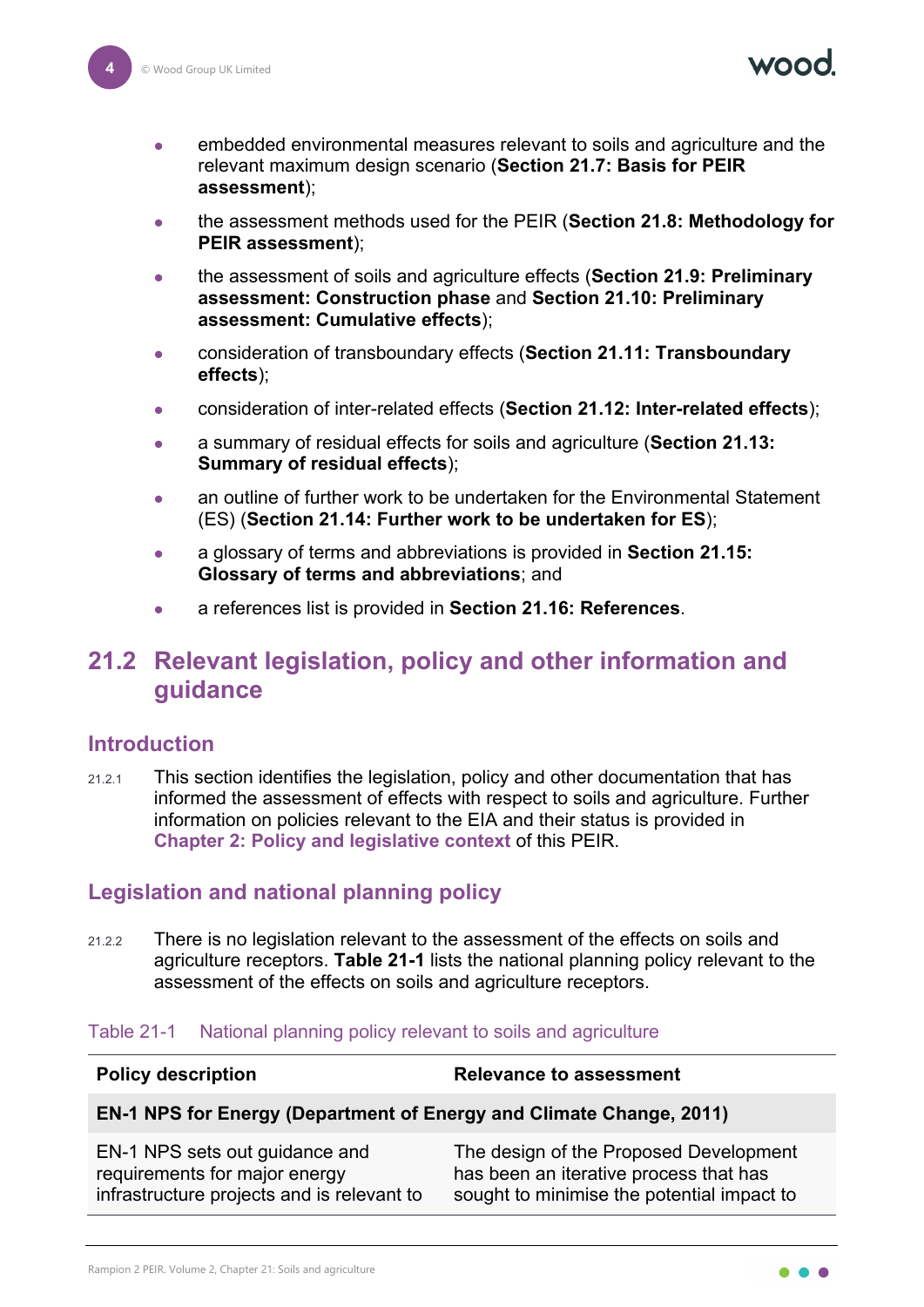Rampion 2 as it is an offshore wind project generating more than 100MW.

"*Applicants should seek to minimise impacts on the best and most versatile agricultural land (defined as land in grades 1, 2 and 3a of the Agricultural Land Classification) and preferably use land in areas of poorer quality (grades 3b, 4 and 5) except where this would be inconsistent with other sustainability considerations. Applicants should also identify any effects and seek to minimise impacts on soil quality taking into account any mitigation measures proposed*." (Paragraph 5.10.8).

"*The IPC should ensure that applicants do not site their scheme on the best and most versatile agricultural land without justification. It should give little weight to the loss of poorer quality agricultural land (in grades 3b, 4 and 5), except in areas (such as uplands) where particular agricultural practices may themselves contribute to the quality and character of the environment or the local economy.*" (Paragraph 5.10.15)

National Planning Policy Framework (2019) at Paragraph 8 states that:

*"Achieving sustainable development means that the planning system has three overarching objectives…: c) an environmental objective – to contribute to protecting and enhancing our natural… environment; including making effective use of land, helping to improve biodiversity, using natural resources prudently, … mitigating and adapting to climate change… "*

#### Paragraph 118 states that:

*"planning policies and decisions should: b) recognise that some undeveloped land can perform many functions, such* 

#### **Policy description Relevance to assessment**

soil resources and agricultural land through embedded environmental measures presented in **[Table 21-9](#page-28-0)**. The preliminary assessment is outlined in **Sections [21.9](#page-43-0)** to **[21.10](#page-51-0)**.

The design of the Proposed Development has been an iterative process that has sought to minimise the potential impact to soil resources and agricultural land through embedded environmental measures presented in **[Table 21-9](#page-28-0)**. The preliminary assessment is outlined in **Sections [21.9](#page-43-0)** to **[21.10](#page-51-0)**.

The policy description provided in this table reflects the range of soil functions and soil ecosystem services, and the interaction of this chapter with other aspects including the water environment, terrestrial ecosystems and ground conditions.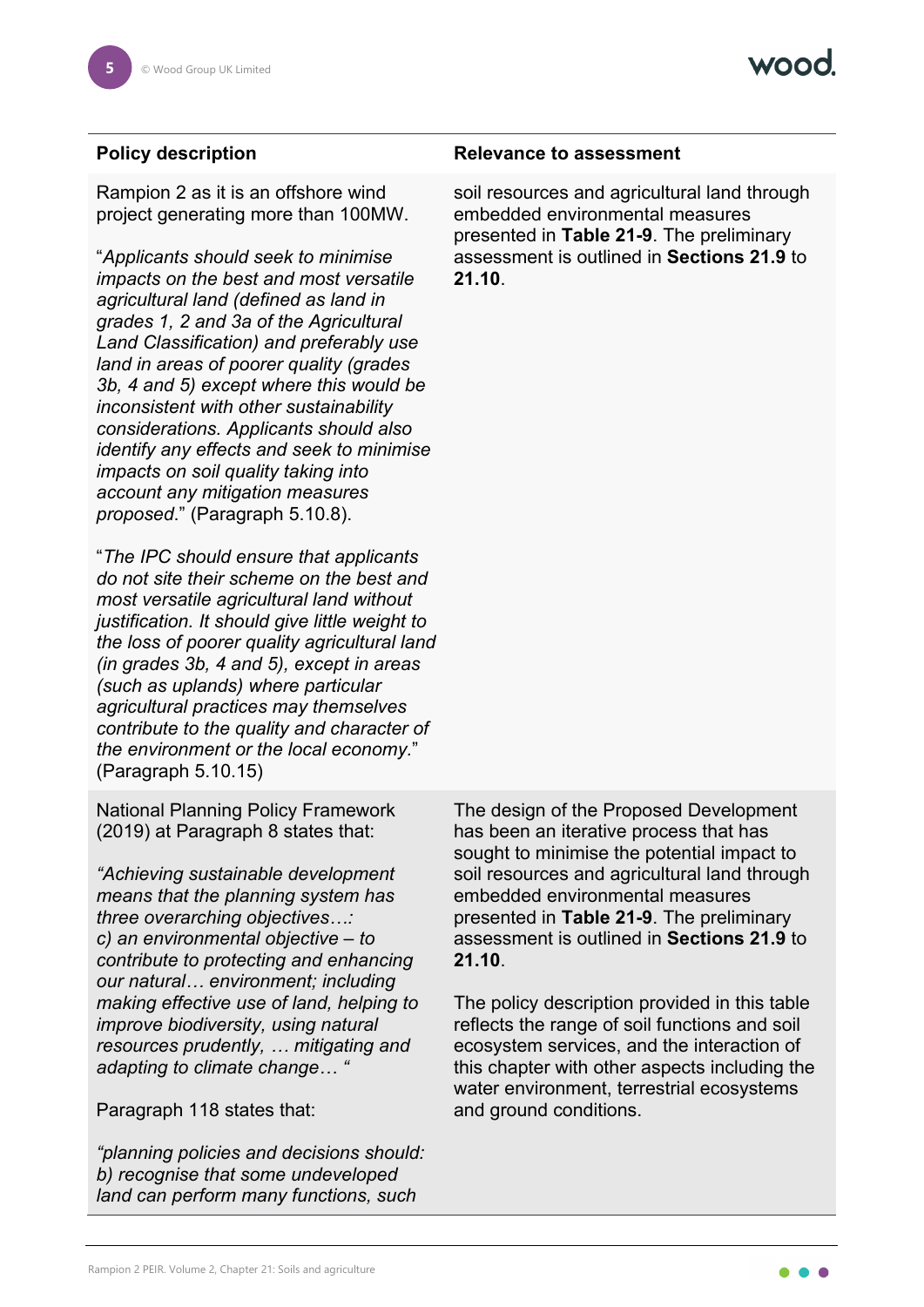**Policy description Relevance to assessment** 

*as for wildlife, recreation, flood risk mitigation…carbon storage or food production*

Paragraph 170 states that:

"*Planning policies and decisions should contribute to and enhance the natural and local environment by: a) ...protecting and enhancing… valued landscapes, sites of biodiversity… value and soils… (in a manner commensurate with their identified quality in the development plan) b)...recognising the economic and other benefits of the best and most versatile agricultural land. d)…minimising impacts on and providing net gains for biodiversity" e) preventing new and existing development from contributing to, being put at unacceptable risk from, or being adversely affected by, unacceptable levels of soil… pollution or land instability f) remediating and mitigating despoiled, degraded, derelict, contaminated and unstable land, where appropriate."*

*Paragraph 171, footnote 53: "Where significant development of agricultural land is demonstrated to be necessary, areas of poorer quality land should be preferred to those of a higher quality."* 

*Note: Best and most versatile land is defined as land in grades 1, 2 and 3a of the Agricultural Land Classification.*

#### <span id="page-6-0"></span>**Local planning policy**

21.2.3 **[Table 21-2](#page-7-0)** lists the local planning policy relevant to the assessment of the potential effects on soils and agriculture receptors.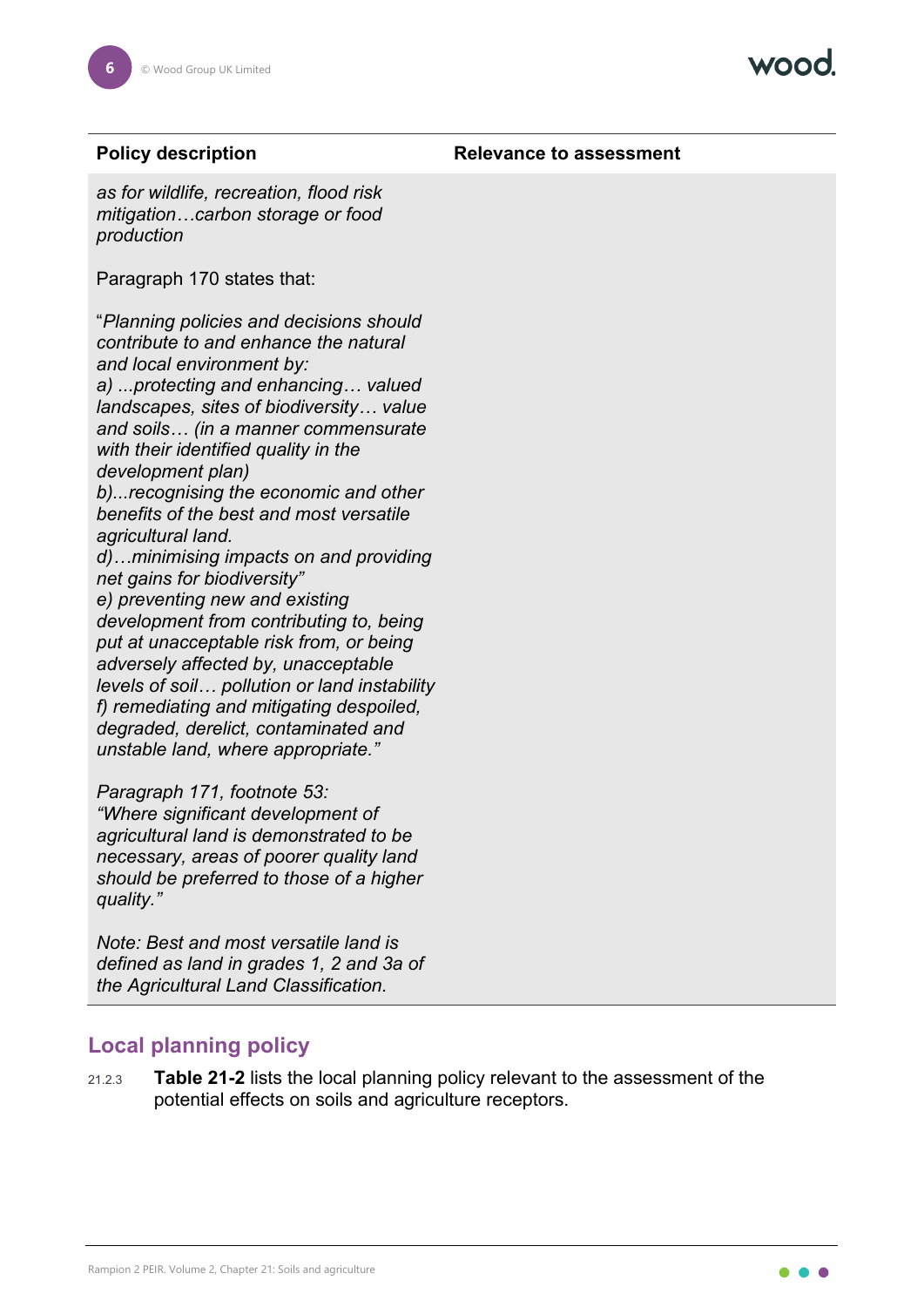#### <span id="page-7-0"></span>Table 21-2 Local planning policy relevant to soils and agriculture

#### **Policy description Relevance to assessment**

#### **Adopted Arun Local Plan 2011-2031 (July 2018)**

Section 11 of the Arun Local Plan sets out the requirements for development in relation to soils (Policy SO DM1). In particular:

*"the use of Grades 1, 2 and 3a of the Agricultural Land Classification for any form of development not associated with agriculture, horticulture or forestry will not be permitted unless need for the development outweighs the need to protect such land in the long term.*

*The requirement to protect the best and most versatile land can be outweighed if it is demonstrated through sustainability and options appraisals that:* 

*a. Preservation of land of lower agricultural quality has greater benefits in terms of ecosystem services (for example carbon storage, flood water retention, support of biodiversity);* 

*b. That any site preferred for development is demonstrated to be the best and most sustainable option, including but not limited to the terms of land quality, ecosystem services, infrastructure and proven need; and*

[...] *Development will not be permitted unless: d. The applicant has submitted sustainability and options appraisals, mitigation measures, and a soil resources plan for the development site;* 

*e. Site appraisal documents submitted by the applicant must demonstrate that consideration has been given to DEFRA's Soil Strategy for England;* 

*f. The productivity of the land is demonstrated using a methodology for assessing gross margins as contained in the Arun Soils and Agricultural Land Assessment Report; and g. The applicant has submitted a comprehensive soil resources plan for the development site which demonstrates that care will be taken to preserve the soil resource, such that it can be incorporated into*  The route of the Rampion 2 onshore cable corridor necessarily crosses agricultural land to reach a suitable grid connection option. Where practical, the design of the Proposed Development will seek to avoid areas of best and most versatile (BMV) agricultural land as identified by Ministry of Agriculture Fisheries and Food (MAFF) soils mapping and agricultural land classification field survey in 2021. The nature of the onshore elements of the Proposed Development is such that during the operation and maintenance phase there will be minimal change to the current land use.

The design of the Proposed Development has been an iterative process that has considered alternatives and has sought to minimise the potential impact to soil resources, including soils within sites rich in biodiversity and agricultural land through the mitigation measures presented in **[Table 21-9](#page-28-0)**. This process will continue throughout the EIA and the ES will be updated accordingly.

A soil resources plan is being completed in the form of a soil survey including agricultural land classification (ALC) in accordance with the MAFF guidance. This will inform an Outline Soil Management Plan (SMP) to be implemented as part of the Outline Code of Construction Practice (COCP) which will protect soil resources from damage during the construction phase. Soils excavated for Rampion 2 will be reused within the onshore part of the PEIR Assessment Boundary wherever possible.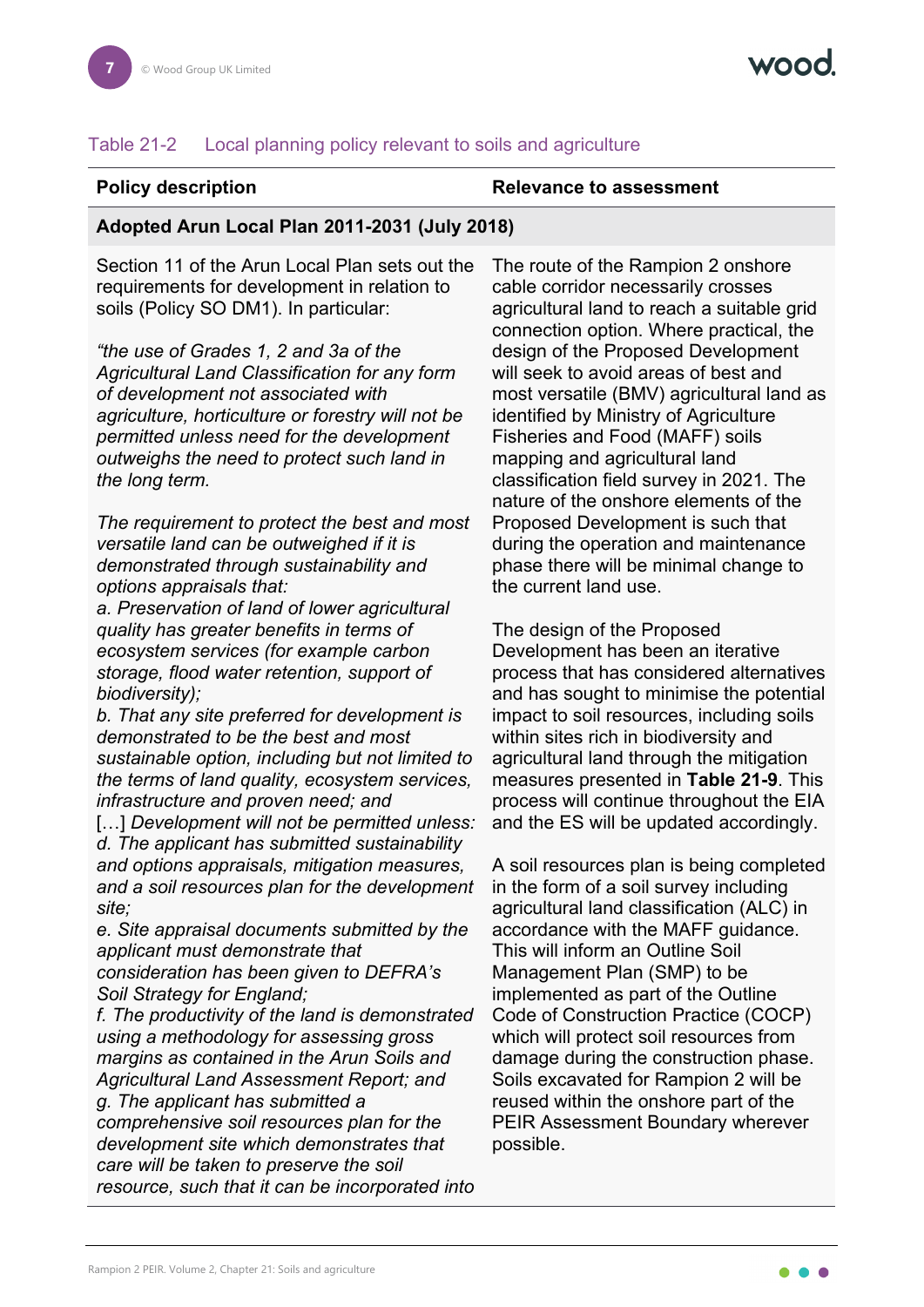*a Productive Green Environment following development".*

#### **Mid Sussex District Plan 2014-2031**

Chapter 4 of the Mid Sussex District Plan sets out the district's policies in relation to developments. DP38 Biodiversity touches on the importance of soils and states that: "*Valued soils will be protected and enhanced, including the best and most versatile agricultural land, and development should not contribute to unacceptable levels of soil pollution.*"

#### **Policy description Relevance to assessment**

The preliminary assessment is outlined in **Sections [21.9](#page-43-0)** to **[21.10](#page-51-0)**.

The route of the Rampion 2 onshore cable corridor necessarily crosses agricultural land to reach a suitable grid connection option. Where practical, the design of the Proposed Development will seek to avoid areas of BMV agricultural land as identified by MAFF soils mapping and agricultural land classification field survey in 2021. The nature of the onshore elements of the Proposed Development is such that during the operation and maintenance phase there will be minimal change to the current land use.

An Outline SMP will be implemented as part of the Outline COCP which will protect soil resources from damage during the construction phase. This is an embedded environmental measure, as presented in **[Table 21-9](#page-28-0)**. Soils excavated for Rampion 2 will be reused within the onshore part of the PEIR Assessment Boundary wherever possible.

The preliminary assessment is outlined in **Sections [21.9](#page-43-0)** to **[21.10](#page-51-0)**.

#### **South Downs Local Plan 2014-2033**

Core Policy SD2 of the South downs Local Plan states that developments should "*Conserve and enhance soils, use soils sustainably and protect the best and most versatile agricultural land*".

The Local Plan is informed by the South Downs Ecosystems Services map, which shows the relative capacity and demand for ecosystem services including carbon storage. Carbon Storage Management Zones have

Where practical, the design of the Proposed Development will seek to avoid areas of BMV land. BMV agricultural land will be further defined through the field survey in 2021. The results of the survey will be presented in the ES and the assessment updated accordingly.

In relation to carbon storage in soil, this is considered in the assessment of soil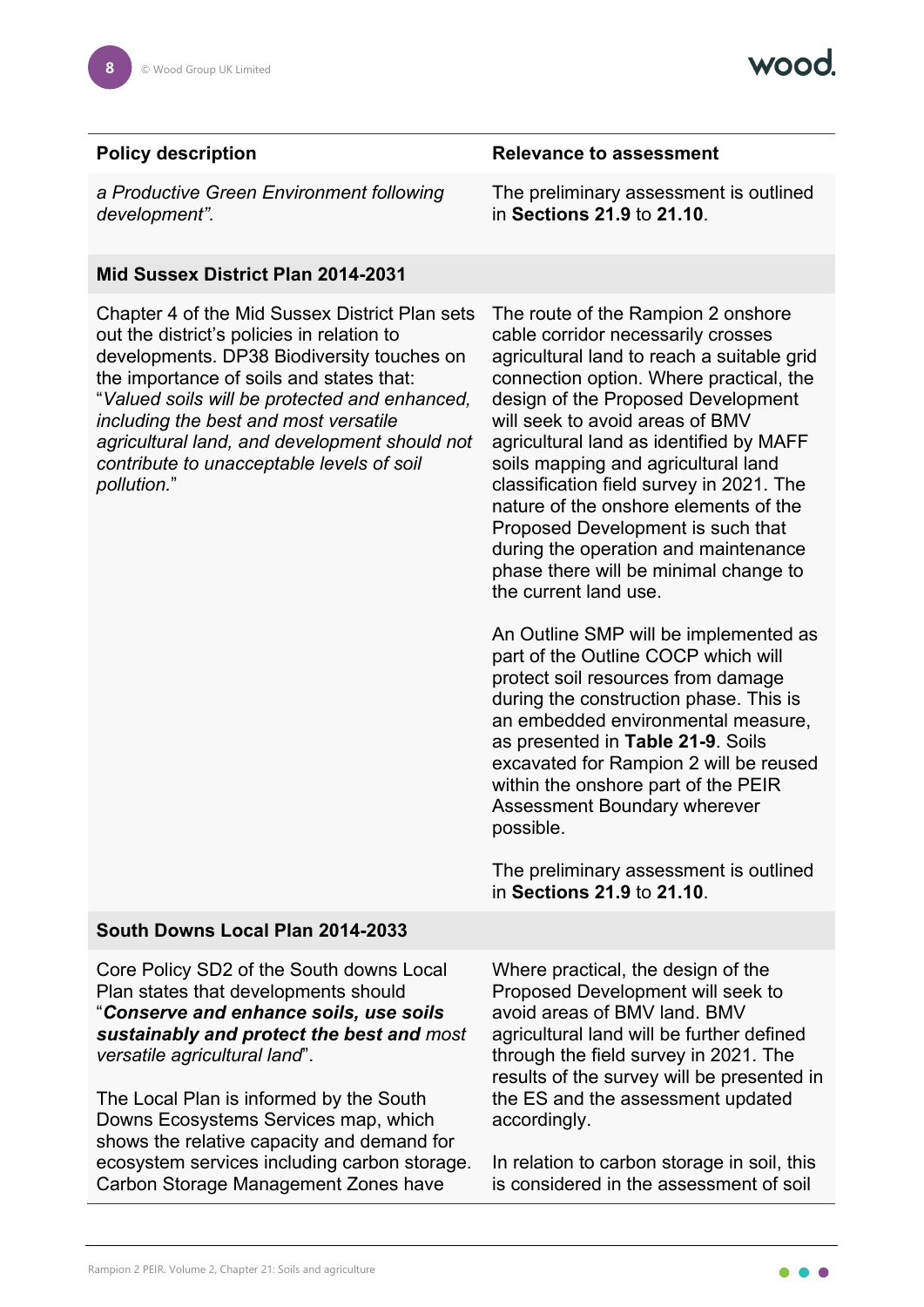been identified for areas where people benefit from carbon storage in vegetation and soil. Within the PEIR assessment boundary, most of the land is shown in Carbon Storage Management 'Zone A4. Improve', with localised areas near Warningcamp and south of Sullington Hill shown as 'Zone A1. Protect'. The classifications are based upon mapped habitat types in available literature rather than soil type.

#### **Policy description Relevance to assessment**

sensitivity in relation to soil functions (e.g., in **[Table 21-10](#page-39-0)**), peatlands would be classed as very high sensitivity due to their key role in soil organic matter storage, no peat has been identified in the baseline review in **Section [21.6](#page-21-1)** and the soils in the study area are expected to have low to medium organic carbon levels). Soils in the study area are in agricultural use, and activities such as ploughing can result in the loss of organic carbon from arable land. Preservation of soil organic matter during the construction phase of the Proposed Development will be addressed through the implementation of an Outline SMP to enable construction works to be completed in accordance with the of the Department for Environment, Food and Rural Affairs (Defra) advice provided in '*Construction Code of Practice for the Sustainable Use of Soils on Construction Sites*' (Defra, 2009a) to protect soil resources from damage during the construction phase.

The preliminary assessment is outlined in **Sections [21.9](#page-43-0)** to **[21.10](#page-51-0)**.

#### **Draft Horsham District Local Plan 2019- 2036**

Spatial Objective 9 of 3.17, of the Horsham Local Plan is: *To safeguard and enhance the environmental quality of the District, ensuring that development brings forward environmental net gains including biodiversity enhancements, and minimises the impact on environmental quality including air, soil, water quality and the risk of flooding.*

Safeguarding of soil resources will be achieved through the implementation of the Outline SMP, as part of the Outline COCP, which will protect soil resources from damage during the construction phase. This is an embedded environmental measure, as presented in **[Table 21-9](#page-28-0)**. Soils excavated for Rampion 2 will be reused within the onshore part of the PEIR Assessment Boundary wherever possible.

The preliminary assessment is outlined in **Sections [21.9](#page-43-0)** to **[21.10](#page-51-0)**.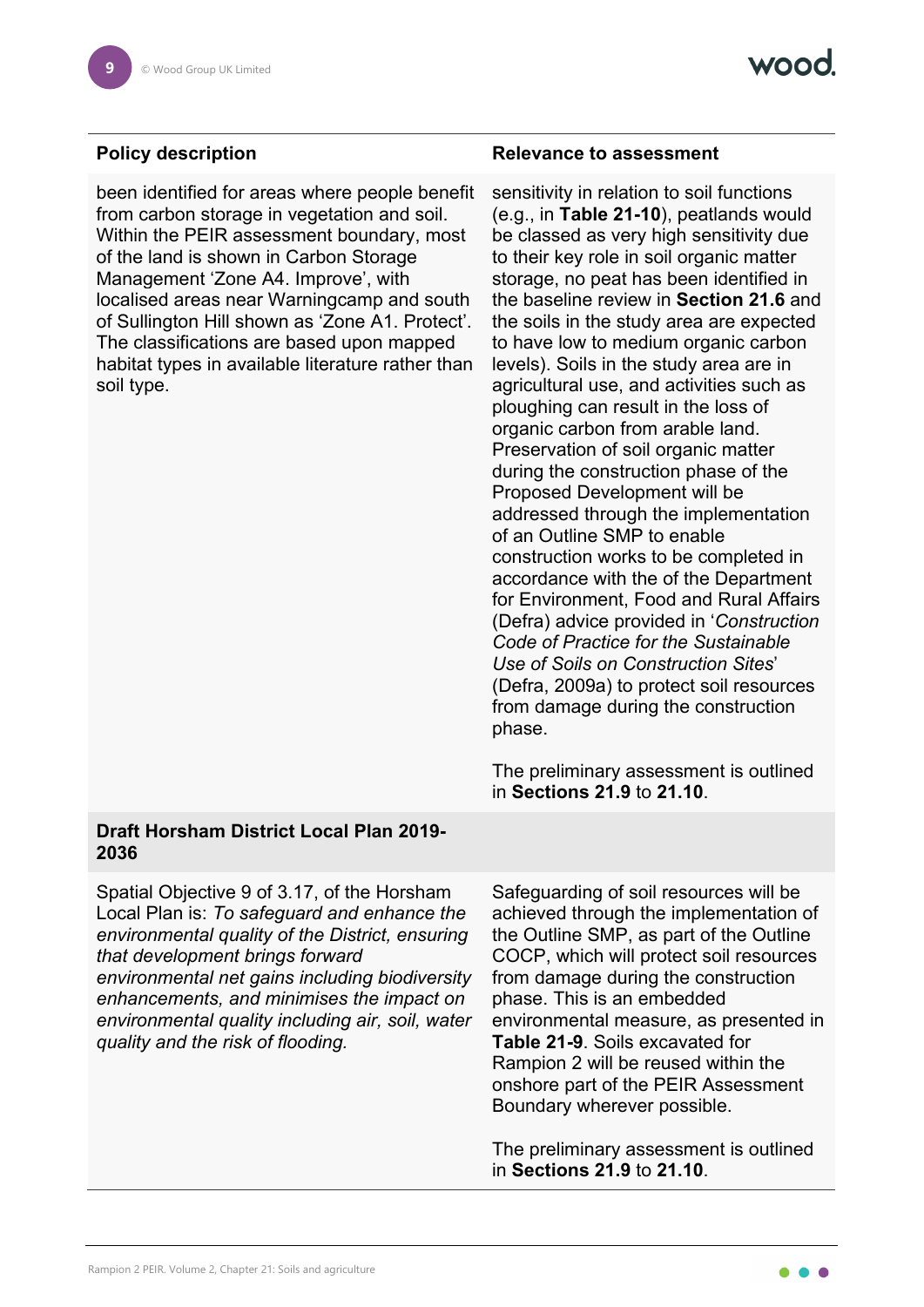### <span id="page-10-0"></span>**Other relevant information and guidance**

- 21.2.4 A summary of other relevant information and guidance relevant to the assessment undertaken for soils and agriculture is provided here:
	- The Government's Guide to Assessing Development Proposals on Agricultural Land (2021) states that Natural England must be consulted for development proposals that are both: likely to cause the loss (or likely cumulative loss) of 20ha or more of BMV land; and, not in accordance with an approved development plan.
	- Natural England's Technical Information Note TIN049 (Natural England, 2012) states that the ALC agricultural land grading system, which takes into account climate, site and soil characteristics, is used by Natural England to give advice to planning authorities when development is proposed on agricultural land or other greenfield sites that could potentially grow crops.
	- The Government's Safeguarding our Soils strategy (2009b), aims to help developers and others manage soil sustainably and protect soil functions, and is supported by the Defra *Construction Code of Practice on the Sustainable Use of soils on Construction Sites* (Defra, 2009a), this can inform development design, construction and after-care phases.
	- The Government's Planning Practice Guidance (2019) advises that soil is an essential natural capital resource that provides important ecosystem services, *for* example as a growing medium for food, timber and other crops; as a store for carbon and water; as a reservoir of biodiversity; and as a buffer against pollution (para. 8-002-20190721).
	- Policy 3 of the UK Government's 25 Year Plan for the Environment (2018) is to improve soil health and retore and protect the UK's peatlands, and Goal 5 states that the government wants all of England's soils to be managed sustainably by 2030.
	- Advice on Soil Management (Natural Capital Committee, 2019) states that once the decision has been taken to develop an area of land, it is important to retain as many healthy soil functions as practicable by careful management of the soils during construction.

# <span id="page-10-1"></span>**21.3 Consultation and engagement**

#### <span id="page-10-2"></span>**Overview**

- 21.3.1 This section describes the outcome of, and response to, the Scoping Opinion in relation to soils and agriculture assessment and also provides details of the ongoing informal consultation that has been undertaken with stakeholders and individuals. An overview of engagement undertaken can be found in **Section 1.5** of **Chapter 1: Introduction**.
- 21.3.2 Given the restrictions which have been in place due to the COVID-19 pandemic during this period, all consultation has taken the form of conference calls using Microsoft Teams.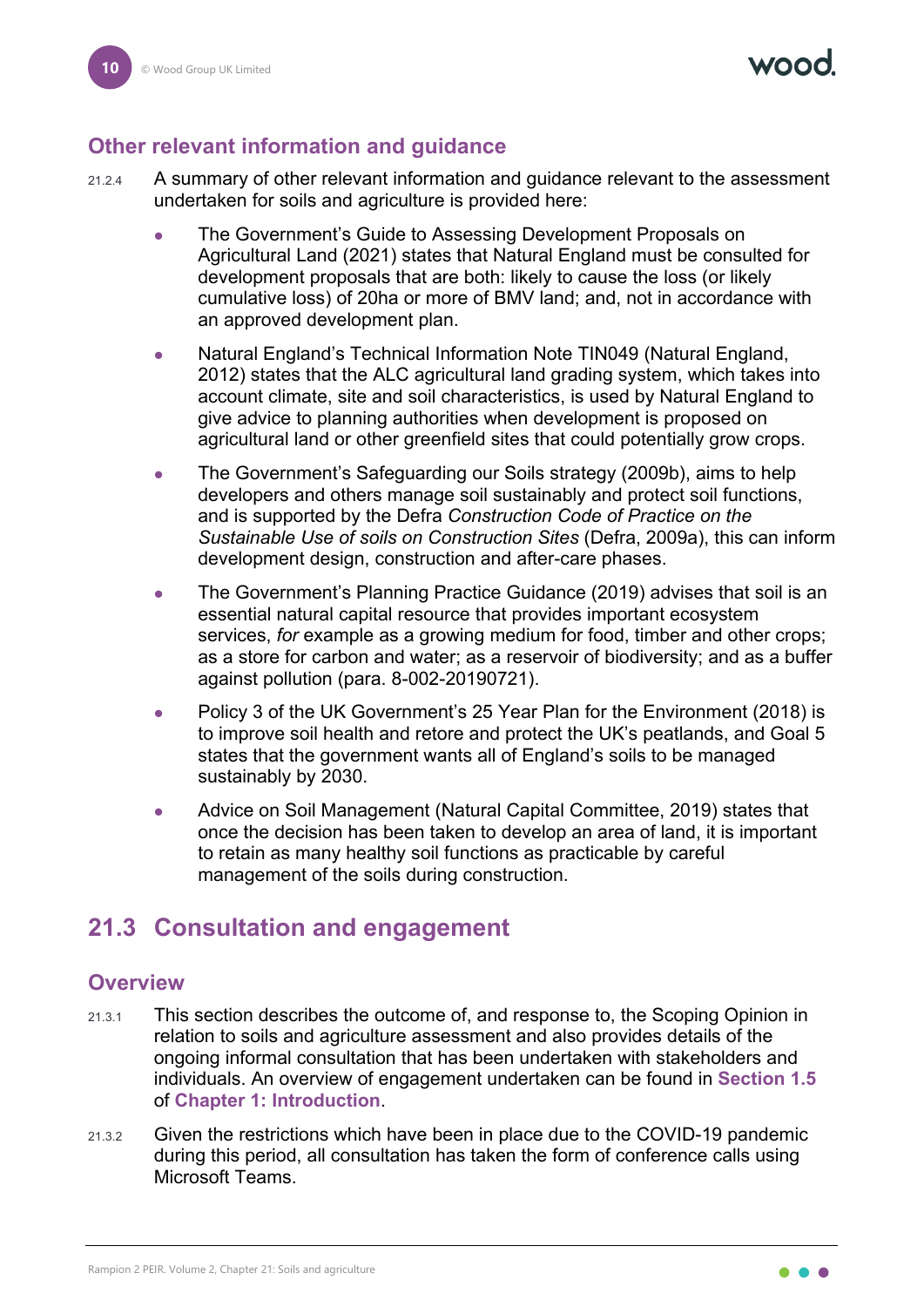# <span id="page-11-0"></span>**Scoping opinion**

- 21.3.3 Rampion Extension Development Limited Limited (RED) submitted a Scoping Report (RED, 2020) and request for a Scoping Opinion to the Secretary of State (administered by the Planning Inspectorate (PINS)) on 2 July 2020. A Scoping Opinion was received on 11 August 2020. The Scoping Report set out the proposed soils and agriculture assessment methodologies, outline of the baseline data collected to date and proposed, and the scope of the assessment. **[Table 21-3](#page-11-1)** sets out the comments received in Section 5 of the PINS Scoping Opinion 'Aspect based scoping tables – Onshore' and how these have been addressed in this PEIR. A full list of the PINS Scoping Opinion comments and responses is provided in **Appendix 5.1: Response to the Scoping Opinion, Volume 4**. Regard has also been given to other stakeholder comments that were received in relation to the Scoping Report.
- 21.3.4 The information provided in the PEIR is preliminary and, therefore, not all the Scoping Opinion comments have been able to be addressed at this stage, however, all comments will be addressed within the ES.

| <b>PINS ID</b><br>number | <b>Scoping Opinion comment</b>                                                                                                                                                                                                                                                          | How this is addressed in this<br><b>PEIR</b>                                                                                                                                                                                                                                                                                                                                                                                                               |
|--------------------------|-----------------------------------------------------------------------------------------------------------------------------------------------------------------------------------------------------------------------------------------------------------------------------------------|------------------------------------------------------------------------------------------------------------------------------------------------------------------------------------------------------------------------------------------------------------------------------------------------------------------------------------------------------------------------------------------------------------------------------------------------------------|
| 5.3.1                    | The Inspectorate is content that<br>there is unlikely to be a significant<br>loss of agricultural land due to<br>operational and maintenance or<br>decommissioning activities and<br>therefore agrees that this matter can<br>be scoped out of the soils and<br>agriculture assessment. | This comment is acknowledged.<br>Loss of agricultural land due to<br>operation and maintenance or<br>decommissioning activities has<br>been scoped out of this PEIR<br>chapter. It is anticipated that the<br>onshore electrical cables will be left<br>in-situ with ends cut, sealed and<br>buried as outlined in Section 4.7 of<br><b>Chapter 4: The Proposed</b><br><b>Development to minimise</b><br>environmental effects associated<br>with removal. |
| 5.3.2                    | The Inspectorate is content that<br>there is unlikely to be a significant<br>loss of soil due to operational and<br>maintenance activities and therefore<br>agrees that this matter can be<br>scoped out of the soils and<br>agriculture assessment.                                    | This comment is acknowledged.<br>Loss of soil resources during<br>operation and maintenance phase<br>has been scoped out of this PEIR<br>chapter as soil resources will be<br>protected by the site-specific Outline<br>SMP to be produced using<br>information gathered in the baseline<br>survey.                                                                                                                                                        |
| 5.3.3                    | The Inspectorate welcomes the use<br>of the Government's policy for the<br>protection of the best and most                                                                                                                                                                              | The chapter considers the many<br>ecosystem services that soils<br>provide (flood mitigation, food                                                                                                                                                                                                                                                                                                                                                         |

<span id="page-11-1"></span>Table 21-3 PINS Scoping Opinion responses – *soils and agriculture*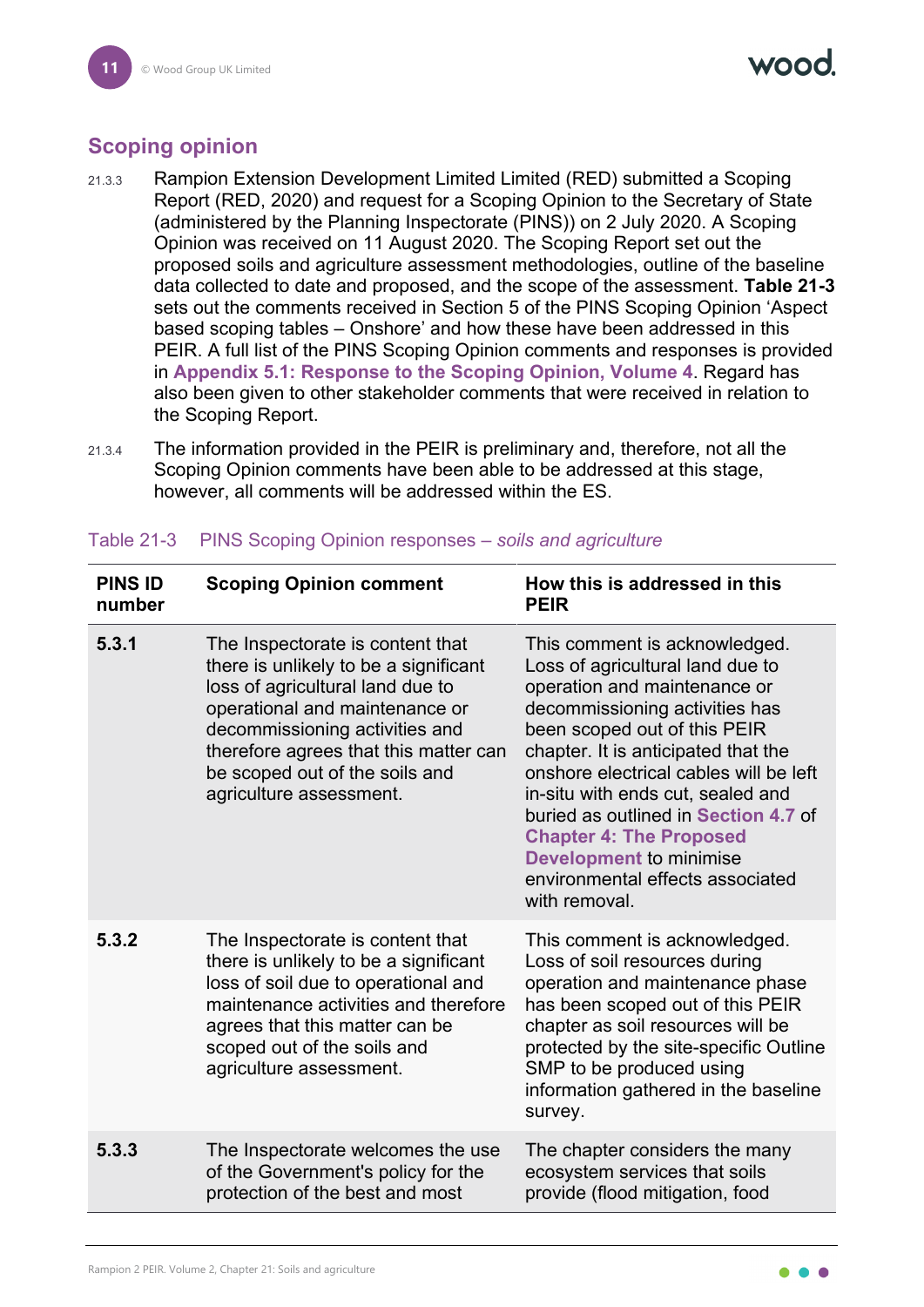| <b>PINS ID</b> | <b>Scoping Opinion comment</b> |
|----------------|--------------------------------|
| number         |                                |

versatile (BMV) agricultural land as set out in paragraph 112 of the National Policy Planning Framework (NPPF). The Inspectorate also expects that 'soils' should be considered under a more general heading of sustainable use of land and the ecosystem services they provide as a natural resource in line with paragraph 109 of the NPPF.

#### **Scoping Opinion comment How this is addressed in this PEIR**

production, supporting biodiversity etc.), these will be protected by embedded environmental measures (**[Table 21-9](#page-28-0)**).

- **5.3.4** It is considered that the handling, storage and reinstatement of soil should be conducted in accordance with a Soil Management Plan which sets out good practice mitigation to minimise adverse effects on the soil resource. The Applicant should refer to guidance set out in the Department for Environment, Food and Rural Affairs (Defra) 'Construction Code of Practice for the Sustainable Use of Soils on Construction Sites'. The Scoping Report identifies that a SMP is planned in Chapter 6.2, however, there was no references to this in Chapter 6.4. The Inspectorate welcomes and encourages consistent cross references between the aspect chapters. The ES should address how soils and agriculture will be managed and describe any assumptions made. Any mitigation required should be explained in the ES and appropriately secured.
- **5.3.5** The consideration of the potential impacts on agricultural land should also be assessed in the context of socio-economics, namely those financial effects on productive farmland and small holdings during construction, operation and decommissioning. With this in mind, the Inspectorate welcomes the

An Outline SMP will be implemented which will protect soil resources from damage during the construction phase. This is an embedded environmental measure (C-183), as presented in **[Table](#page-28-0)  [21-9](#page-28-0)**. The Outline SMP will be provided alongside the ES at DCO Application submission. The Outline SMP will make references to relevant guidance from the Defra *Construction Code of Practice for the Sustainable use of Soils on Construction Sites* (Defra, 2009a).

The ES will address how soils and agricultural land will be managed during the construction phase of the Proposed Development and relevant mitigation will be described and secured in the commitments register.

The financial effects on productive farmland and small holdings during construction, operation and decommissioning will be considered in the final ES following completion of ongoing landowner engagement and finalisation of the design. Further details are provided in **Section [21.14.](#page-55-0)**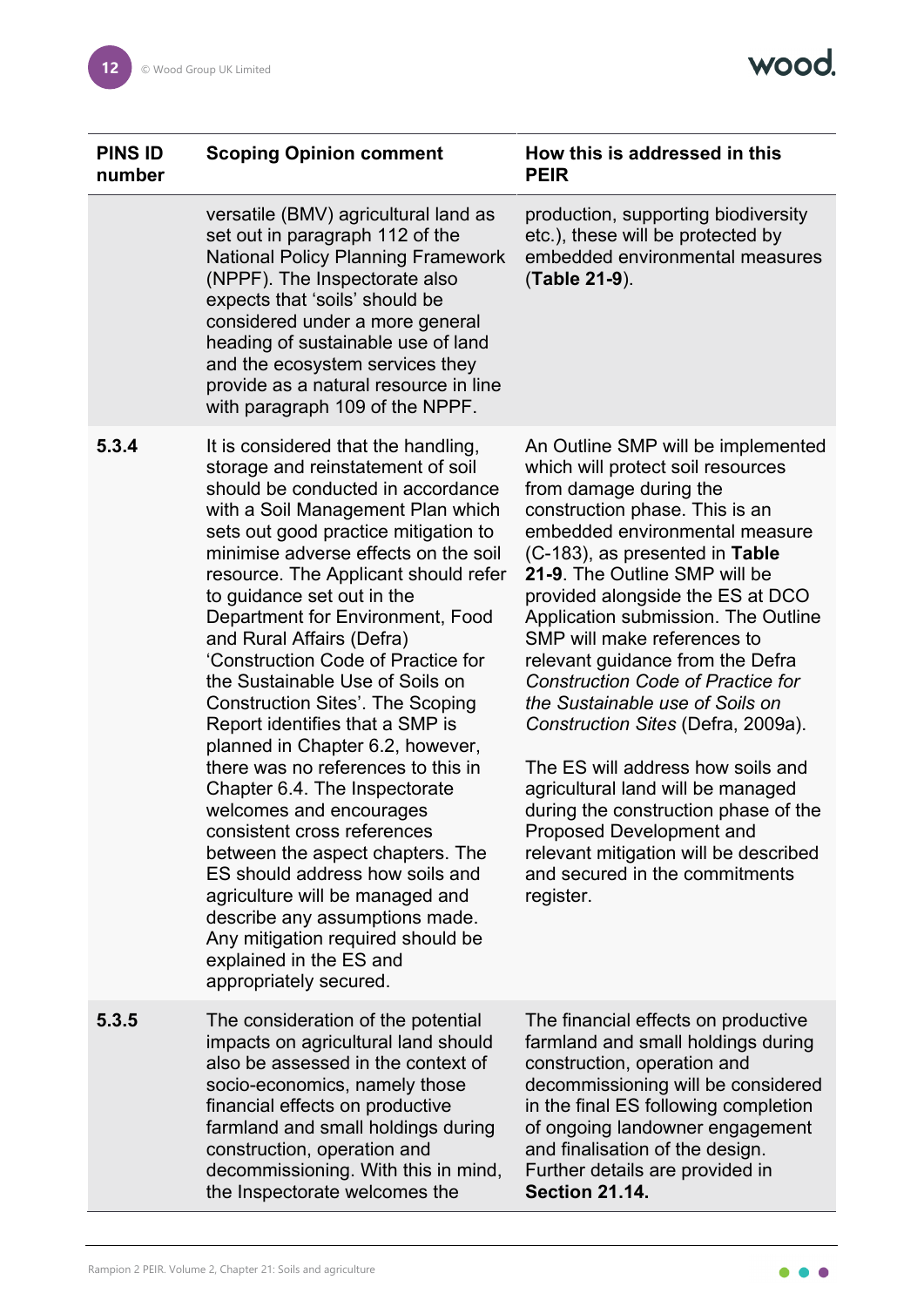| <b>PINS ID</b><br>number | <b>Scoping Opinion comment</b>                                                                                                                                                                                                                                                                                                                                                                                                                              | How this is addressed in this<br><b>PEIR</b>                                                                                                                                                                                                                                                                                                                                                                                                                                                            |
|--------------------------|-------------------------------------------------------------------------------------------------------------------------------------------------------------------------------------------------------------------------------------------------------------------------------------------------------------------------------------------------------------------------------------------------------------------------------------------------------------|---------------------------------------------------------------------------------------------------------------------------------------------------------------------------------------------------------------------------------------------------------------------------------------------------------------------------------------------------------------------------------------------------------------------------------------------------------------------------------------------------------|
|                          | acknowledgement of the inter-<br>relationship between the socio-<br>economic and soils/agriculture.                                                                                                                                                                                                                                                                                                                                                         |                                                                                                                                                                                                                                                                                                                                                                                                                                                                                                         |
| 5.3.6                    | The Scoping Report commits to<br>onsite soil survey/sampling. The<br>Inspectorate welcomes this survey<br>and recommends that efforts should<br>be made to agree the survey<br>locations with relevant consultation<br>bodies.                                                                                                                                                                                                                              | The proposed survey observations<br>have been shared with Natural<br>England (the statutory consultees)<br>to confirm the proposed locations<br>and density. Further engagement<br>with Natural England in relation to<br>the survey methodology and<br>observation points will be<br>undertaken as the design is refined.                                                                                                                                                                              |
| 5.3.7                    | Careful consideration should be<br>given to the siting of the onshore<br>infrastructure in relation to grade 1<br>and grade 2 agricultural land; the<br>potential temporary and permanent<br>loss of Agricultural Land<br>Classification (ALC) land should be<br>assessed within the ES. The<br>potential effects on soil quality<br>should be considered and relevant<br>mitigation measures proposed<br>where significant effects are likely to<br>occur. | BMV land has been considered as<br>an environmental constraint in the<br>design of the Proposed<br>Development (refer to Chapter 3:<br>Alternatives). BMV agricultural land<br>will be further defined to confirm the<br>ALC grades within the onshore part<br>of the PEIR Assessment Boundary<br>through the field survey planned for<br>2021.<br>The preliminary assessment is<br>outlined in Section 21.9 and<br>Section 21.10 and embedded<br>environmental measures are<br>provided in Table 21-9. |

### <span id="page-13-0"></span>**Evidence Plan Process (EPP)**

- 21.3.5 The EPP has been set up to provide a formal, non-legally binding, independently chaired forum to agree the scope of the EIA and HRA, and the evidence required to support the DCO Application.
- 21.3.6 For soils and agriculture, further engagement was undertaken via the EPP Expert Topic Group (ETG) 'Onshore Ecology, Hydrology and Nature Conservation' meeting held by conference calls on 28 October 2020. The conference call were attended by the following stakeholders:
	- West Sussex County Council;
	- **Environment Agency;**
	- Sussex Ornithological Society;
	- South Downs National Park Authority;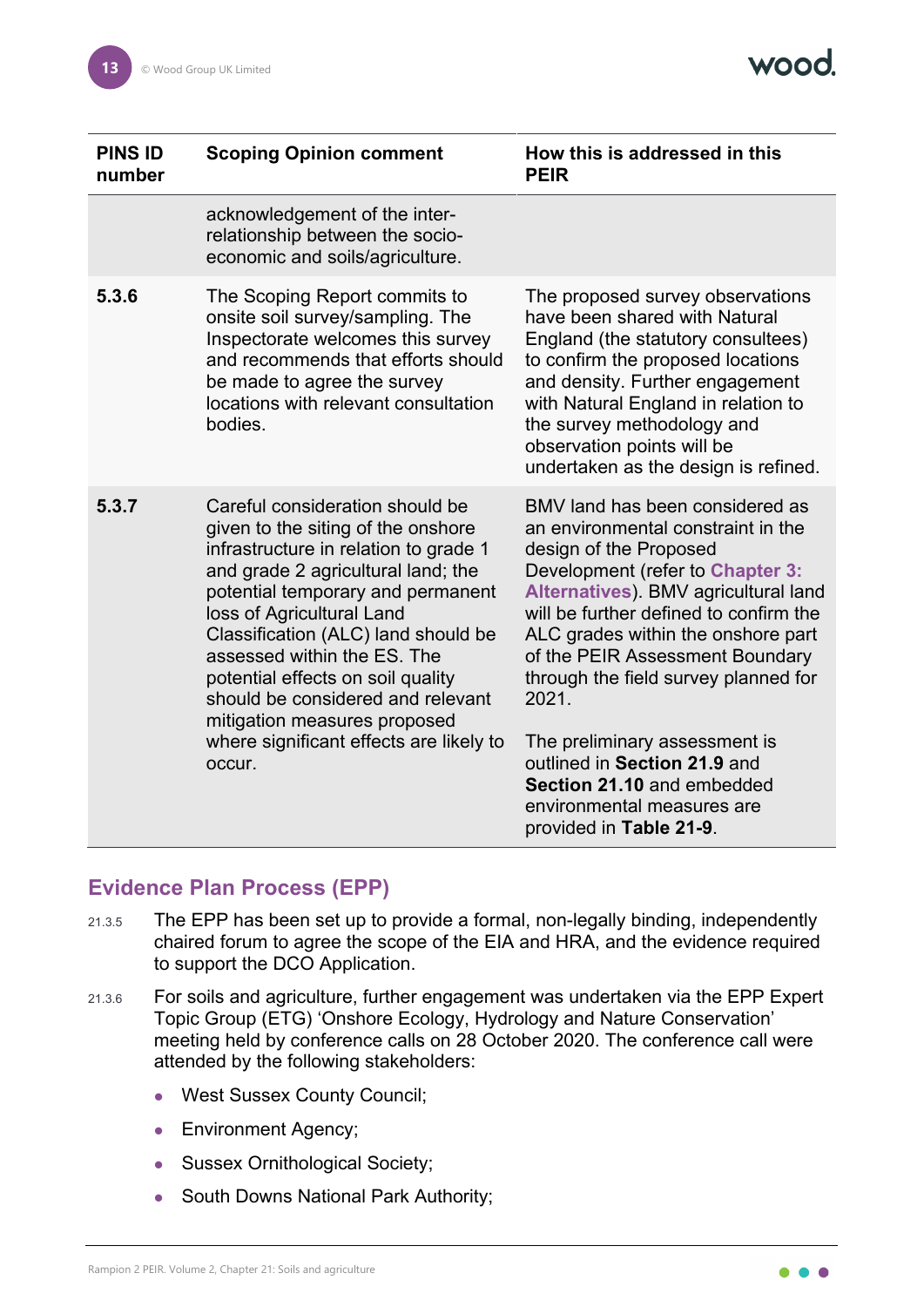- Sussex Wildlife Trust;
- Royal Society for the Protection of Birds;
- Natural England; and
- Ouse and Adur Rivers Trust.
- 21.3.7 The soils and agriculture section of the ETG meeting on 28 October 2020 covered the scope of the soils and agriculture assessment, soil types and potential for damage.
- 21.3.8 A second ETG meeting was held for Onshore Ecology, Hydrology and Nature Conservation on 23 March 2021 with the same key stakeholders as the meeting in October 2020.
- 21.3.9 The soils and agriculture section of the ETG meeting on 23 March 2021 covered an update on progress since scoping, consultation progress, progress update on the PEIR assessment, overview of proposed survey observation points, initial potential embedded environmental measures and effects and next steps in terms of completion of ALC surveys and finalisation of the ES.

#### <span id="page-14-0"></span>**Informal consultation and further engagement**

#### **Introduction**

21.3.1 Informal consultation has been ongoing with a number of prescribed and nonprescribed consultation bodies and local authorities in relation to soils and agriculture. A summary of the informal consultation undertaken between the completion of the Scoping Report and up to and including March 2021 is outlined in this section.

#### Natural England

21.3.2 The proposed survey observations have been shared with Natural England to confirm the proposed locations and density. Further engagement with Natural England in relation to the survey methodology and observation points will be undertaken as the design of the Proposed Development is refined.

#### Informal consultation – January / February 2021

- 21.3.3 RED carried out an Informal Consultation exercise for a period of four weeks from 14 January 2021 to 11 February 2021. This Informal Consultation exercise aimed to engage with a range of stakeholders including the prescribed and nonprescribed consultation bodies, local authorities, Parish Councils and general public with a view to introducing the Proposed Development and seeking early feedback on the emerging designs.
- 21.3.4 There were no key themes emerging from Informal Consultation in January 2021 specifically relating to soils and agriculture.
- 21.3.5 Further detail about the results of the Informal Consultation exercise can be found in **Informal Consultation Analysis**.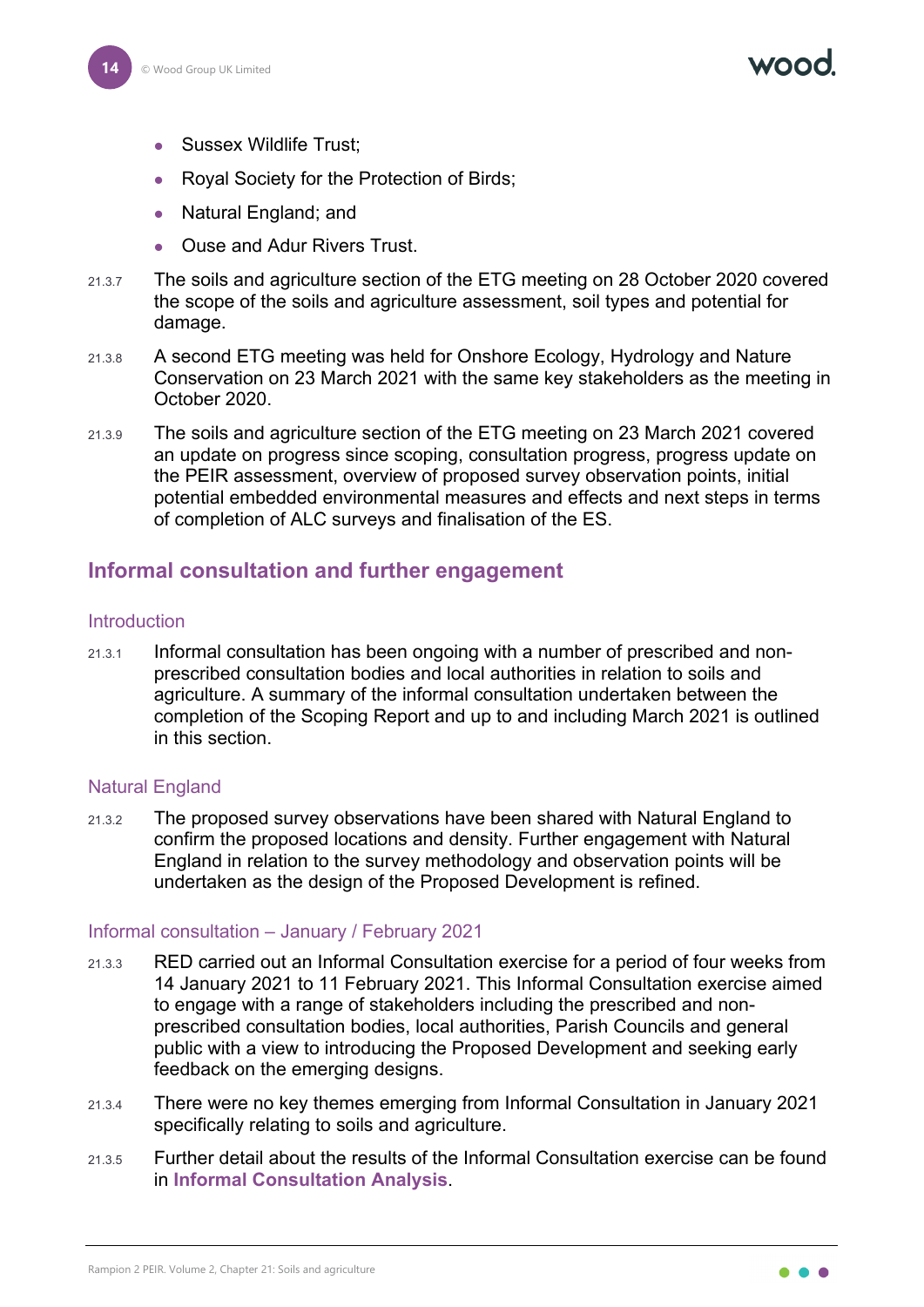# <span id="page-15-0"></span>**21.4 Scope of the assessment**

#### <span id="page-15-1"></span>**Overview**

21.4.1 This section sets out the scope of the PEIR assessment for soils and agriculture. This scope has been developed as the Rampion 2 design has evolved and responds to feedback received to date as set out in **Section [21.3](#page-10-1)**. As outlined in the Planning Inspectorate's (PINS) Advice Note Seven: Environmental Impact Assessment: Process, Preliminary Environmental Information and Environmental Statements (Version 7, the Planning Inspectorate, 2020), information presented in the PEIR is preliminary, therefore, this scope will be reviewed and may be refined as Rampion 2 evolves and as a result of ongoing consultation.

#### <span id="page-15-2"></span>**Spatial scope and study area**

- 21.4.2 The study area of the soils and agriculture assessment is defined as the onshore area (landward of MHWS) within the PEIR Assessment Boundary (see **Figure 21.1, Volume 3**). In **Figure 21.1, Volume 3**, the soil mapping extends 250m from the onshore part of the PEIR Assessment Boundary, this provides some context for the soil in the study area in relation to the immediate surrounding area given the linear nature of the onshore part of the PEIR Assessment Boundary, however the soil assessment relates to the onshore part of the PEIR Assessment Boundary only, see paragraph below.
- 21.4.3 There is no external zone of influence for soils and agriculture beyond the onshore part of the PEIR Assessment Boundary. The rationale for the study area is that soils and agricultural land are geographically discrete and not substantially influenced by changes to the surroundings. Therefore, soils and agricultural land will only be potentially significantly affected by changes or activities (temporary or permanent) taking place on the resource itself and, therefore, no additional buffer around the onshore part of the PEIR Assessment Boundary is required.
- 21.4.4 The study area will be reviewed and amended in response to such matters as ongoing iterative design refinement of the onshore elements of the Proposed Development, the identification of additional impact pathways and in response, where appropriate, to feedback from consultation. The onshore part of the PEIR Assessment Boundary provides a design envelope at the PEIR stage, however the soils and agriculture assessment will reflect the fact that the land directly affected by construction works for the onshore elements of the Proposed Development will be a smaller area, wholly within the onshore part of the PEIR Assessment Boundary.

#### <span id="page-15-3"></span>**Temporal scope**

21.4.5 The temporal scope of the preliminary assessment of soils and agriculture is limited to the construction phase of the Proposed Development following the scoping out of potential effects during the operation and maintenance, and decommissioning phases as outlined in **[Table 21-3](#page-11-1)**.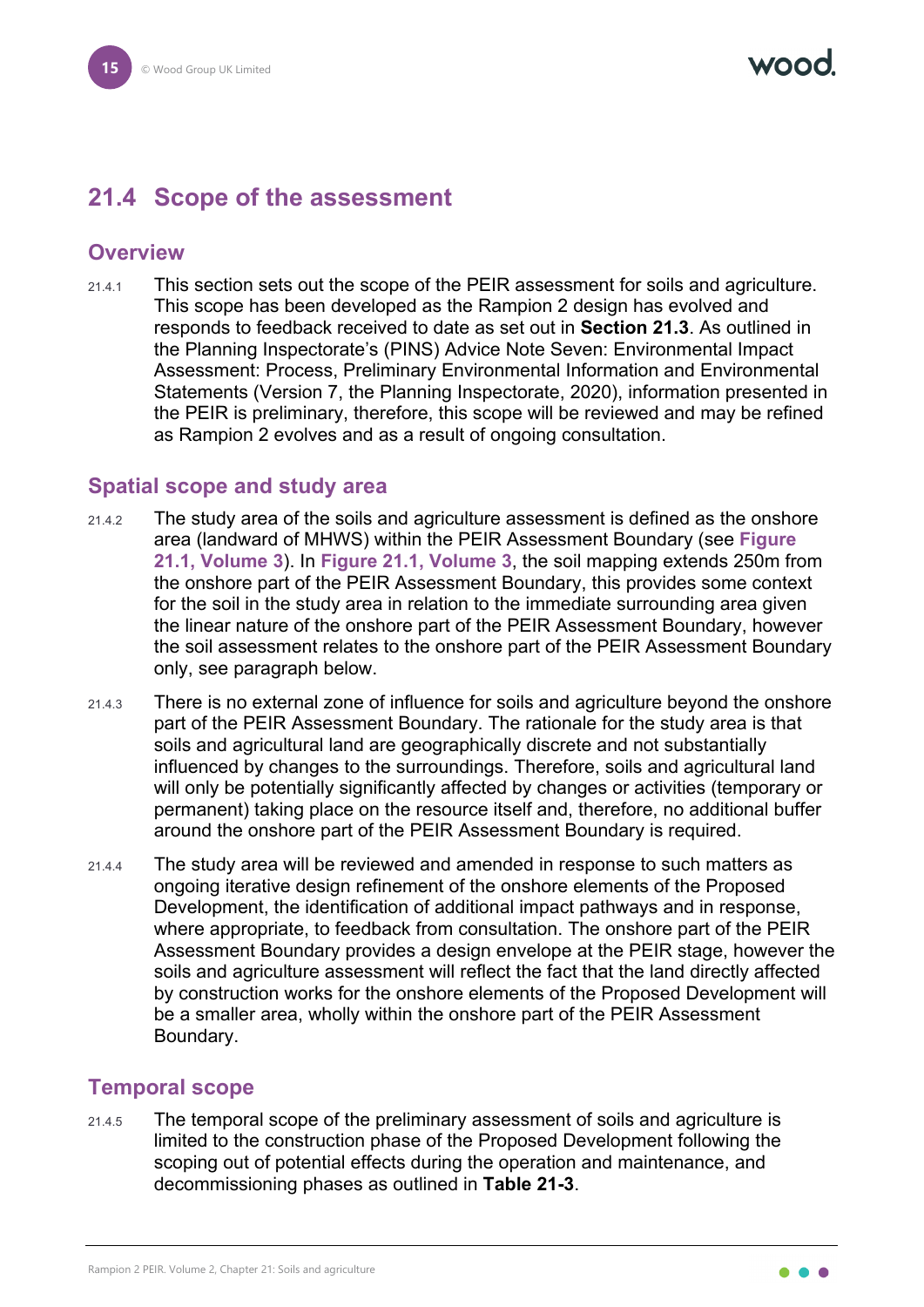# <span id="page-16-0"></span>**Potential receptors**

21.4.6 The spatial and temporal scope of the assessment enables the identification of receptors that may experience a change as a result of Rampion 2. The receptors identified that may experience likely significant effects for soils and agriculture are outlined in **[Table 21-4](#page-16-1)**.

#### <span id="page-16-1"></span>Table 21-4 Receptors requiring assessment for soils and agriculture

| Receptor group*          | Receptors included within group                                                                                                                                                                                                                                                                                                                                                                                                                                                                                |
|--------------------------|----------------------------------------------------------------------------------------------------------------------------------------------------------------------------------------------------------------------------------------------------------------------------------------------------------------------------------------------------------------------------------------------------------------------------------------------------------------------------------------------------------------|
| <b>Agricultural land</b> | Agricultural land quality and best and most versatile the (Grades 1,<br>2 and subgrade 3a). Definitions of these ALC grades are provided<br>below:                                                                                                                                                                                                                                                                                                                                                             |
|                          | Grade 1 – excellent quality agricultural land: land with no or very<br>minor limitations. A very wide range of agricultural and horticultural<br>crops can be grown and commonly includes: top fruit, for example<br>tree fruit such as apples and pears, soft fruit, such as raspberries<br>and blackberries, salad crops, and winter harvested vegetables.<br>Yields are high and less variable than on land of lower quality.                                                                               |
|                          | Grade 2 - very good quality agricultural land: Land with minor<br>limitations that affect crop yield, cultivations or harvesting. A wide<br>range of agricultural and horticultural crops can usually be grown.<br>On some land in the grade there may be reduced flexibility due to<br>difficulties with the production of the more demanding crops, such<br>as winter harvested vegetables and arable root crops. The level of<br>yield is generally high but may be lower or more variable than grade<br>1. |
|                          | Subgrade 3a - good quality agricultural land: Land capable of<br>consistently producing moderate to high yields of a narrow range of<br>arable crops, especially cereals, or moderate yields of crops<br>including: cereals, grass, oilseed rape, potatoes, sugar beet, less<br>demanding horticultural crops.                                                                                                                                                                                                 |
| <b>Soils</b>             | Soil resources                                                                                                                                                                                                                                                                                                                                                                                                                                                                                                 |

\*No potential has been identified for peat soil >0.3m thickness to be encountered within the maximum excavation depth of the Proposed Development within the onshore part of the PEIR Assessment Boundary (see baseline information in **Section [21.6](#page-21-1)**) therefore peat is not included as a receptor in this table.

21.4.7 The list of receptors will be kept under review during the EIA as more detailed information is obtained through baseline surveys and other forms of data collection by other aspects and will be reflected in the final ES.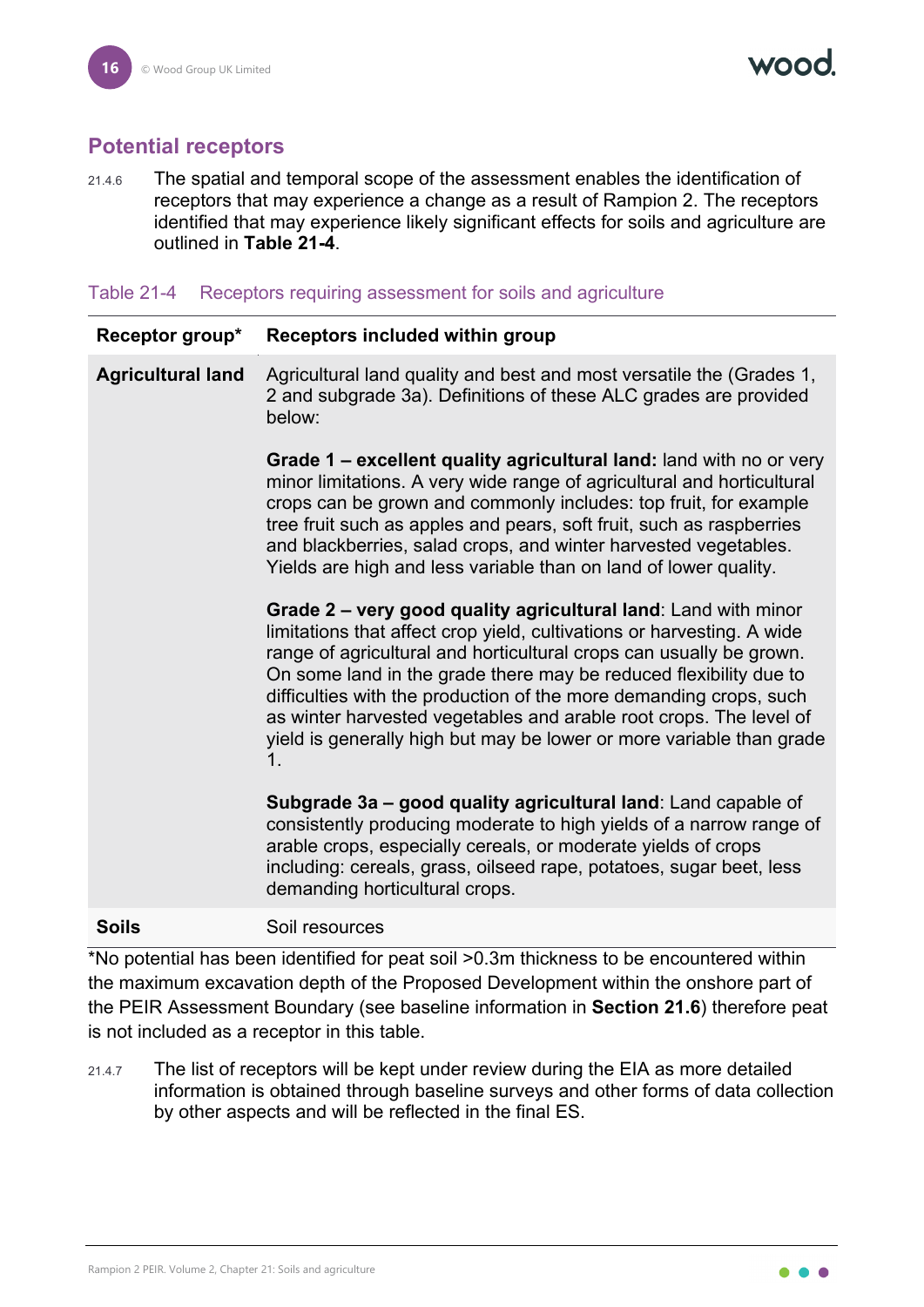

## <span id="page-17-0"></span>**Potential effects**

21.4.8 Potential effects on soils and agriculture receptors that have been scoped in for assessment are summarised in **[Table 21-5](#page-17-1)**.

<span id="page-17-1"></span>Table 21-5 Potential effects on soils and agriculture receptors scoped in for further assessment

| <b>Receptor</b>                                                 | <b>Activity or impact</b>                                                                                                                                                                                                                                                                                                                                                                                                      | <b>Potential effect</b>                                                                                                                                                                                                                                                                                                                                                                                                                |
|-----------------------------------------------------------------|--------------------------------------------------------------------------------------------------------------------------------------------------------------------------------------------------------------------------------------------------------------------------------------------------------------------------------------------------------------------------------------------------------------------------------|----------------------------------------------------------------------------------------------------------------------------------------------------------------------------------------------------------------------------------------------------------------------------------------------------------------------------------------------------------------------------------------------------------------------------------------|
| <b>Construction phase</b>                                       |                                                                                                                                                                                                                                                                                                                                                                                                                                |                                                                                                                                                                                                                                                                                                                                                                                                                                        |
| Soil<br>resources<br>and<br>agricultural<br>land quality        | Changes to soil structure<br>due to inappropriate<br>storage and/or handling<br>of soils or due to the use<br>of heavy machinery<br>which causes<br>compaction.                                                                                                                                                                                                                                                                | Compaction can decrease permeability of the<br>soils and lead to waterlogging of land, and<br>potentially soil erosion and loss of soil<br>organic matter (including carbon). Heavy<br>machinery can also lead to the loss of topsoil<br>resource through mixing with subsoil.                                                                                                                                                         |
| Soil<br>resources<br>and<br>agricultural<br>land quality        | Soil erosion due to<br>inappropriate storage<br>and/or construction<br>activities.                                                                                                                                                                                                                                                                                                                                             | Loss of soil resource due to run off from<br>stockpiles and/or runoff from stripped soil.<br>Soil erosion can lead to eutrophication of<br>local waterbodies and loss of soil organic<br>matter (including carbon). The risks to water<br>environment receptors from silty run-off are<br>assessed in Chapter 27: Water<br>environment.                                                                                                |
| Soil<br><b>resources</b><br>and<br>agricultural<br>land quality | Temporary displacement<br>of topsoil due to removal<br>during construction<br>activities (e.g. cable<br>trenching, horizontal<br>directional drill (HDD)<br>launch pits, with<br>potential for temporary<br>storage to result in<br>degradation or loss of<br>topsoil, due to mixing of<br>topsoil with subsoil or<br>other material resulting<br>in soil degradation,<br>damage due to<br>inappropriate<br>storage/handling). | Topsoil susceptible to structural damage,<br>especially if stripped when wet can lead to<br>degradation or permanent loss of resource.<br>Degradation or loss of agricultural land. The<br>land quality of the area affected can be<br>reduced if topsoil is damaged or if topsoil is<br>not restored at all, due to subsoil being of<br>lower quality than topsoil for planting/crop<br>growth (low nutrient/organic matter content). |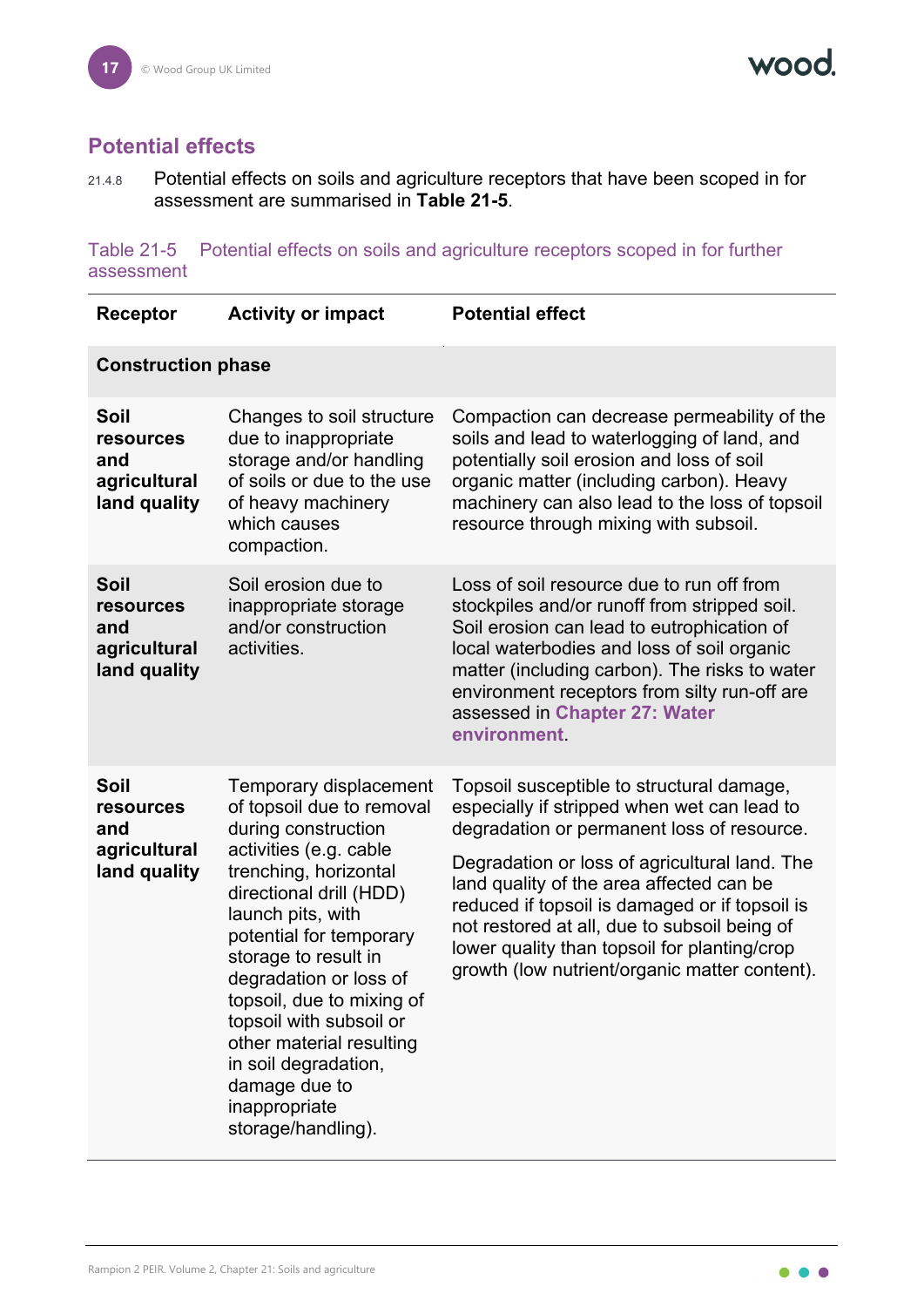wood.

| Receptor                                                               | <b>Activity or impact</b>                                                                                                                                                                                                                              | <b>Potential effect</b>                                                                                                                                                                                                                                                                                                                                                            |
|------------------------------------------------------------------------|--------------------------------------------------------------------------------------------------------------------------------------------------------------------------------------------------------------------------------------------------------|------------------------------------------------------------------------------------------------------------------------------------------------------------------------------------------------------------------------------------------------------------------------------------------------------------------------------------------------------------------------------------|
| <b>Soil</b><br><b>resources</b><br>and<br>agricultural<br>land quality | Permanent loss of<br>topsoil due to removal<br>associated with<br>construction activities<br>(e.g. mishandling/poor<br>storage of soil, or<br>surplus soil generated<br>by construction activities<br>with no suitable re-use<br>location identified). | Permanent loss of topsoil resources and soil<br>functions.<br>Permanent loss of agricultural land.<br>The land quality of the area affected can be<br>reduced due to subsoil being of lower quality<br>than topsoil for planting/crop growth (low<br>nutrient/organic matter content).                                                                                             |
| Soil<br>resources<br>and<br>agricultural<br>land quality               | Temporary loss of, or<br>damage to<br>soil/agricultural land<br>during the construction<br>phase.                                                                                                                                                      | Reduction or loss of soil functions including<br>food/crop growth capability (other functions<br>also likely to be affected e.g., organic matter<br>storage).<br>Reduction or loss of agricultural land quality<br>through damage to/loss of soil resources<br>during the construction phase can affect the<br>variety of crops that can be grown and<br>reduce the average yield. |
| Soil<br>resources<br>and<br>agricultural<br>land quality               | Permanent loss of<br>topsoil due to removal<br>associated with<br>construction activities<br>(e.g. topsoil damaged<br>irreparably during<br>storage or handling,<br>misplaced or removed<br>as waste).                                                 | Removal of topsoil can result in a loss of soil<br>resources for restoration and impaired soil<br>functions in the affected areas. The<br>agricultural land quality of the area affected<br>can be reduced due to subsoil being of lower<br>quality than topsoil for planting/crop growth<br>(low nutrient/organic matter content).                                                |
| Soil<br>resources<br>and<br>agricultural<br>land quality               | Damage to drainage<br>systems due to<br>construction activities                                                                                                                                                                                        | Much of the land is likely to be subject to<br>piped drainage (clay or plastic) which is<br>essential to the maintenance of agricultural<br>land quality. The pipes typically underlie land<br>at between 75-120 cm depth and so without<br>mitigation damage from cable trenching can<br>lead to waterlogging/ponding at the surface<br>of land where drains have been broken.    |
| <b>Soil</b><br><b>resources</b><br>and                                 | Permanent loss of<br>soil/agricultural land due<br>to construction of<br>onshore infrastructure<br>(substation) due to hard                                                                                                                            | Loss of soil functions and ecosystem<br>services.                                                                                                                                                                                                                                                                                                                                  |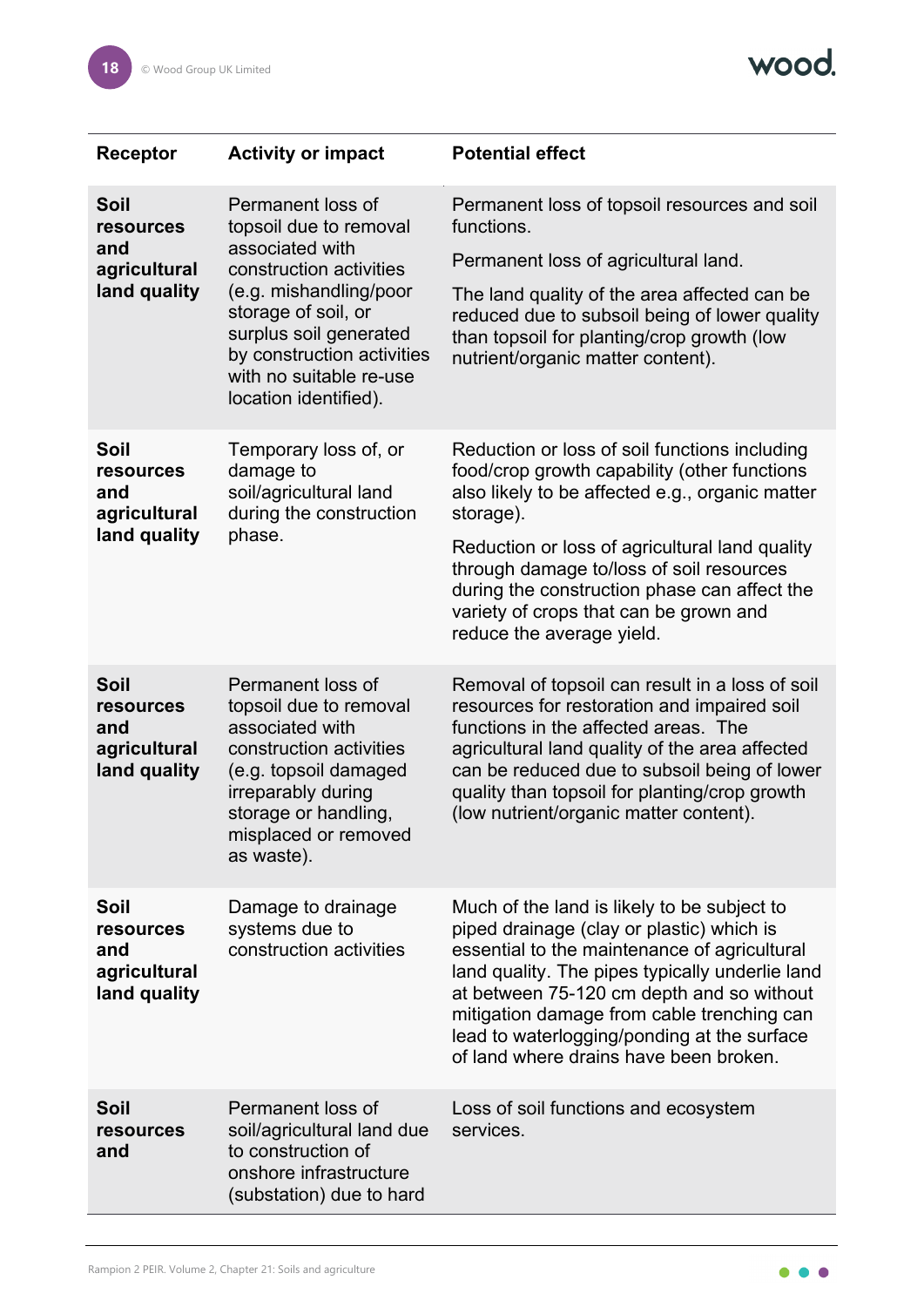vood

| Receptor                     | <b>Activity or impact</b>                             | <b>Potential effect</b>                                                                             |
|------------------------------|-------------------------------------------------------|-----------------------------------------------------------------------------------------------------|
| agricultural<br>land quality | development - soil<br>sealing or permanent<br>removal | Loss of BMV agricultural land (local and<br>national stock), loss of food/crop growth<br>capability |

#### <span id="page-19-0"></span>**Activities or impacts scoped out of assessment**

21.4.9 A number of potential effects have been scoped out from further assessment, resulting from a conclusion of no likely significant effect. These conclusions have been made based on the knowledge of the baseline environment, the nature of planned works and the wealth of evidence on the potential for impact from similar projects more widely. The conclusions follow (in a site-based context) existing best practice. Each scoped out activity or impact is considered in turn below and an indication given of whether the scope has evolved since Scoping.

#### Table 21-6 Activities or impacts scoped out of assessment

| <b>Activity or impact</b>                                                                                 | <b>Rationale for scoping out</b>                                                                                                                                                                                                                                                                                                                                                               |
|-----------------------------------------------------------------------------------------------------------|------------------------------------------------------------------------------------------------------------------------------------------------------------------------------------------------------------------------------------------------------------------------------------------------------------------------------------------------------------------------------------------------|
| Loss of agricultural land due to operational<br>and maintenance activities (Operation and<br>maintenance) | PINS agreed that there will be no likely<br>significant effect, as any loss of agricultural<br>land will occur during the construction<br>phase. Any disruption due to operation and<br>maintenance activities are likely to be<br>minimal and short lived, with no loss of<br>agricultural land (PINS comment 5.3.1,<br>Table 21-3).                                                          |
| Loss of soil due to operational and<br>maintenance activities (Operation and<br>maintenance)              | PINS agreed that there will be no likely<br>significant effect, as any loss of the soil<br>resource will occur during the construction<br>phase. Any disruption due to operation and<br>maintenance activities are likely to be<br>minimal and short lived, with no loss of soil<br>resource (PINS comment 5.3.2, Table<br>$21-3$ ).                                                           |
| Loss of soil resource and agricultural land<br>due to decommissioning activities<br>(Decommissioning)     | PINS agreed that there will be no likely<br>significant effect, as any loss of the soil<br>resource and agricultural land will occur<br>during the construction phase.<br>Decommissioning is anticipated to be<br>restricted to the removal and reinstatement<br>of the onshore substation site. Electrical<br>cables will be left in-situ onshore to<br>minimise disruption and environmental |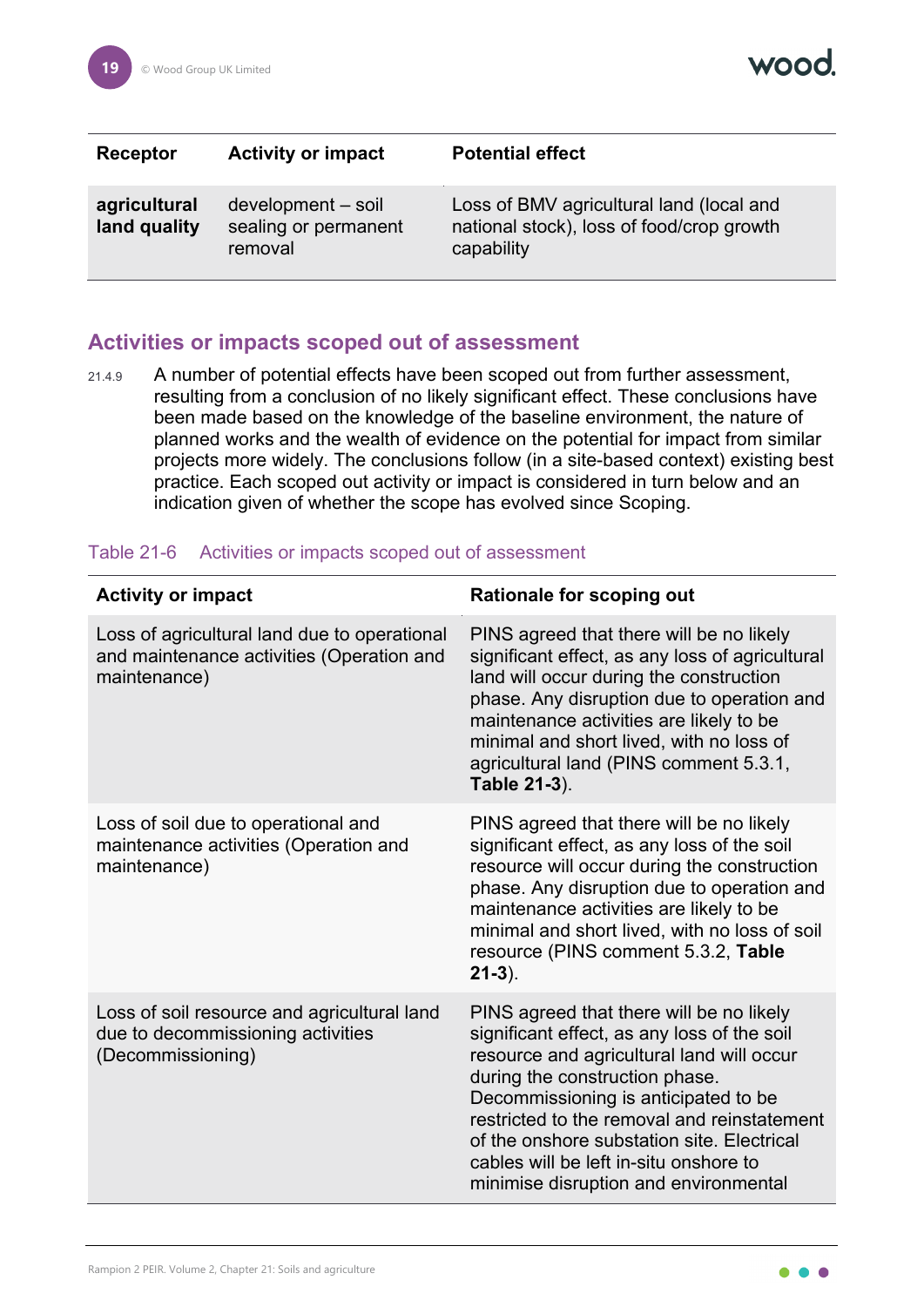**Activity or impact <b>Rationale For scoping out** 

impacts associated with removal (PINS comments 5.3.1 and 5.3.2, **[Table 21-3](#page-11-1)**).

# <span id="page-20-0"></span>**21.5 Methodology for baseline data gathering**

#### <span id="page-20-1"></span>**Overview**

21.5.1 Baseline data collection has been undertaken to obtain information over the study areas described in **Section [21.4:](#page-15-0) Scope of the assessment**. The current baseline conditions presented in **Section [21.6:](#page-21-1) Baseline conditions** sets out currently available data and information for the study area.

#### <span id="page-20-2"></span>**Desk study**

21.5.2 A desk-based review of literature and existing datasets has been undertaken to gather data and information on soil resources and agricultural land, and to gain an overview of likely conditions and the geographical variability of these across the study area identified in **Section [21.4](#page-15-0)**. The data sources that have been collected and used to inform this soils and agriculture assessment are summarised in **[Table](#page-20-3)  [21-7](#page-20-3)**.

| Source                                                                                                           | <b>Date</b> | <b>Summary</b>                                                                                                                                                                                                                                              | Coverage<br>of study<br>area       |
|------------------------------------------------------------------------------------------------------------------|-------------|-------------------------------------------------------------------------------------------------------------------------------------------------------------------------------------------------------------------------------------------------------------|------------------------------------|
| <b>National Soils</b><br><b>Research Institute</b><br>data                                                       | 2021        | 1:250,000 National Soil Map (Sheet<br>$6)$ .                                                                                                                                                                                                                | Full<br>coverage of<br>study area. |
| Gov.uk open data /<br><b>Multi-Agency</b><br>Geographic<br>Information for the<br>Countryside<br>(MAGIC) website | 2021        | 1:250,000 Ministry of Agriculture<br>Fisheries and Food (MAFF)<br>provisional Agricultural Land<br>Classification Map of England and<br>Wales and post-1988 ALC data,<br>Soilscape 1:250,000 scale map,<br>statutory and non-statutory<br>designated sites. | Full<br>coverage of<br>study area. |
| <b>Ordnance Survey</b>                                                                                           | 2021        | 1:50,000 and 1:25,000 mapping.                                                                                                                                                                                                                              | Full<br>coverage of<br>study area. |
| <b>British Geological</b><br><b>Survey (BGS)</b>                                                                 | 2021        | On-line Geoindex 1:50,000 geology.                                                                                                                                                                                                                          | Full<br>coverage of<br>study area. |

#### <span id="page-20-3"></span>Table 21-7 Data sources used to inform the soils and agriculture PEIR assessment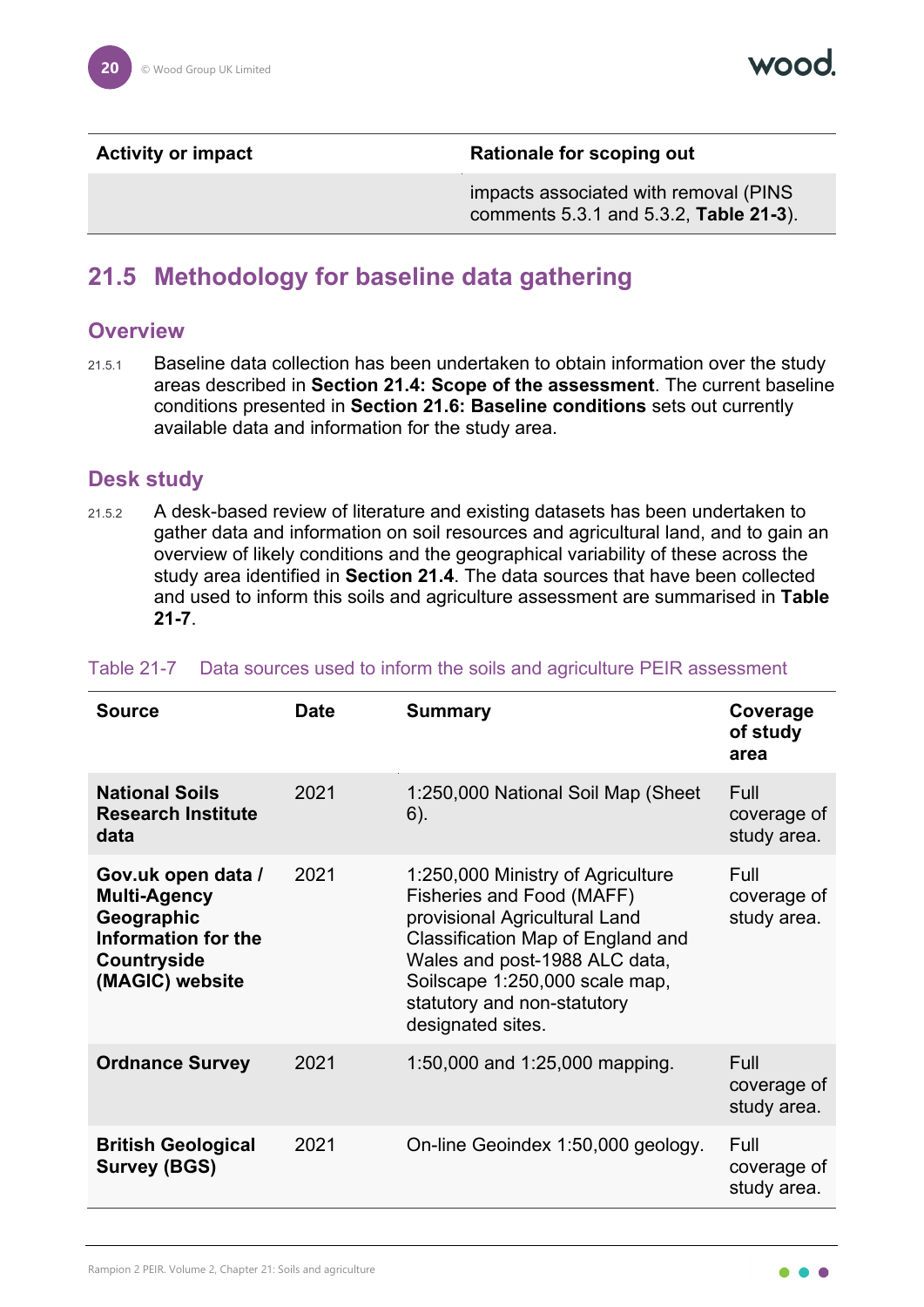| <b>Source</b>                                               | <b>Date</b> | <b>Summary</b>           | Coverage<br>of study<br>area       |
|-------------------------------------------------------------|-------------|--------------------------|------------------------------------|
| <b>Open-access</b><br><b>Google Earth aerial</b><br>imagery | 2021        | Land use considerations. | Full<br>coverage of<br>study area. |

### <span id="page-21-0"></span>**Data limitations**

- 21.5.3 The assessment undertaken at PEIR stage mainly utilises the 1:250,000 scale provisional soils and agricultural land classification mapping outlined in **[Table](#page-24-3)  [21-8](#page-24-3)**.
- 21.5.4 There is limited coverage within the onshore part of the PEIR Assessment Boundary by the post 1988 ALC mapping, this data is based on maps and survey reports dating from between 1989 and 1999. It is at a larger scale than the provisional mapping, scales and level of detail from 1:5,000 to 1:50,000 and are typically 1:10,000.
- 21.5.5 As the provisional agricultural land classification and soil maps are not at sufficient resolution to carry out a site-specific assessment, and given that this mapping, and the post 1988 agricultural land classification can be out of date (for example, if land has been developed since the maps were produced), this data should be treated as indicative only, and field surveys are being undertaken in 2021 to inform the assessment at ES.

# <span id="page-21-1"></span>**21.6 Baseline conditions**

# <span id="page-21-2"></span>**Current baseline**

#### **Geology**

21.6.1 Near the coast, surface deposits within the onshore part of the PEIR Assessment Boundary are recorded as Thames Group sand and gravels, partially overlain by alluvium and head deposits (brickearth, silt and blown sands) with clay with flints and river terrace deposits in some areas. The onshore part of the PEIR Assessment Boundary crosses chalkland of the South Downs between Arundel and Steyning. Greensand is recorded to outcrop on the upper escarpment north of Steyning. In the Low Weald west of Burgess Hill the Wealden Group (interbedded mudstone, siltstone and sandstone) is recorded. Further information on geology is provided in **Chapter 25: Ground conditions** and **Chapter 27: Water environment**.

#### Soils

21.6.2 The land near the coast, from Littlehampton to Arundel, is recorded (by the National Soil Map) as a mixture of silty soils formed from Brickearth (Hamble 2 Association) and fine loamy soils over gravel (Efford 1 Association). These soils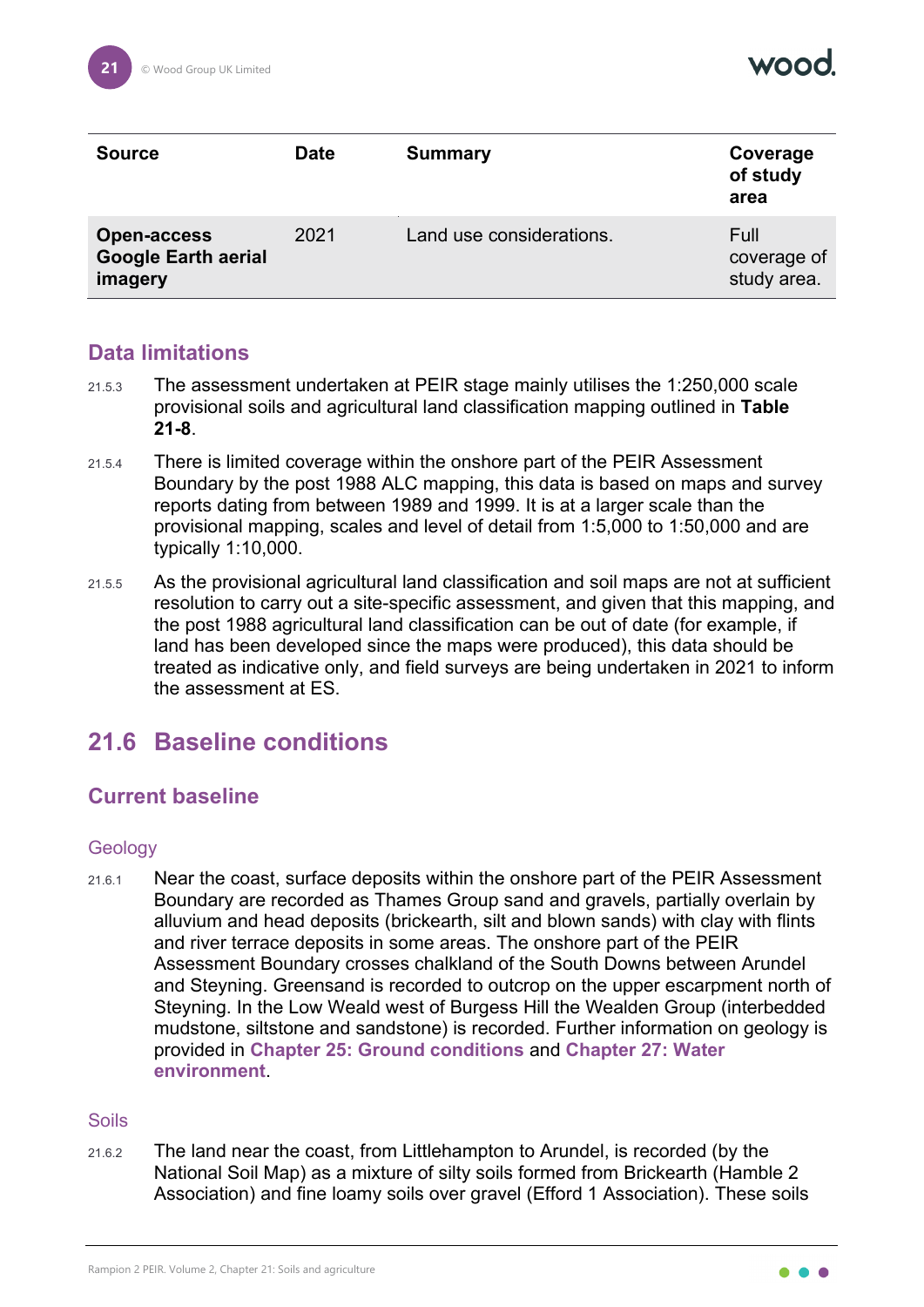naad

give mainly high-quality agricultural land (grade 1 or 2). On the South Downs, northeast of Arundel, the soils are mainly shallow over chalk, with deeper soils in dry valleys (Andover 1 and 2 Associations). Deeper clayey soils are found in plateau drift (Carstens Association) on parts of the higher ground. This land often has drought limitations to agriculture resulting from shallow soil depth, but most land is typically of good quality (subgrade 3a and above). Sandy and loamy soils of the Fyfield 1 Association are associated with the Greensand outcrop, giving a mixture of land quality depending on the sandiness. On the Weald, east of Storrington and extending to the northern extent of the onshore part of the PEIR Assessment Boundary, heavier soils over clays are recorded (Wickham 1 Association), which are typically wet and of moderate agricultural quality. The soil types within the onshore part of the PEIR Assessment Boundary are shown on **Figure 21.1, Volume 3** and information on aspects including soil fertility and drainage are detailed in the addendum to this figure.

21.6.3 Based on the National Soil Map showing no peat soils within the onshore part of the PEIR Assessment Boundary, and available BGS logs, reviewed in the (**Appendix 25.1: Phase 1 Geo-environmental desk study, Volume 4**) completed to support **Chapter 25: Ground Conditions**, no peat is expected to be present within the onshore part of the PEIR Assessment Boundary within the maximum excavation depths of the onshore elements of the Proposed Development.

#### Land use

21.6.4 The land of the coastal plain, from Littlehampton to Arundel, is dominated by arable farming. The South Downs, northeast of Arundel, has a mixture of arable and livestock farms with woodland plantation. The Weald, east of Storrington and extending to the northern extent of the onshore part of the PEIR Assessment Boundary, is under grassland with variable proportions of cereal rotation. The onshore cable corridor will also cross several roads and watercourses between landfall and the onshore substation search areas.

#### Hydrology and flood risk

- 21.6.5 Soil on undeveloped land such as agricultural fields plays a key role in the hydrological cycle, including filtering and storing water, drainage, and regulating runoff. Further details of the water environment, including the aquatic environment, water resources and flood risk receptors are presented in **Chapter 27: Water environment**, which has also been used to inform this chapter in relation to soils, notably with regard to the potential for soils to be damaged by flooding and soil's role in flood attenuation. Summary information is also provided below.
- 21.6.6 The onshore part of the PEIR Assessment Boundary extends approximately 36km from the landfall at Climping in the River Arun catchment to the potential onshore substation search areas in the proximity of Wineham and Bolney within the River Adur catchment.
- 21.6.7 The Environment Agency's Flood Zone mapping provides an indication of the likelihood of flooding from fluvial and or tidal sources, with Flood Zones 1, 2, and 3 indicating a low, medium and high annual probability of flooding, respectively.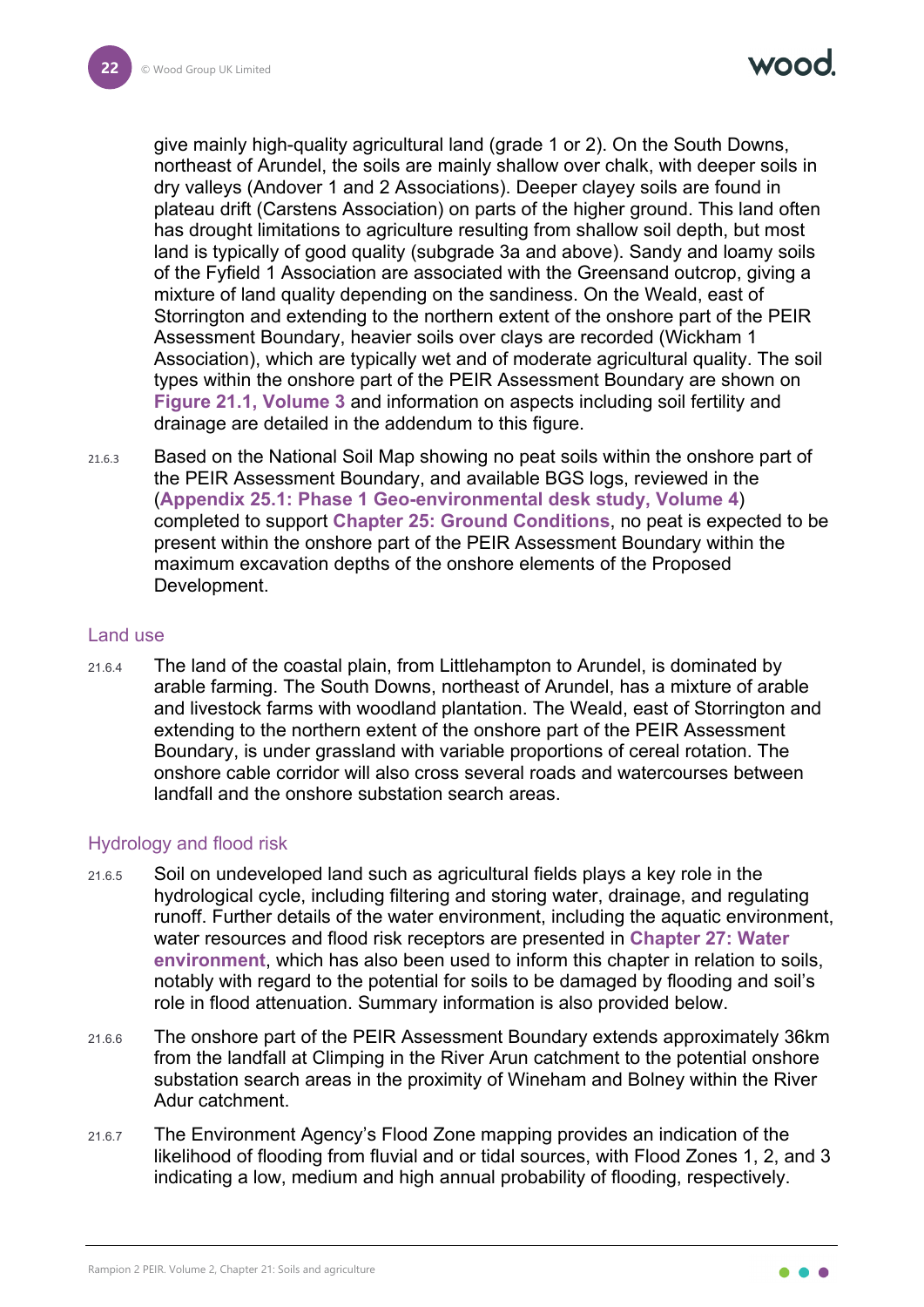$\bm{r}$ 

- 21.6.8 The most significant areas of Flood Zones 2 and 3 are in the lower tidal reaches of the River Arun at Littlehampton at the south west limit of the onshore temporary construction corridor, and on the River Adur and the Cowfold Stream on the north east end of the onshore temporary construction corridor. The central section of the onshore temporary construction corridor between Warningcamp and Ashurst sits within Flood Zone 1.
- 21.6.9 The risk of groundwater flooding is assessed by the Environment Agency to be high across most of the southern and central sections of the onshore part of the PEIR Assessment Boundary underlain by Chalk between landfall and near Sullington Hill, the risk is lower in the north eastern section where the bedrock geology differs (for example Gault Formation and Wealdon Group).

#### Sites designated for nature conservation

- 21.6.10 The NPPF requires planning policies and decisions to protect and enhance sites of biodiversity value. Soils supporting sites designated for nature conservation are effectively a finite resource and the presence of statutory and other nature conservation designations should, therefore, have a bearing on the sensitivity of the soils to development. Information on nature conservation sites is provided in **Chapter 23: Terrestrial ecology and nature conservation.** A summary of features within the onshore part of the PEIR Assessment Boundary is provided below.
- 21.6.11 Within the onshore part of the PEIR Assessment Boundary there are two sites with a statutory designation, the Climping Beach Site of Special Scientific Interest (SSSI) comprising supralittoral and littoral sediment on the coast at Littlehampton (at the landfall location, impacts on this SSSI will be mitigated by HDD), and the Amberley Mount to Sullington Hill SSSI, its designated features include calcareous grassland.
- 21.6.12 Bines Green, Littlehampton Golf Course and Atherington Beach, Sullington Hill, and Warningcamp Hill and New Down, have non-statutory designations as a Local Wildlife Sites (LWS) and are within the onshore part of the PEIR Assessment Boundary.

#### Agricultural land quality

- 21.6.13 Provisional Agricultural Land Classification (ALC) mapping shows the land within the onshore part of the PEIR Assessment Boundary on the coastal plain, from Littlehampton to Arundel, to be a mixture of grade 2 and 3 quality, with grade 4 on the Arun floodplain, west of Littlehampton (see **Figure 21.2, Volume 3**). Land on the chalk downs, northeast of Arundel, is shown as mainly grade 3, with grade 4 on steeper slopes. Grade 2 is recorded on the Greensand outcrop. Land of the Low Weald, east of Storrington and extending to the northern extent of the onshore part of the PEIR Assessment Boundary, is recorded as grade 3, with 4 on flood plains. Grades 1, 2 and 3a are 'best and most versatile' agricultural land and this is the land, which is most flexible, productive and efficient in response to inputs (seeds, fertilizers etc.).
- 21.6.14 Where coverage is available within the onshore part of the PEIR Assessment Boundary, the post 1988 ALC mapping shows Grade 3b ALC land northwest of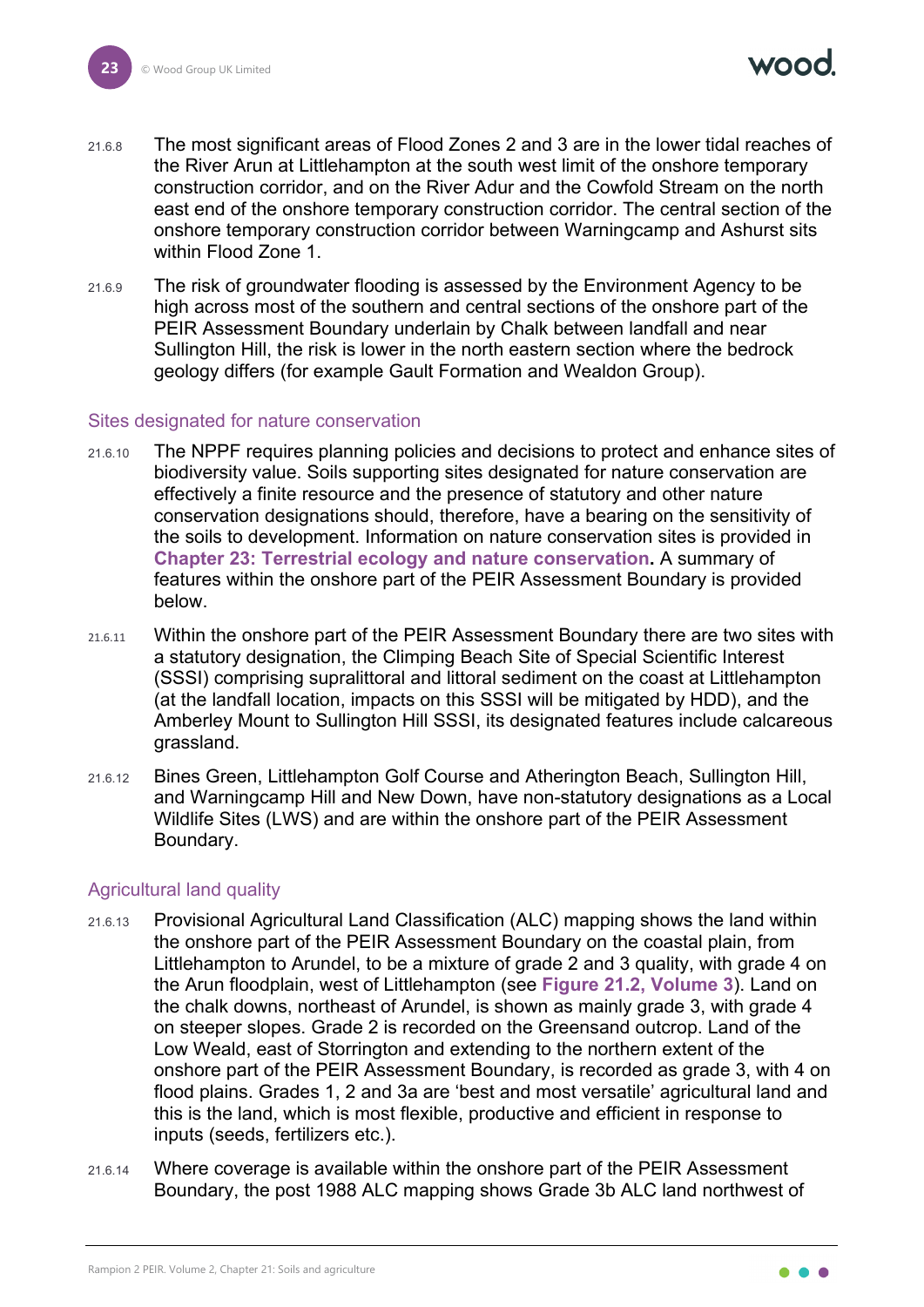naad

Littlehampton, and Grade 4 ALC land is located northeast of Washington, West Sussex. East of Washington, West Sussex, to the south of the A283 road, various grades are present including Grade 2, Grade 3a and Grade 3b. The available ALC classifications are shown on **Figure 21.2, Volume 3**.

#### <span id="page-24-0"></span>**Future baseline**

- 21.6.15 The land is likely to remain in its current use with no significant effects on soil resources and agricultural land anticipated.
- 21.6.16 Soil and agricultural land resources are geographically discrete, and without development, these resources will still be subject to land management effects (e.g., farming activities) which could improve or degrade the resource, however, it is not possible to predict these effects sufficiently to quantify them.
- 21.6.17 Soil and agricultural land will also be subject to the effects of climate change. The MAGIC interactive map shows that the priority habitats within the onshore part of the PEIR Assessment Boundary are in an area assessed to be at medium vulnerability to climate change, based on established climate change adaptation principles. Whilst this assessment does not refer specifically to soils, soils will be affected by climate change, notably by changes to rainfall patterns, such as increased intensity of flooding which can contribute to soil compaction, waterlogging and erosion.

# <span id="page-24-1"></span>**21.7 Basis for PEIR assessment**

#### <span id="page-24-2"></span>**Maximum design scenario**

- 21.7.1 Assessing the use of a parameter-based design envelope approach means that the assessment considers a maximum design scenario whilst allowing the flexibility to make improvements in the future in ways that cannot be predicted at the time of submission of the DCO Application. The assessment of the maximum adverse scenario for each receptor establishes the maximum potential adverse impact and as a result impacts of greater adverse significance would not arise should any other development scenario (as described in **Chapter 4: The Proposed Development**) to that assessed within this chapter be taken forward in the final design of the Proposed Development.
- 21.7.2 The maximum assessment assumptions that have been identified to be relevant to soils and agriculture are outlined in **[Table 21-8](#page-24-3)** below and are in line with the Project Design Envelope (**Chapter 4**).

#### <span id="page-24-3"></span>Table 21-8 Maximum assessment assumptions for impacts on soils and agriculture

| <b>Project phase and</b><br>activity/impact | <b>Maximum assessment</b><br>assumptions | <b>Justification</b> |
|---------------------------------------------|------------------------------------------|----------------------|
|---------------------------------------------|------------------------------------------|----------------------|

#### **Construction**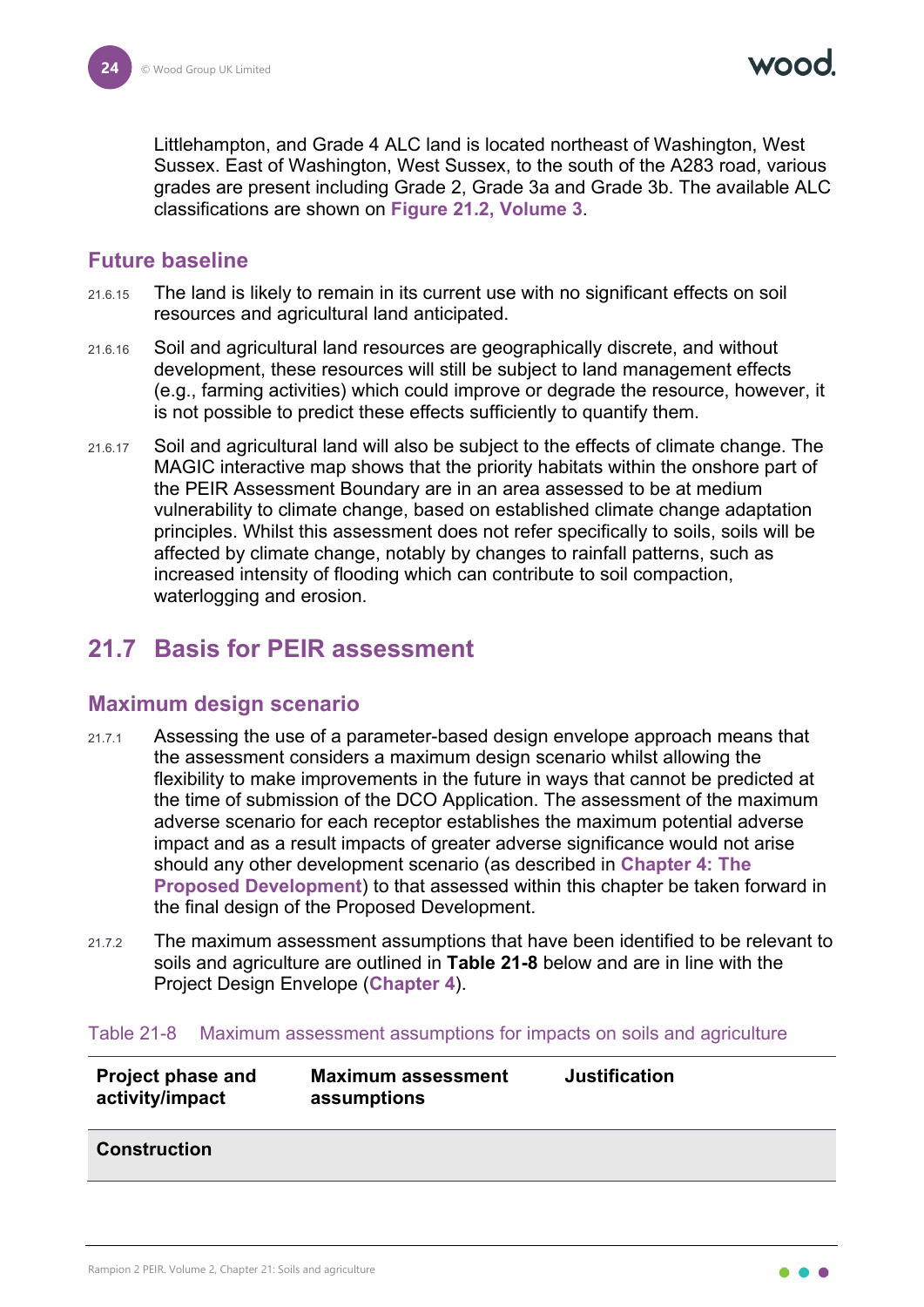wood.

| <b>Project phase and</b><br>activity/impact                                                                                                                    | <b>Maximum assessment</b><br>assumptions                                                                                           | <b>Justification</b>                                                                                                                                                                                                                  |
|----------------------------------------------------------------------------------------------------------------------------------------------------------------|------------------------------------------------------------------------------------------------------------------------------------|---------------------------------------------------------------------------------------------------------------------------------------------------------------------------------------------------------------------------------------|
| Changes to soil<br>structure due to<br>inappropriate storage<br>and/or handling of soils<br>or due to the use of<br>heavy machinery which<br>causes compaction | Landfall:<br><b>Construction duration</b><br>36 months,<br>Temporary<br>construction<br>compound area 0.75ha<br>including four HDD | These assessment<br>assumptions represent<br>maximum ground disturbance<br>both in terms of potential area<br>affected and in duration by<br>Rampion 2 during the<br>construction phase. The total<br>extent of ground disturbance is |
| Soil erosion due to<br>inappropriate storage<br>and/or construction<br>activities                                                                              | pits,<br><b>Onshore substation:</b><br>Construction duration:<br>36 months.                                                        | the sum of one onshore<br>substation, the onshore cable<br>corridor and temporary<br>construction compounds.                                                                                                                          |
| Temporary<br>displacement of topsoil<br>due to removal<br>associated with<br>construction activities                                                           | Onshore substation<br>permanent<br>development area up<br>to a maximum of<br>5.9ha.                                                |                                                                                                                                                                                                                                       |
| Permanent loss of<br>topsoil due to removal<br>associated with<br>construction activities                                                                      | Onshore substation<br>$\bullet$<br>temporary works area<br>up to 2.5ha.<br>Two onshore<br>$\bullet$<br>substation search area      |                                                                                                                                                                                                                                       |
| Temporary loss of, or<br>damage to agricultural<br>land during the<br>construction phase                                                                       | options.<br><b>Onshore cable corridor</b><br>(including joint bays/link<br>bays and HDD trenchless<br>crossings)                   |                                                                                                                                                                                                                                       |
|                                                                                                                                                                | Construction duration:<br>$\bullet$<br>up to 36 months.                                                                            |                                                                                                                                                                                                                                       |
|                                                                                                                                                                | Total onshore cable<br>$\bullet$<br>corridor length<br>approximately 36km.                                                         |                                                                                                                                                                                                                                       |
|                                                                                                                                                                | <b>Temporary working</b><br>$\bullet$<br>corridor: 50m wide,<br>approximately 36km<br>$long = 180$ ha (36,000 x<br>50m) area.      |                                                                                                                                                                                                                                       |
|                                                                                                                                                                | <b>Temporary construction</b><br>compounds                                                                                         |                                                                                                                                                                                                                                       |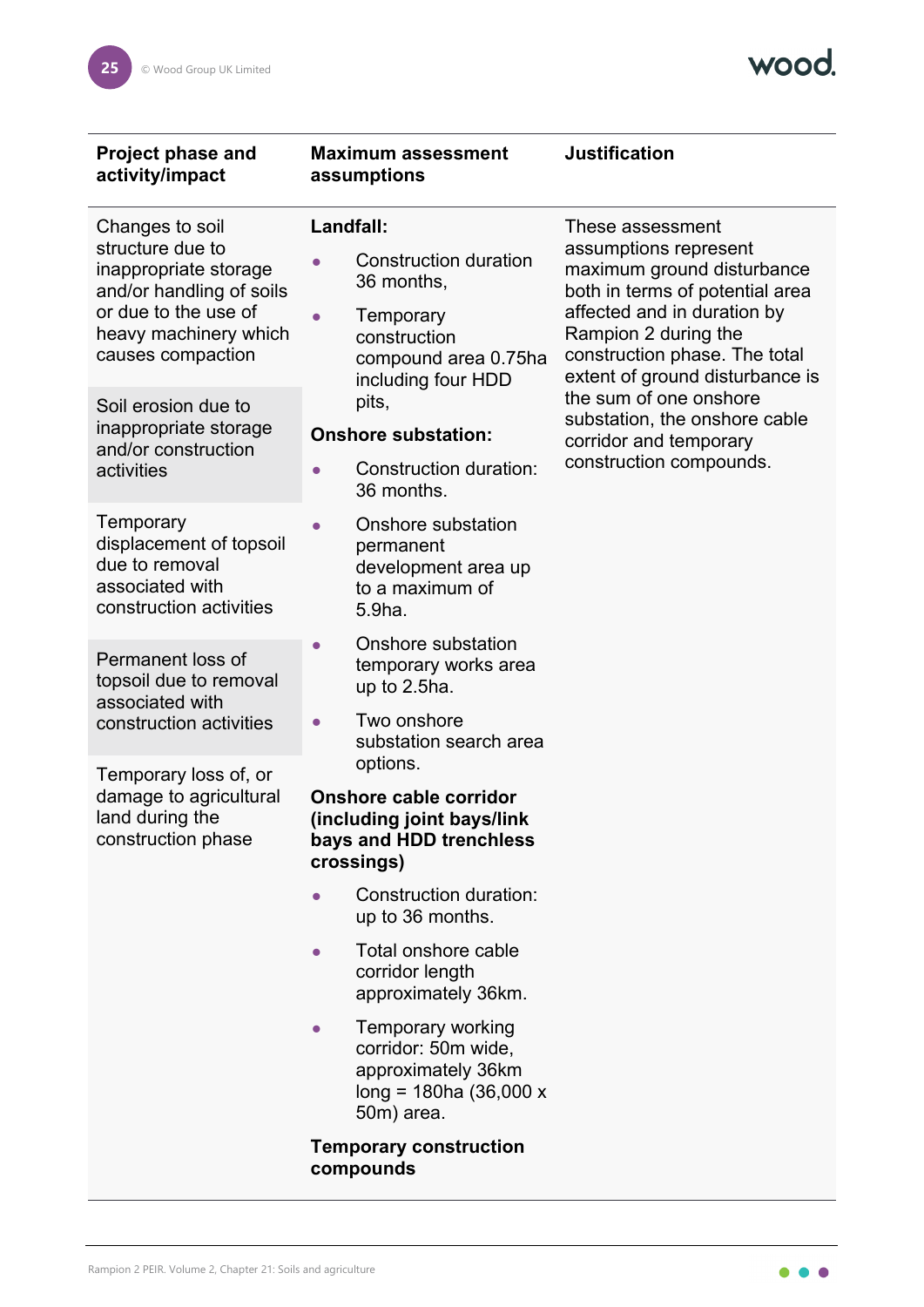| <b>Project phase and</b><br>activity/impact                         | <b>Maximum assessment</b><br>assumptions                                                                                                           | <b>Justification</b>                                                                                                                                                                                                                                                                                                      |  |
|---------------------------------------------------------------------|----------------------------------------------------------------------------------------------------------------------------------------------------|---------------------------------------------------------------------------------------------------------------------------------------------------------------------------------------------------------------------------------------------------------------------------------------------------------------------------|--|
|                                                                     | Total area of four temporary<br>construction compounds<br>approximately 17.8ha.                                                                    |                                                                                                                                                                                                                                                                                                                           |  |
|                                                                     | Total extent of ground<br>disturbance: 206.95ha (0.75<br>$+5.9 + 2.5 + 180 + 17.8$ ha).                                                            |                                                                                                                                                                                                                                                                                                                           |  |
| Damage to drainage<br>systems due to<br>construction activities     | Not possible to quantify,<br>therefore an area equal to<br>the maximum extent of the<br>area subject to ground<br>disturbance has been<br>assumed. | Drainage layouts are not<br>currently known and, although<br>damage to drains within the<br>Rampion 2 temporary cable<br>corridor could affect land<br>beyond this, use of the<br>maximum extent of ground<br>disturbance is considered to<br>provide a sufficiently<br>conservative worst case<br>assessment assumption. |  |
|                                                                     | Total extent of ground<br>disturbance: 206.95ha.                                                                                                   |                                                                                                                                                                                                                                                                                                                           |  |
| Permanent loss of soil                                              | <b>Onshore substation:</b>                                                                                                                         | These assessment                                                                                                                                                                                                                                                                                                          |  |
| resource and<br>agricultural land due to<br>construction of onshore | Construction duration:<br>36 months.                                                                                                               | assumptions represent the<br>maximum extent and duration<br>of ground disturbance during                                                                                                                                                                                                                                  |  |
| infrastructure                                                      | Onshore substation<br>$\bullet$<br>permanent<br>development area up<br>to a maximum of<br>5.9ha.                                                   | construction activities that will<br>lead to the permanent loss of<br>agricultural land and soil.                                                                                                                                                                                                                         |  |
|                                                                     | Total extent of<br>permanent loss of<br>soil/agricultural land:<br>5.9ha.                                                                          |                                                                                                                                                                                                                                                                                                                           |  |

21.7.3 As effects on soil and agricultural land receptors are generally confined to the land on which construction or development takes place, the assessment in this PEIR takes into account the current stage of the design of the Proposed Development (as outlined in **Chapter 5: Approach to the EIA**) which allows for the selection of a specific 50m onshore temporary construction corridor within a larger approximate 100m corridor which forms the onshore part of the PEIR Assessment Boundary and selection of one of two onshore substation search areas from within the onshore part of the PEIR Assessment Boundary.

 $\bullet$   $\bullet$   $\bullet$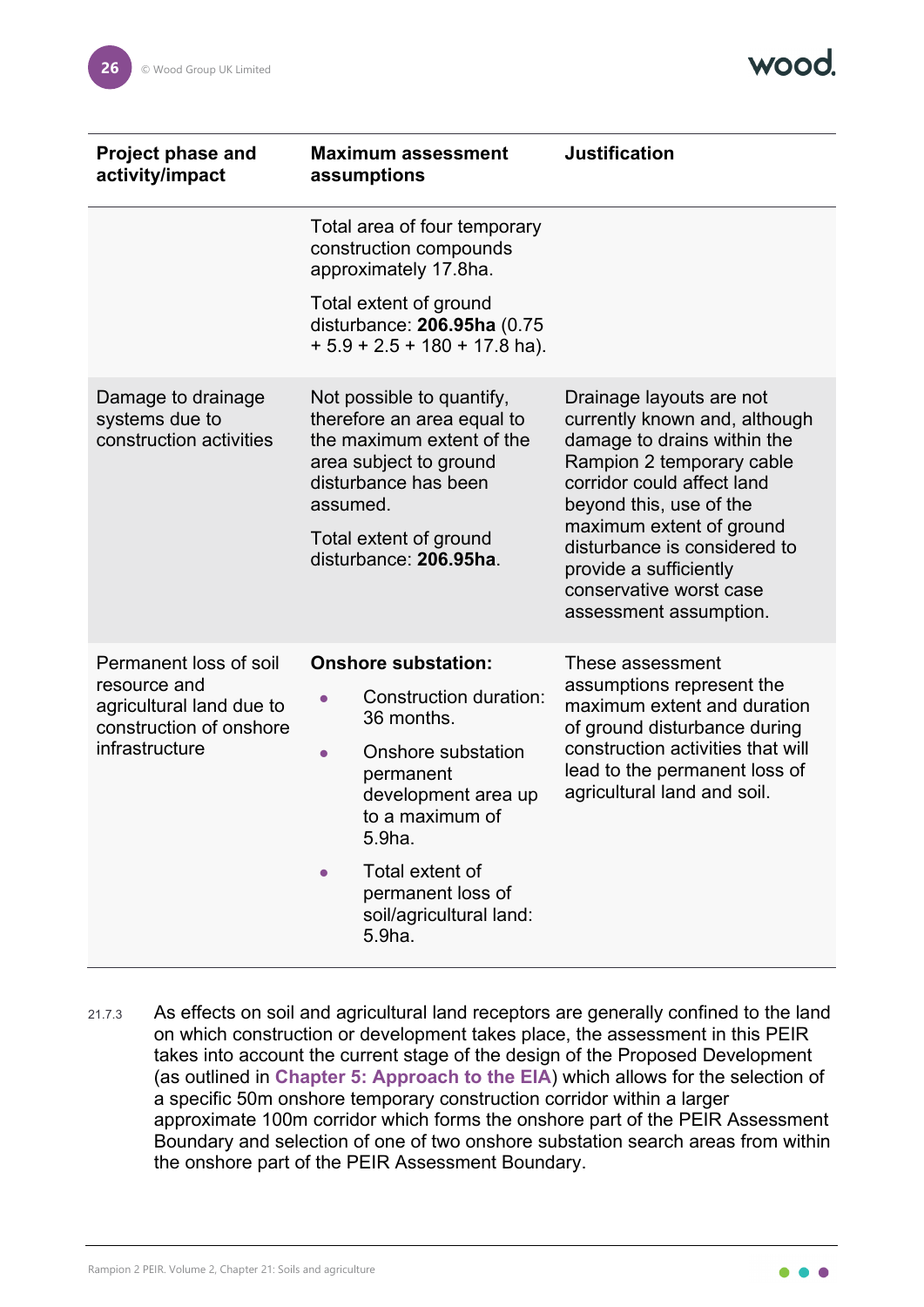21.7.4 Therefore, effects that are more significant than those presented in this PEIR are not predicted to occur should any other development scenario within the project design envelope be taken forward in the final design of the Proposed Development.

#### <span id="page-27-0"></span>**Embedded environmental measures**

- 21.7.5 As part of the Rampion 2 design process, several embedded environmental measures have been adopted to reduce the potential for impacts on soils and agriculture. These embedded environmental measures will evolve over the development process as the EIA progresses and in response to consultation. They will be fed iteratively into the assessment process.
- 21.7.6 These embedded environmental measures typically include those that have been identified as good or standard practice and include actions that would be undertaken to meet existing legislative requirements. As there is a commitment to implementing these embedded environmental measures, and also to various standard sectoral practices and procedures, they are considered inherently part of the design of Rampion 2 and are set out in this PEIR.
- 21.7.7 **[Table 21-9](#page-28-0)** sets out the relevant embedded environmental measures within the design and how these affect the soils and agriculture assessment.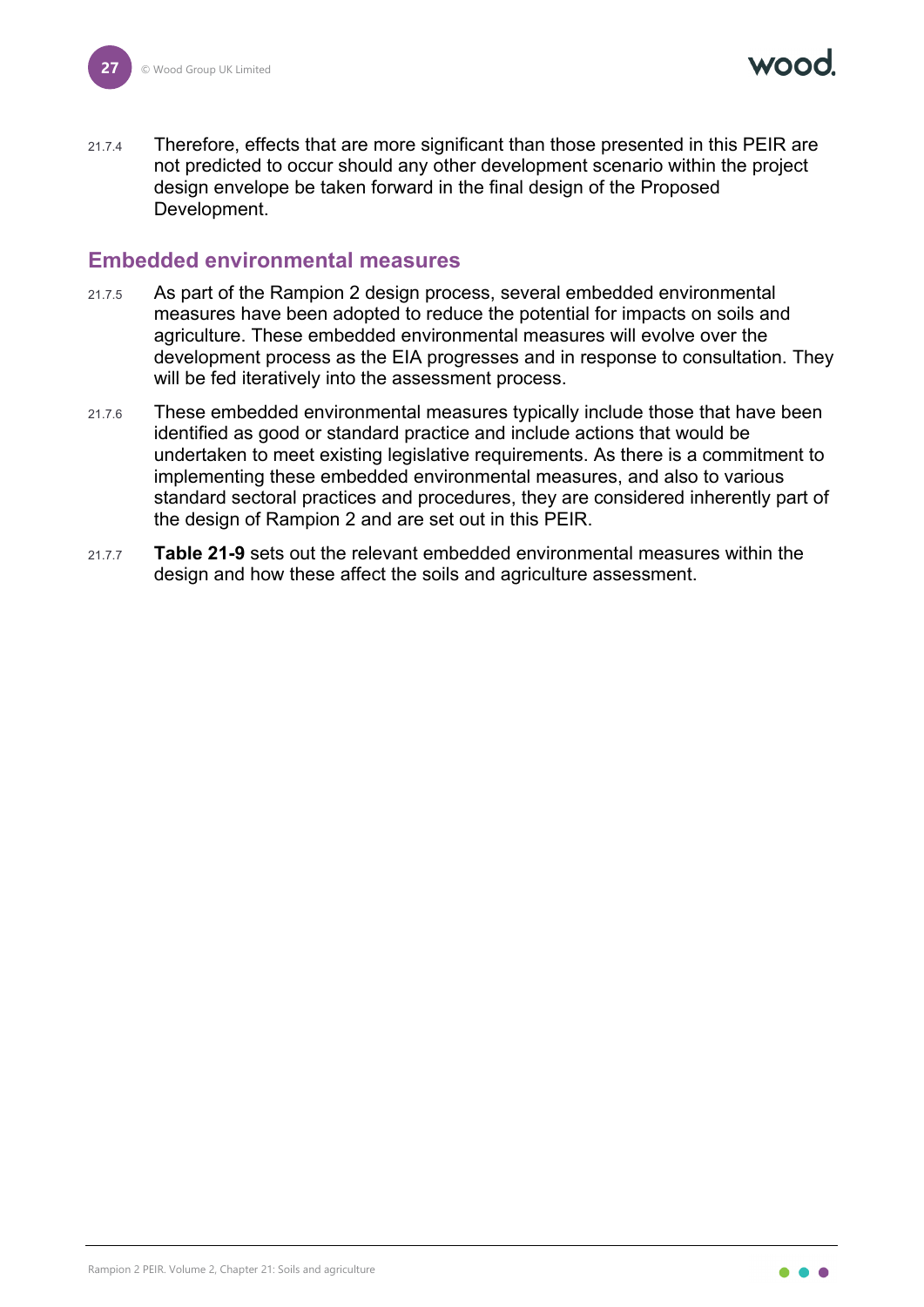#### Table 21-9 Relevant soils and agriculture embedded environmental measures

<span id="page-28-0"></span>

| ID    | <b>Environmental measure proposed</b>                                                                                                                                                                                                                                                                                                                                                    | <b>Project phase</b><br>measure<br>introduced | How the<br>environmental<br>measures will be<br>secured               | Relevance to soils and agriculture<br>assessment                                                                                                                                                                                                                                                                               |
|-------|------------------------------------------------------------------------------------------------------------------------------------------------------------------------------------------------------------------------------------------------------------------------------------------------------------------------------------------------------------------------------------------|-----------------------------------------------|-----------------------------------------------------------------------|--------------------------------------------------------------------------------------------------------------------------------------------------------------------------------------------------------------------------------------------------------------------------------------------------------------------------------|
| $C-1$ | The onshore cable route will be<br>completely buried underground for its<br>entire length where practicable.                                                                                                                                                                                                                                                                             | Scoping                                       | DCO works plans,<br>description of<br>development and<br>requirements | This measure allows the original soils<br>can be replaced on top of the buried<br>cables and the topsoil returned to its<br>original state.                                                                                                                                                                                    |
| $C-5$ | Main rivers, watercourses, railways<br>and roads that form part of the<br>Strategic Highways Network will be<br>crossed by Horizontal Directional Drill<br>(HDD) or other trenchless technology<br>where this represents the best<br>environment solution and is financially<br>and technically feasible (see C-17).                                                                     | Scoping                                       | DCO works plans and<br>order limits                                   | This measure avoids the disturbance<br>of trenching in sensitive areas close<br>to watercourses and any associated<br>risks to soil. Details of the road and<br>railway crossings are provided in<br><b>Chapter 24: Transport. The draft</b><br>schedule of watercourse crossings is<br>provided in Appendix 4.2, Volume<br>4. |
| $C-6$ | Where practical, sensitive sites will be<br>avoided by the temporary and<br>permanent onshore project footprint<br>including SSSIs, Local Nature<br>Reserves, Local Wildlife Sites, ancient<br>woodland, areas of consented<br>development, areas of historic and<br>authorised landfills and other known<br>areas of potential contamination,<br>National Trust Land, Listed Buildings, | Scoping                                       | DCO work plans and<br>order limits                                    | Soil within areas designated for<br>nature conservation are classed as<br>having higher sensitivity due to their<br>scarcity. Other soil functions, such as<br>preservation of archaeology as<br>covered in Chapter 26: Historic<br>environment                                                                                |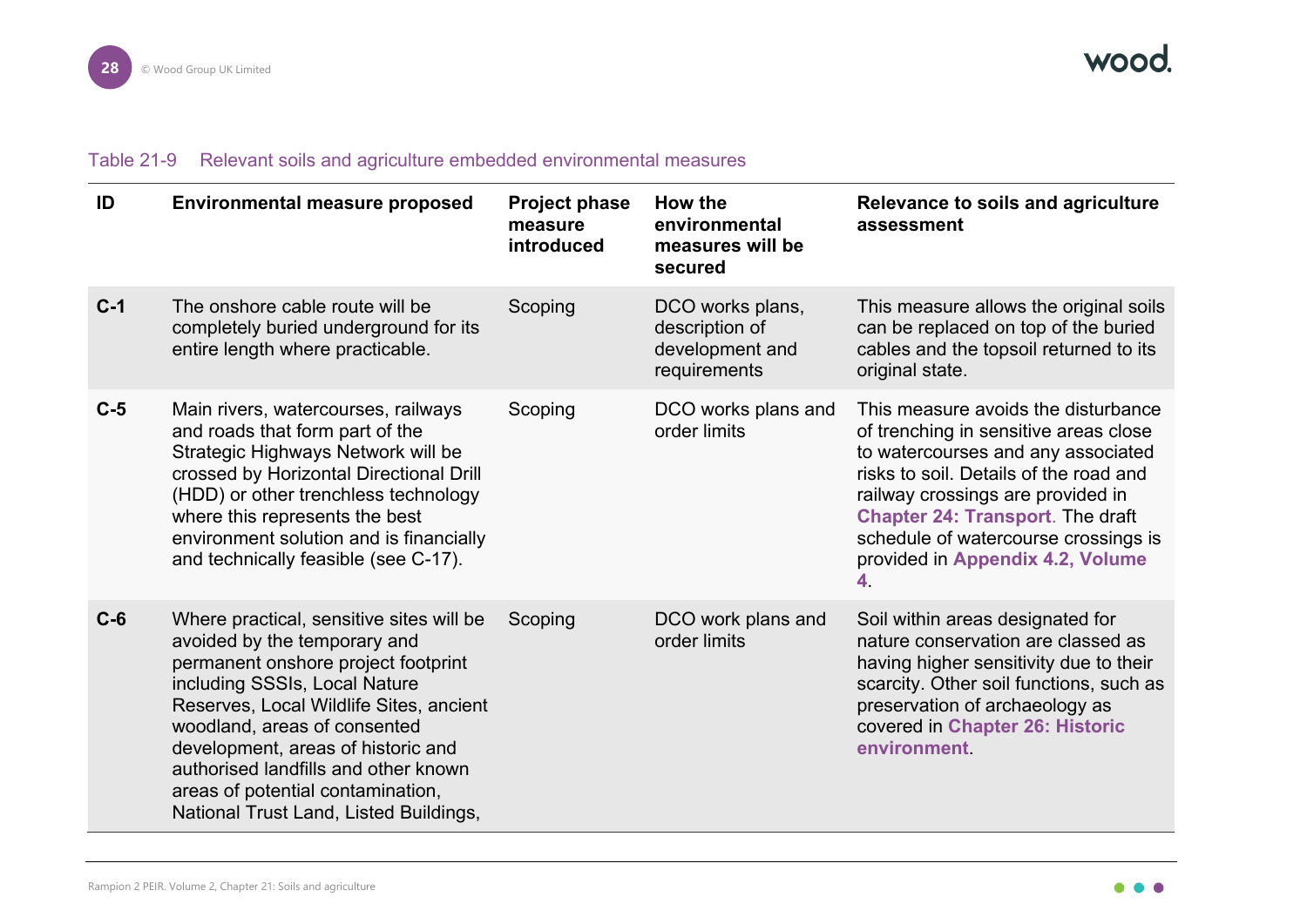

| ID     | <b>Environmental measure proposed</b>                                                                                                                                                                                                                                                                                                                                                                                                                    | <b>Project phase</b><br>measure<br>introduced | How the<br>environmental<br>measures will be<br>secured | Relevance to soils and agriculture<br>assessment                                                                                                                  |
|--------|----------------------------------------------------------------------------------------------------------------------------------------------------------------------------------------------------------------------------------------------------------------------------------------------------------------------------------------------------------------------------------------------------------------------------------------------------------|-----------------------------------------------|---------------------------------------------------------|-------------------------------------------------------------------------------------------------------------------------------------------------------------------|
|        | Scheduled monuments, and mineral<br>resources (including existing mineral<br>sites, mineral sites allocated in<br>development plans and mineral<br>safeguarding areas).                                                                                                                                                                                                                                                                                  |                                               |                                                         |                                                                                                                                                                   |
| $C-7$  | Post construction, the work area will<br>be reinstated to pre-existing conditions<br>as far as reasonably practical in line<br>with the Outline Materials<br>Management Plan (MMP) (C-69) and<br>Defra 2009 Code of Construction for<br>the Sustainable Use of Soils on<br><b>Construction Sites PB13298.</b>                                                                                                                                            | $Scoping -$<br>updated at<br><b>PEIR</b>      | Outline COCP and<br>DCO requirement                     | This measure ensures, where<br>possible, the original soil will be<br>reinstated and the baseline soil<br>functions restored.                                     |
| $C-11$ | During construction topsoil and subsoil<br>will be stored within the temporary<br>working corridor of the onshore cable.<br>The topsoil and subsoil will be stored<br>in line with Defra 2009 for the<br>Sustainable Use of Soils on<br>Construction Sites PB13298, including<br>guidance on utilising separate<br>stockpiles and giving due<br>consideration to adverse weather<br>conditions. Any suspected or<br>confirmed contaminated soils will be | $Scoping -$<br>update at PEIR                 | Outline COCP and<br>DCO requirement                     | This measure ensures compliance<br>with the Defra guidance (Defra,<br>2009a) is recognised as best practice<br>for the protection of soils during<br>development. |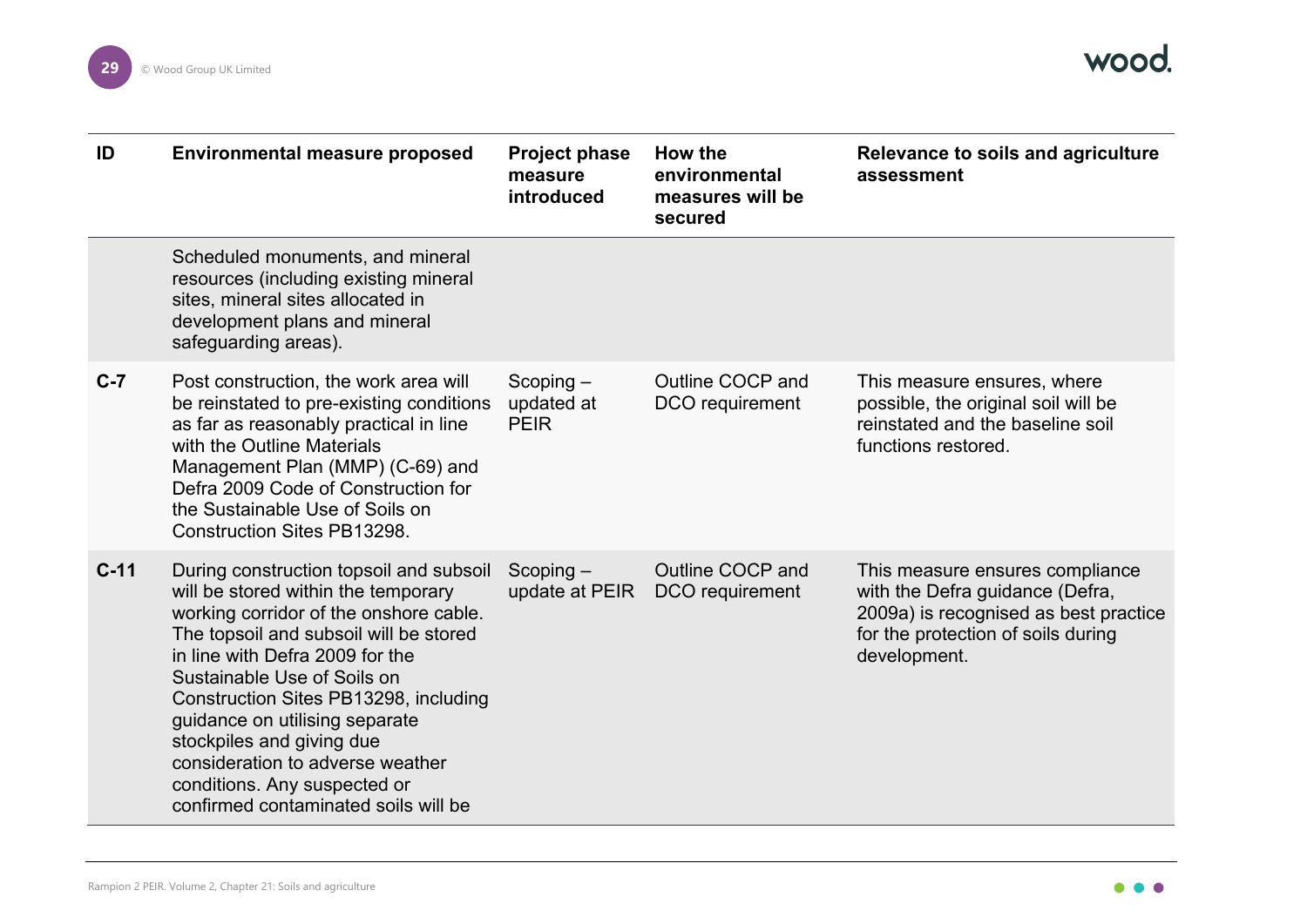

| ID     | <b>Environmental measure proposed</b>                                                                                                                                                                                                                                                                                                                                                                                         | <b>Project phase</b><br>measure<br>introduced | How the<br>environmental<br>measures will be<br>secured | Relevance to soils and agriculture<br>assessment                                                                               |
|--------|-------------------------------------------------------------------------------------------------------------------------------------------------------------------------------------------------------------------------------------------------------------------------------------------------------------------------------------------------------------------------------------------------------------------------------|-----------------------------------------------|---------------------------------------------------------|--------------------------------------------------------------------------------------------------------------------------------|
|        | separated, contained and tested<br>before being removed.                                                                                                                                                                                                                                                                                                                                                                      |                                               |                                                         |                                                                                                                                |
| $C-12$ | During topsoil stripping, machinery<br>with low ground pressure will be used<br>to minimise soil compaction where the<br>soil conditions indicate that<br>compaction is possible. Storage time<br>will be kept to the practicable<br>minimum to prevent the soil<br>deteriorating in quality. Topsoil<br>stripped from different fields will be<br>stored separately, as will soil from<br>hedgerow banks or woodland strips. | Scoping                                       | Outline COCP and<br>DCO requirement                     | This measure is in accordance with<br>the Defra guidance (Defra, 2009a)<br>and will minimise soil compaction.                  |
| $C-13$ | In areas (or during periods of adverse<br>weather) there may be the<br>requirement to import aggregates to<br>create a stable surface for<br>construction traffic movements.<br>Options such as bogmatting and<br>geotextiles will be considered by the<br>principal contractor for sensitive<br>sections of the route to reduce impact.                                                                                      | Scoping                                       | Outline COCP and<br>DCO requirement                     | This measure ensures the<br>appropriate use of bogmatting and<br>geotextiles which will lower the risk of<br>soils compaction. |
| $C-19$ | The onshore cable will be constructed<br>in discrete sections. The trenches will                                                                                                                                                                                                                                                                                                                                              | Scoping                                       | Outline COCP and<br>DCO requirement                     | This measure, in conjunction with<br>implementation of the Outline SMP,                                                        |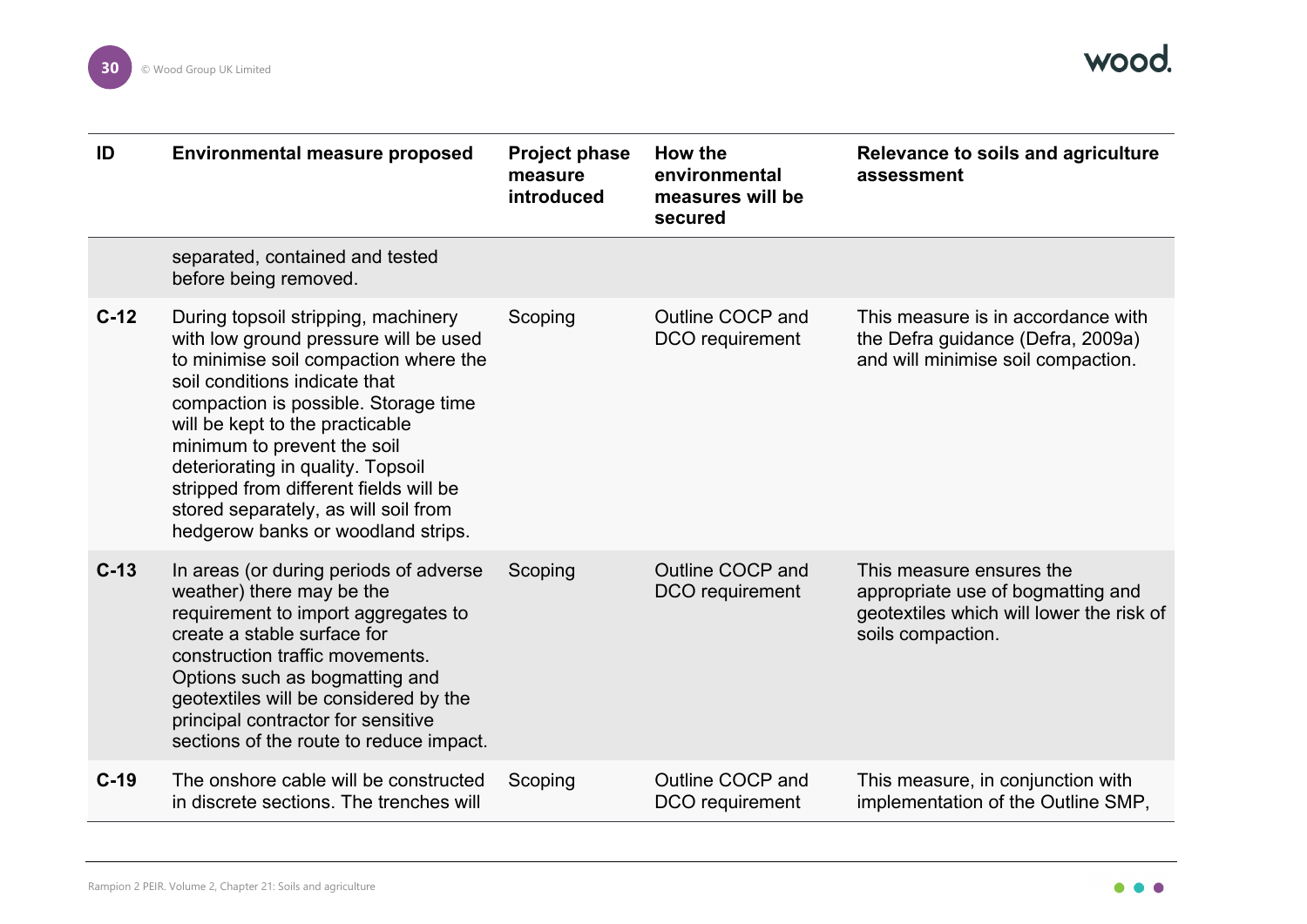

| ID     | <b>Environmental measure proposed</b>                                                                                                                                                                                                                                                                                                                                                                                                                                                                                                                                       | <b>Project phase</b><br>measure<br>introduced | How the<br>environmental<br>measures will be<br>secured | Relevance to soils and agriculture<br>assessment                                                                                                                                                                                                                        |
|--------|-----------------------------------------------------------------------------------------------------------------------------------------------------------------------------------------------------------------------------------------------------------------------------------------------------------------------------------------------------------------------------------------------------------------------------------------------------------------------------------------------------------------------------------------------------------------------------|-----------------------------------------------|---------------------------------------------------------|-------------------------------------------------------------------------------------------------------------------------------------------------------------------------------------------------------------------------------------------------------------------------|
|        | be excavated, the cable ducts will be<br>laid, the trenches backfilled and the<br>reinstatement process commenced in<br>as short a timeframe as practicable. At<br>regular intervals (typically 600m -<br>1,000m) along the route joint bays/pits<br>will be installed to enable the cable<br>installation and connection process.                                                                                                                                                                                                                                          |                                               |                                                         | will minimise the storage time for<br>excavated soil, helping to maintain<br>the physical condition of the soil and<br>minimise the effects of storage on<br>soil chemistry/biology so that<br>reinstated soil can return to normal<br>function as quickly as possible. |
| $C-28$ | Particular care will be taken to ensure<br>that the existing land drainage regime<br>is not compromised as a result of<br>construction. Land drainage systems<br>will be maintained during construction<br>and reinstated on completion.<br>Temporary cut-off drains will be<br>installed parallel to the trench-line,<br>before the start of construction, to<br>intercept soil and groundwater before<br>it reaches the trench. These field<br>drains will discharge to local drainage<br>ditches through silt traps, as<br>appropriate, to minimise sediment<br>release. | Scoping                                       | Outline COCP and<br>DCO requirement                     | This measures ensures that<br>consideration of drainage is in<br>accordance with the Defra guidance<br>(Defra, 2009a).                                                                                                                                                  |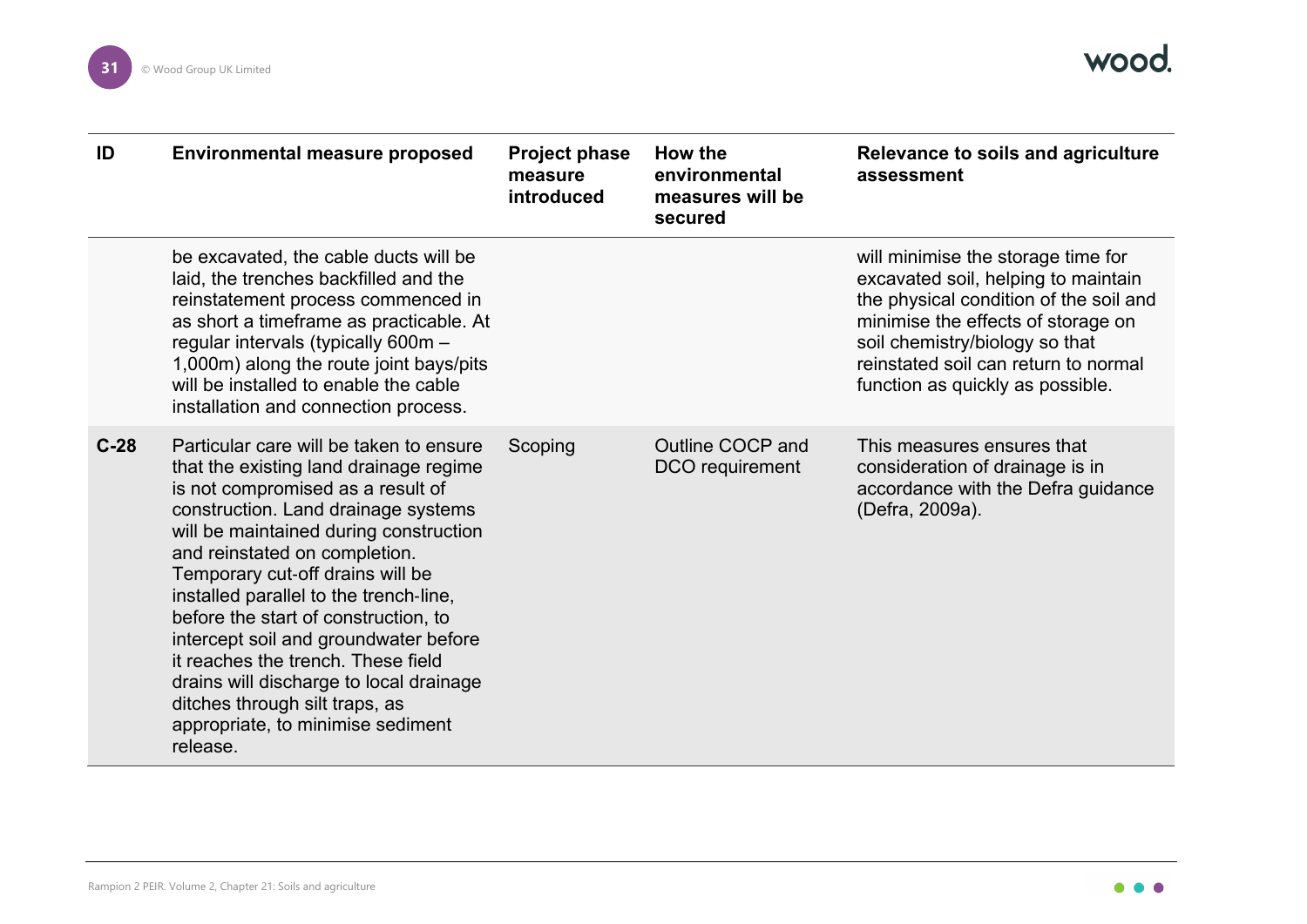| ID     | <b>Environmental measure proposed</b>                                                                                                                                                                                        | <b>Project phase</b><br>measure<br>introduced | How the<br>environmental<br>measures will be<br>secured | Relevance to soils and agriculture<br>assessment                                                                                                                                                                                                                                                                                                                                                                          |
|--------|------------------------------------------------------------------------------------------------------------------------------------------------------------------------------------------------------------------------------|-----------------------------------------------|---------------------------------------------------------|---------------------------------------------------------------------------------------------------------------------------------------------------------------------------------------------------------------------------------------------------------------------------------------------------------------------------------------------------------------------------------------------------------------------------|
| $C-29$ | A depth of cover of 1.2m is assumed.<br>Deeper trenches may be required at<br>specific crossing locations (such as<br>watercourses).                                                                                         | $Scoping -$<br>updated at<br><b>PEIR</b>      | Outline COCP and<br>DCO requirement                     | This measure ensures that soil<br>excavation depth is in accordance<br>with the Defra guidance (Defra,<br>2009a).                                                                                                                                                                                                                                                                                                         |
| $C-31$ | Any disposal off-site of excavated<br>material will be undertaken in<br>consultation with the<br>landowner/occupier and in accordance<br>with the Waste Management<br>Regulations.                                           | Scoping                                       | Outline COCP and<br>DCO requirement                     | This measure minimises risks of<br>inappropriate reuse of materials<br>during construction. Use of the<br>Outline MMP, in conjunction with the<br>Outline SMP, will ensure that<br>excavated materials identified for<br>reuse are stored appropriately to<br>protect them from damage or cross<br>contamination and that these<br>materials (including soils) have a<br>defined end use to avoid them<br>becoming waste. |
| $C-33$ | An Outline COCP will be adopted to<br>minimise temporary disturbance to<br>residential properties, recreational<br>users, existing land users. It will<br>provide details of measures to protect<br>environmental receptors. | Scoping                                       | Outline COCP and<br>DCO requirement                     | This measure ensures that all soil<br>handling and storage will be in<br>accordance with the Outline COCP,<br>and the Outline SMP (C-183).                                                                                                                                                                                                                                                                                |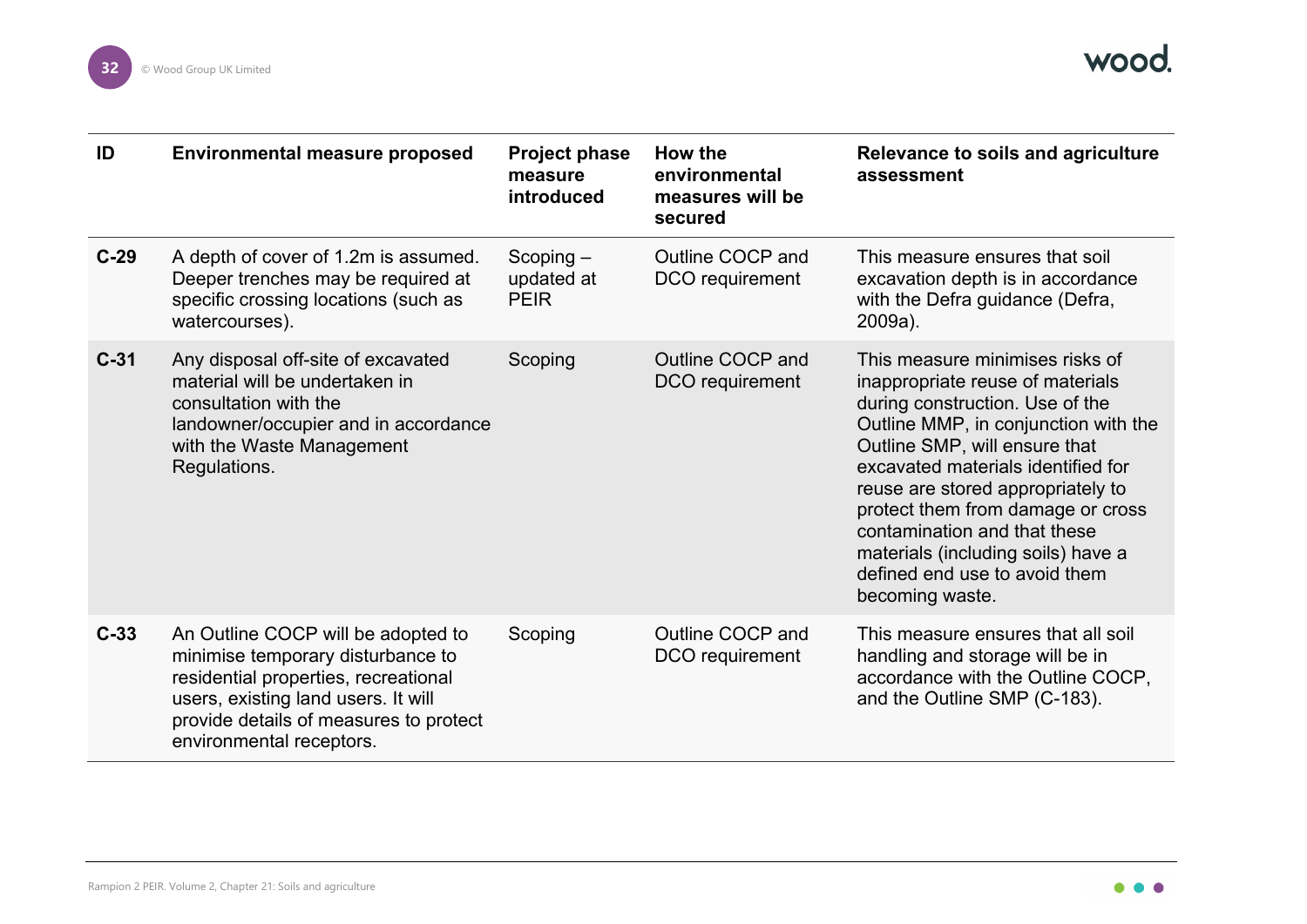| ID     | <b>Environmental measure proposed</b>                                                                                                                                                                                                                                                                                                                                                                                                                                                                                                                                                                                                          | <b>Project phase</b><br>measure<br>introduced | How the<br>environmental<br>measures will be<br>secured | Relevance to soils and agriculture<br>assessment                                                                                                                                                                                                                                                                                                                                                                                                                                                                                                                                                                                                                                                                                                                                                                                                                                                                                                                                                              |
|--------|------------------------------------------------------------------------------------------------------------------------------------------------------------------------------------------------------------------------------------------------------------------------------------------------------------------------------------------------------------------------------------------------------------------------------------------------------------------------------------------------------------------------------------------------------------------------------------------------------------------------------------------------|-----------------------------------------------|---------------------------------------------------------|---------------------------------------------------------------------------------------------------------------------------------------------------------------------------------------------------------------------------------------------------------------------------------------------------------------------------------------------------------------------------------------------------------------------------------------------------------------------------------------------------------------------------------------------------------------------------------------------------------------------------------------------------------------------------------------------------------------------------------------------------------------------------------------------------------------------------------------------------------------------------------------------------------------------------------------------------------------------------------------------------------------|
| $C-69$ | Construction strategies will be<br>implemented that will seek to<br>maximise the reuse of excavated<br>clean materials from the onshore<br>cable construction corridor where<br>practicable and feasible. Prior to<br>construction, an outline Materials<br>Management Plan (MMP) will be<br>prepared that outlines where<br>excavated non-waste materials will be<br>reused in line with the CL:AIRE (2011)<br>Definition of Waste Code of Practice<br>(DoWCoP). The MMP will include a<br>declaration by a Qualified Person that<br>the MMP has been completed in<br>accordance with the DoWCoP and<br>that best practise is being followed. | $Scoping -$<br>updated at<br><b>PEIR</b>      | Outline COCP and<br>DCO requirement                     | The re-use of clean soil will be<br>covered in the Outline MMP, in<br>conjunction with the Outline SMP,<br>which will set out specific<br>requirements for soil storage to<br>ensure the resource is conserved for<br>appropriate re-use (C-183). The<br>Outline SMP is the mechanism used<br>to conserve soil structure and soil<br>health to maintain the soil in a<br>condition where it can be reused<br>onsite, and it will inform the<br>specification (e.g. thickness of soil<br>replaced) for the soil restoration. Use<br>of an MMP during construction<br>enables compliance with the<br>Environment Agency regulations for<br>excavated ground materials, and the<br>MMP can be used to show that<br>excavated ground materials<br>(including topsoil and subsoil) are not<br>a waste under the Waste<br>Management Regulations and can<br>therefore be reused onsite in line<br>with the DoWCoP. Any material<br>which is not suitable for use or which<br>is surplus will be disposed offsite in |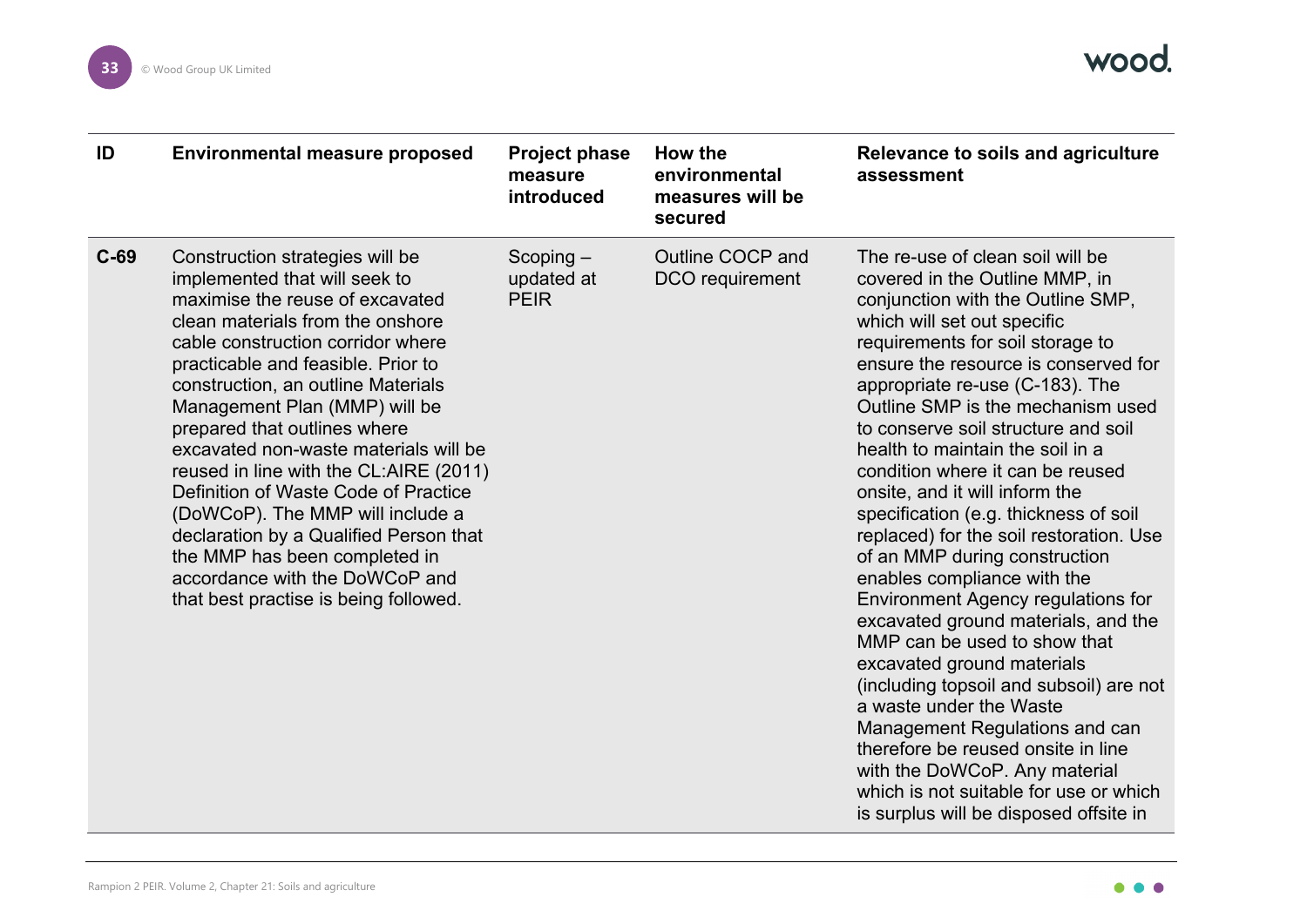

| ID        | <b>Environmental measure proposed</b>                                                                                                                                                                                                                                                                                                                                                                 | <b>Project phase</b><br>measure<br>introduced | How the<br>environmental<br>measures will be<br>secured | Relevance to soils and agriculture<br>assessment                                          |
|-----------|-------------------------------------------------------------------------------------------------------------------------------------------------------------------------------------------------------------------------------------------------------------------------------------------------------------------------------------------------------------------------------------------------------|-----------------------------------------------|---------------------------------------------------------|-------------------------------------------------------------------------------------------|
|           |                                                                                                                                                                                                                                                                                                                                                                                                       |                                               |                                                         | line with the Waste Management<br>Regulations (C-31).                                     |
| $C - 107$ | Tried and tested invasive species<br>control and biosecurity measures will<br>be used to avoid the spread of<br>infested materials.                                                                                                                                                                                                                                                                   | $Scoping -$<br>updated at<br><b>PEIR</b>      | Outline COCP and<br><b>DCO</b>                          | This measure enables the risk of<br>cross contamination of soils to be<br>minimised.      |
| $C-112$   | No ground-breaking activity or use of<br>wheeled or tracked vehicles will take<br>place within the Littlehampton Golf<br>Course and Atherington Beach Local<br>Wildlife Site (LWS) unless remedial<br>action is required. Any predicted<br>activity will be restricted to foot access<br>for the purpose of surveying and<br>monitoring of the progress of the<br>horizontal directional drill (HDD). | <b>PEIR</b>                                   | Outline COCP and<br>DCO requirement                     | This measure assists in minimising<br>the disturbance of soils within<br>sensitive sites. |
| $C-113$   | The onshore construction corridor<br>through the Warningcamp Hill and<br>New Down Local Wildlife Site (LWS)<br>will be narrowed to no more than 30m<br>for its entire length. A method<br>statement for the Warningcamp Hill<br>and New Down LWS will be written<br>and agreed with the South Downs                                                                                                   | <b>PEIR</b>                                   | Outline COCP and<br><b>DCO</b>                          | This measure assists in minimising<br>the disturbance of soils within<br>sensitive sites. |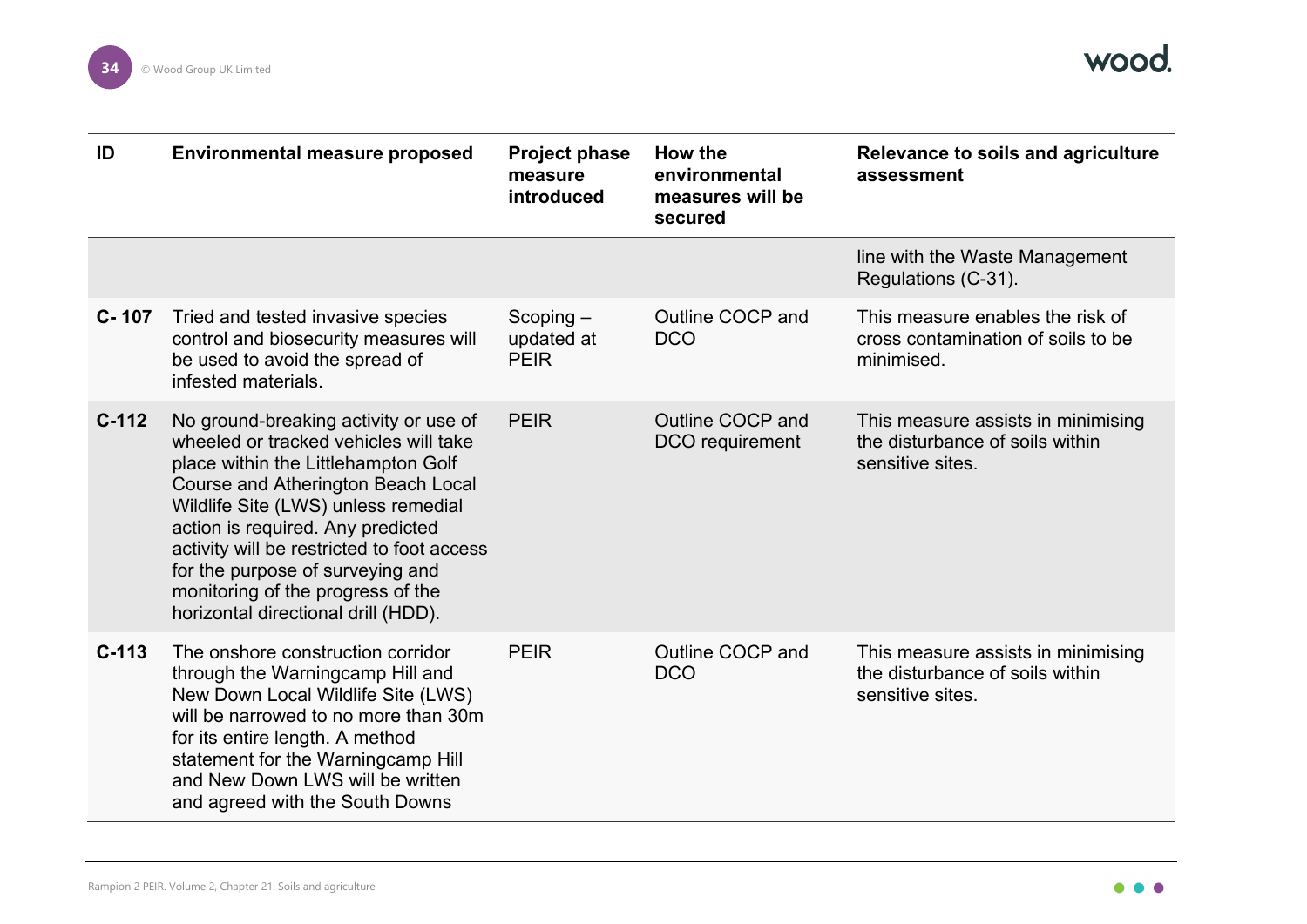

| ID      | <b>Environmental measure proposed</b>                                                                                                                                                                                                                                                                                                                                                                                                                                                                                             | <b>Project phase</b><br>measure<br>introduced | How the<br>environmental<br>measures will be<br>secured | Relevance to soils and agriculture<br>assessment                                          |
|---------|-----------------------------------------------------------------------------------------------------------------------------------------------------------------------------------------------------------------------------------------------------------------------------------------------------------------------------------------------------------------------------------------------------------------------------------------------------------------------------------------------------------------------------------|-----------------------------------------------|---------------------------------------------------------|-------------------------------------------------------------------------------------------|
|         | <b>National Park Authority and West</b><br><b>Sussex County Council.</b>                                                                                                                                                                                                                                                                                                                                                                                                                                                          |                                               |                                                         |                                                                                           |
| $C-114$ | Sullington Hill Local Wildlife Site will<br>be crossed using a trenchless method<br>such as Horizontal Directional Drill<br>$(HDD)$ .                                                                                                                                                                                                                                                                                                                                                                                             | <b>PEIR</b>                                   | Outline COCP and<br>DCO requirement                     | This measure assists in minimising<br>the disturbance of soils within<br>sensitive sites. |
| $C-120$ | Stone access routes/ haul road and<br>working areas will be constructed of<br>semi-permeable aggregate material<br>(similar to compounds as per C-129)<br>where practical.                                                                                                                                                                                                                                                                                                                                                        | <b>PEIR</b>                                   | Outline COCP and<br><b>DCO</b>                          | The measure assists in minimising<br>changes to local drainage during<br>construction.    |
| $C-129$ | Temporary construction compounds<br>will be surfaced with semi-permeable<br>aggregate material (similar to access<br>roads as per C-120) where practical,<br>with the exception of fuel storage<br>areas and similar where pollution<br>containment in the event of a spillage<br>is the priority. Areas of temporary<br>construction compounds that are used<br>for fuel storage, plant maintenance<br>and refuelling will be surfaced with<br>fully impermeable materials to prevent<br>any infiltration of contaminated runoff | <b>PEIR</b>                                   | Outline COCP and<br><b>DCO</b>                          | The measure assists in minimising<br>changes to local drainage during<br>construction.    |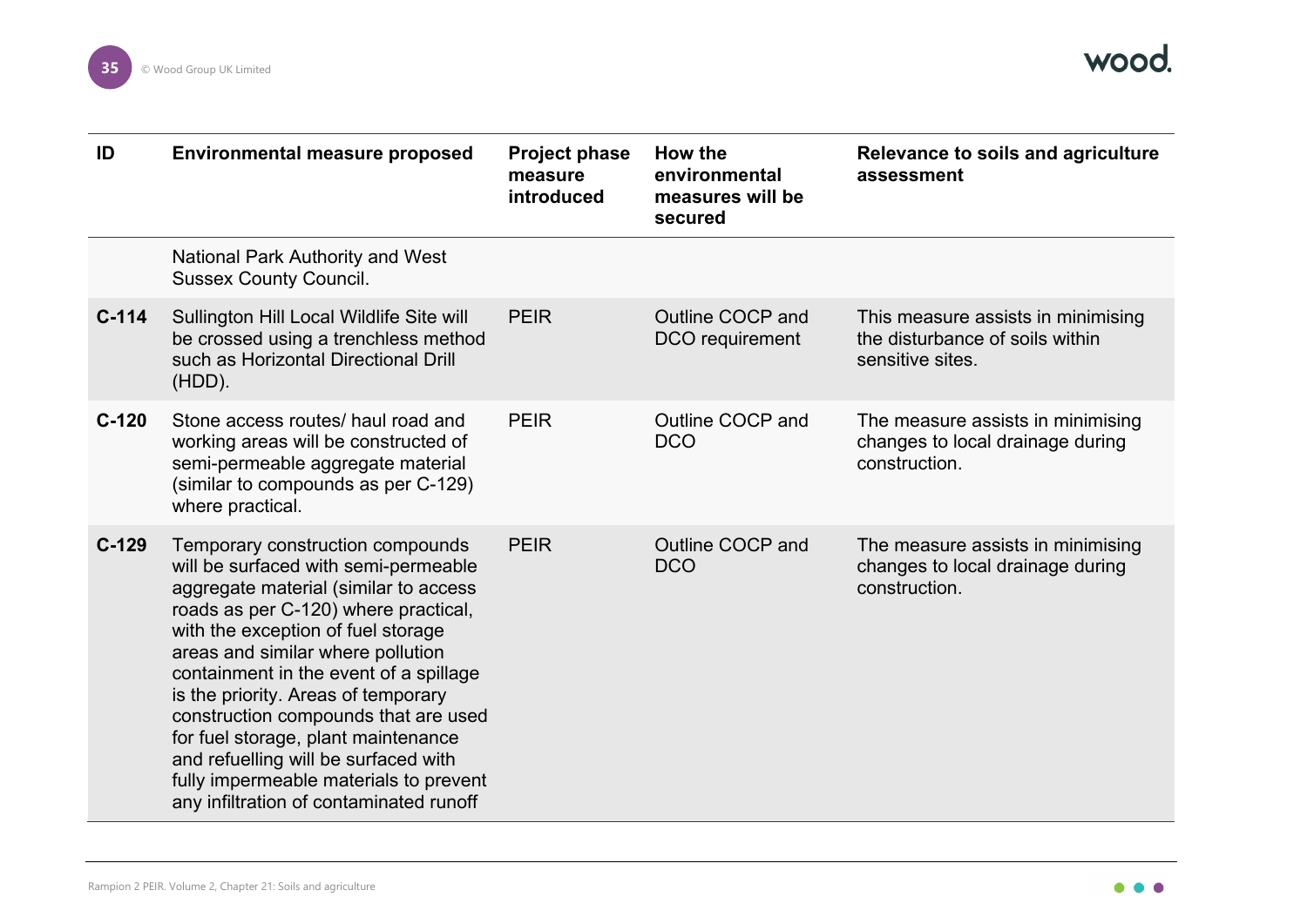

| ID      | <b>Environmental measure proposed</b>                                                                                                                                                                                                                                                                                                                                                                                                                                                                  | <b>Project phase</b><br>measure<br>introduced | How the<br>environmental<br>measures will be<br>secured | Relevance to soils and agriculture<br>assessment                                                                   |
|---------|--------------------------------------------------------------------------------------------------------------------------------------------------------------------------------------------------------------------------------------------------------------------------------------------------------------------------------------------------------------------------------------------------------------------------------------------------------------------------------------------------------|-----------------------------------------------|---------------------------------------------------------|--------------------------------------------------------------------------------------------------------------------|
|         | and contain bunding in line with<br>commitment C-8 and C-167.                                                                                                                                                                                                                                                                                                                                                                                                                                          |                                               |                                                         |                                                                                                                    |
| $C-131$ | Where potential flood risk receptors<br>could be impacted by a loss of<br>floodplain storage and/or impacts on<br>floodplain conveyance, soil stockpiles<br>(associated with both the cable<br>construction and the temporary haul<br>road) will be located outside of the<br>fluvial floodplain wherever possible.<br>Where not possible, further<br>assessment will be undertaken in the<br>Flood Risk Assessment (FRA) and<br>further measures will be proposed to<br>address this where necessary. | <b>PEIR</b>                                   | Outline COCP and<br><b>DCO</b>                          | The measure assists in minimising<br>changes to local drainage during<br>construction.                             |
| $C-132$ | Soil stockpiles in the tidal floodplain<br>will have regular gaps to prevent<br>floodplain compartmentalisation. The<br>maximum continuous length of<br>embankment is to be determined in<br>the Flood Risk Assessment (FRA).                                                                                                                                                                                                                                                                          | <b>PEIR</b>                                   | Outline COCP and<br><b>DCO</b>                          | This measure ensures that soil<br>stockpiles will be managed to<br>minimise the risk of soil erosion<br>occurring. |
| $C-133$ | Stockpiles will be present for the<br>shortest practicable timeframe, with<br>stockpiles being reinstated as the                                                                                                                                                                                                                                                                                                                                                                                       | <b>PEIR</b>                                   | Outline COCP and<br><b>DCO</b>                          | This measure, in conjunction with<br>implementation of the Outline SMP,<br>will minimise the storage time for      |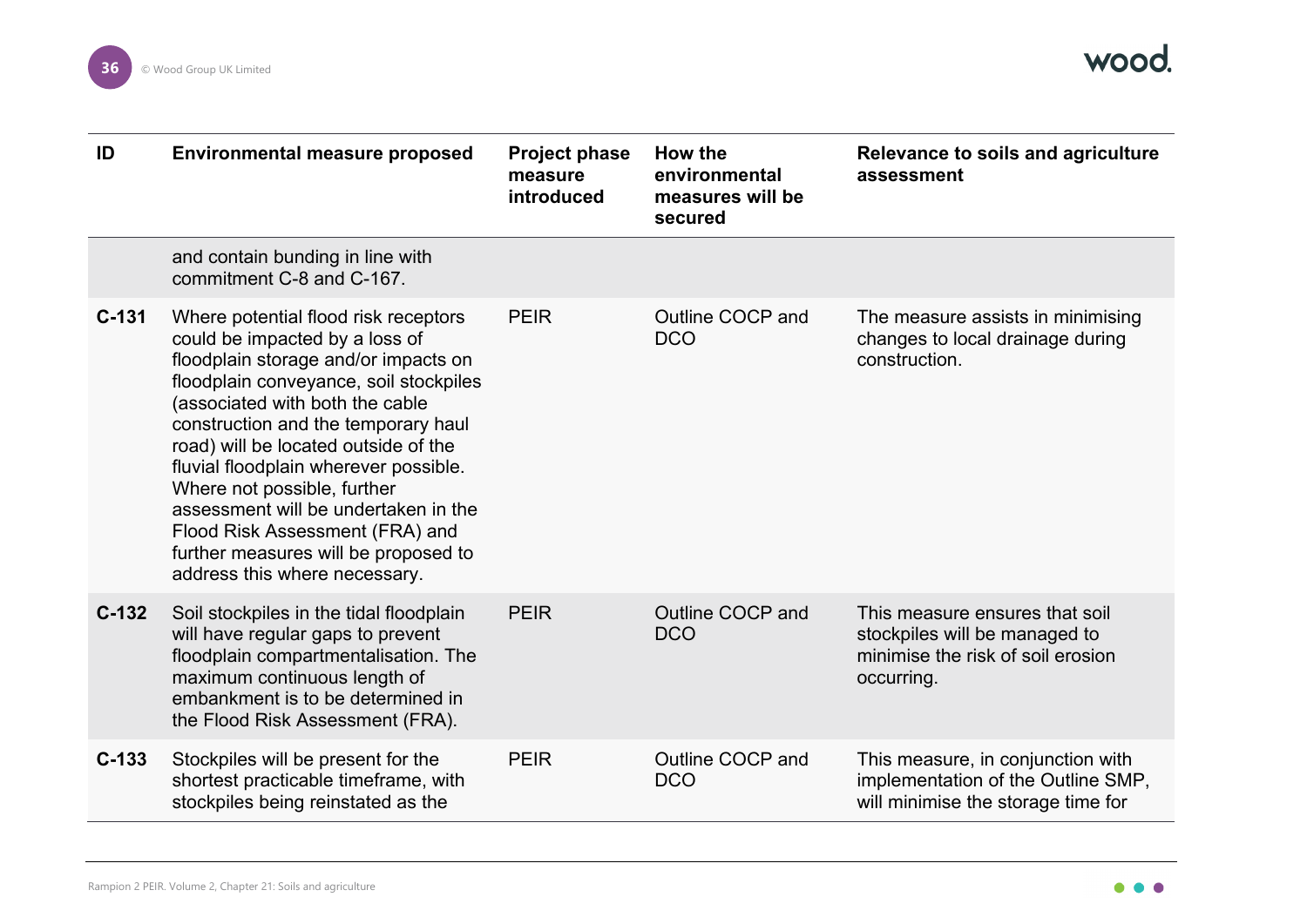

<span id="page-37-0"></span>

| ID      | <b>Environmental measure proposed</b>                                                                                                                                                                                                                                                                                            | <b>Project phase</b><br>measure<br>introduced | How the<br>environmental<br>measures will be<br>secured               | Relevance to soils and agriculture<br>assessment                                                                                                                                                                                                                                 |
|---------|----------------------------------------------------------------------------------------------------------------------------------------------------------------------------------------------------------------------------------------------------------------------------------------------------------------------------------|-----------------------------------------------|-----------------------------------------------------------------------|----------------------------------------------------------------------------------------------------------------------------------------------------------------------------------------------------------------------------------------------------------------------------------|
|         | construction work progresses.<br>Stockpiles which remain present for<br>six months or longer will be seeded to<br>encourage stabilisation.                                                                                                                                                                                       |                                               |                                                                       | excavated soil, helping to maintain<br>the physical condition of the soil and<br>minimise the effects of storage on<br>soil chemistry/ biology so that<br>reinstated soil can return to normal<br>function as quickly as possible.                                               |
| $C-154$ | Within the fluvial floodplain and at<br>surface water flow pathways, the<br>permanent cables will be completely<br>buried, with the land above reinstated<br>to pre-construction ground levels<br>(some mounding may be appropriate<br>to allow for settlement).                                                                 |                                               | DCO works plans,<br>description of<br>development and<br>requirements | The Outline SMP will detail how soil<br>is to be reinstated to ensure that the<br>soil's hydrological functions are<br>restored following construction.                                                                                                                          |
| $C-183$ | An Outline Soils Management Plan<br>(SMP) will be developed to enable<br>construction works to be completed in<br>accordance with the Defra Code of<br><b>Construction Practice for the</b><br>Sustainable Use of Soils on<br>Construction Sites 2009 to protect soil<br>resources from damage during the<br>construction phase. | <b>PEIR</b>                                   | Outline COCP and<br><b>DCO</b>                                        | Development and implementation of<br>an Outline SMP, based on the<br>findings of a soil survey, reflects the<br>best practice approach outlined in<br>the Defra guidance (Defra, 2009a) to<br>minimising the effects of<br>development on soil and agricultural<br>land quality. |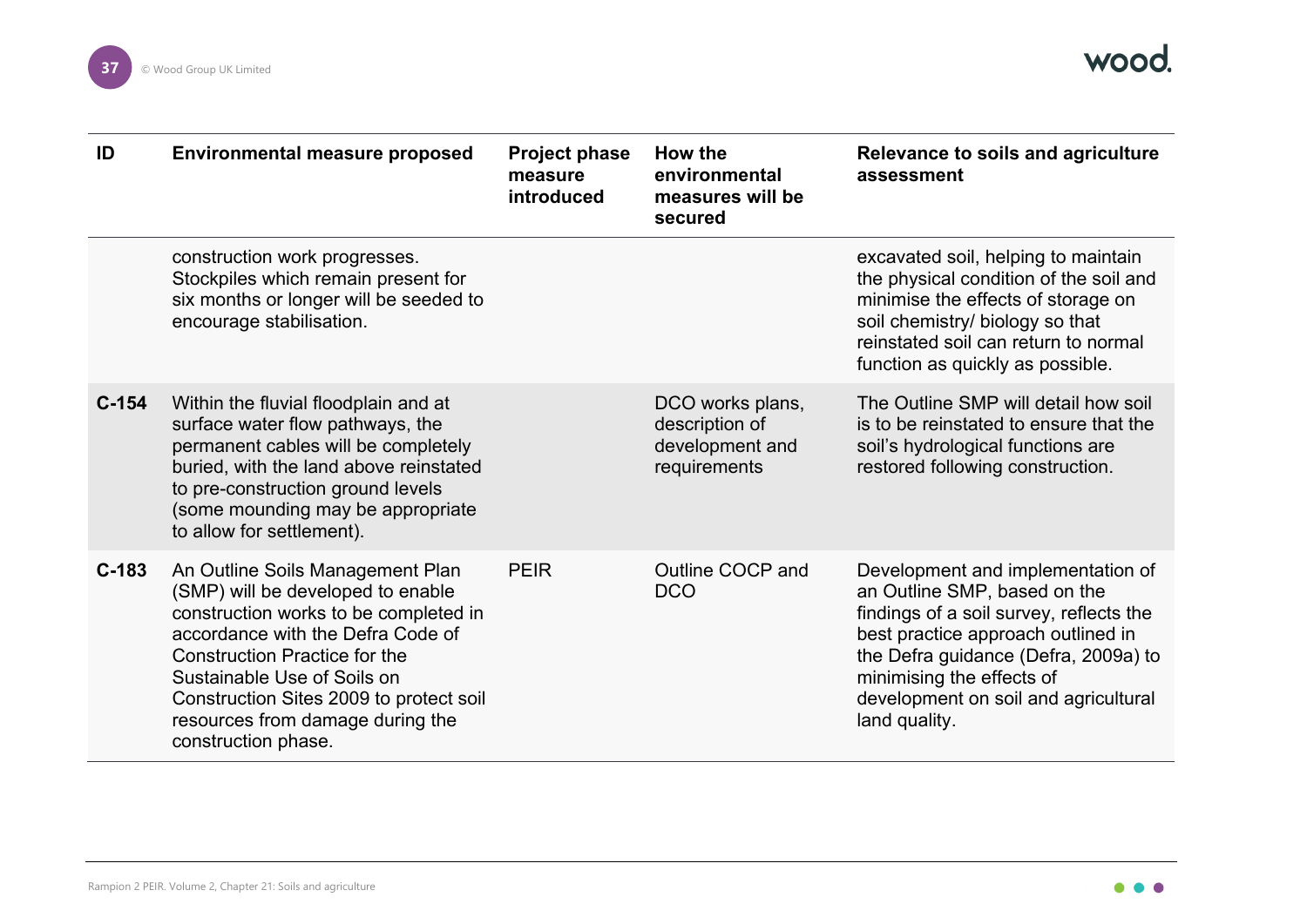# <span id="page-38-0"></span>**21.8 Methodology for PEIR assessment**

#### <span id="page-38-1"></span>**Introduction**

- 21.8.1 The project-wide generic approach to assessment is set out in **Chapter 5: Approach to the EIA**. The assessment methodology for soils and agriculture for the PEIR has been slightly modified from that provided in the Scoping Report (RED, 2020) in response to the Scoping Opinion in relation to effects on soil ecosystem services, and the sustainable use of land and soil as a natural resource.
- 21.8.2 The soils and agriculture assessment will focus on likely significant effects on:
	- soil resources and functions; and
	- agricultural land resources.
- 21.8.3 The preliminary assessment of likely significant effects for soils and agriculture is based on the extent of soils and agricultural land that may be affected and whether the effects will be temporary or permanent. The assessment is informed by:
	- information about the construction, operation and maintenance, and decommissioning activities associated with Rampion 2 as set out in **[Table](#page-24-3)  [21-8](#page-24-3)**;
	- relevant national policy, strategy, legislation and guidance documents as set out in **[Table 21-1](#page-4-3)** and **[Table 21-2](#page-7-0)**; and
	- stakeholder engagement feedback.
- 21.8.4 The preliminary assessment takes into consideration the sensitivity of the affected receptor or resource and the magnitude of change from the baseline conditions resulting from the Proposed Development. This results in an evaluation of significance and an indication of likely significant effects. As outlined in **Section [21.5](#page-20-0)**, field surveys are being undertaken in 2021 to inform the assessment at ES stage, therefore, the PEIR assessment utilises MAFF ALC data. The provisional ALC mapping predates the guideline revision in 1988, that splits grade 3 land into subgrade 3a (best and most versatile) and subgrade 3b, therefore, to ensure potential effects are assessed at a worst-case scenario, it is assumed that land mapped provisionally as grade 3 in reconnaissance ALC mapping is of subgrade 3a quality 'good quality agricultural land' and that is therefore BMV land (see **Table 21-4**). The subgrade 3b category is given to moderate quality agricultural land, capable of producing moderate yields of a narrow range of crops, principally cereals and grass or lower yields of a wider range of crops or high yields of grass which can be grazed or harvested over most of the year.

#### **Receptor sensitivity**

21.8.5 Definitions of receptor sensitivity used in the assessment are provided in **[Table](#page-39-0)  [21-10.](#page-39-0)** The receptor sensitivity assessment approach has been updated in response to the Scoping Opinion and is designed to take account of key soil functions and ecosystem services, including as a growing medium for crops, as a store of organic matter including carbon, providing habitat and supporting biodiversity, and soil's role in the hydrological cycle. There are interactions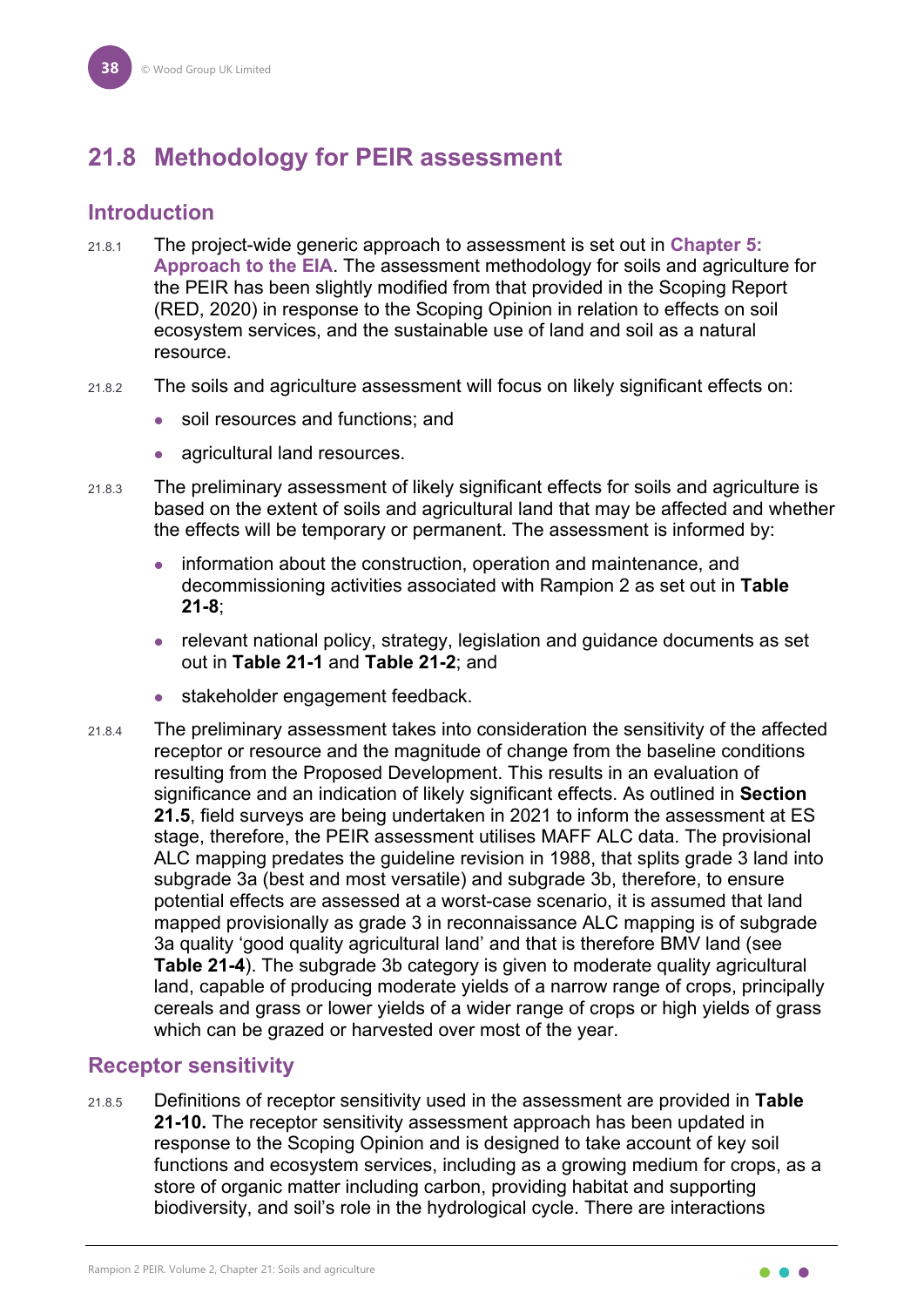between soil and receptors covered in other chapters, including those provided in **Chapter 14: Terrestrial ecology and nature conservation**, **Chapter 27: Water environment**, and **Chapter 25: Ground conditions**.

21.8.6 Definitions of receptor sensitivity used in the assessment are provided in **[Table](#page-39-0)  [21-10](#page-39-0)**.

<span id="page-39-0"></span>

| Table 21-10 Sensitivity of receptor / resource |  |  |  |
|------------------------------------------------|--|--|--|
|------------------------------------------------|--|--|--|

| <b>Sensitivity</b> | Criteria / description                                                                                                                                                                          |
|--------------------|-------------------------------------------------------------------------------------------------------------------------------------------------------------------------------------------------|
| <b>Very High</b>   | Grade 1 and 2 ALC agricultural land1                                                                                                                                                            |
|                    | Soils directly supporting an EU designated site (e.g. Special<br>Area of Conservation (SAC), Special Protection Area (SPA),<br>Ramsar).                                                         |
|                    | Peatlands – blanket bog, raised bog, fen peat soils* (mapped<br>peatland and peatland with any statutory designation including<br>SSSI).                                                        |
| <b>High</b>        | Grade 3a ALC agricultural land <sup>2</sup>                                                                                                                                                     |
|                    | Soils (other than peat) directly supporting a UK designated site<br>(e.g. SSSI, Local Nature Reserves (LNR)).                                                                                   |
|                    | Peatland not previously mapped and with no designation**.                                                                                                                                       |
| <b>Moderate</b>    | Grade 3b ALC agricultural land                                                                                                                                                                  |
|                    | Soils (other than peat) supporting non-statutory designated sites<br>(e.g., Local Wildlife Sites, Ancient Woodland, Open Mosaic<br>Habitat).                                                    |
| Low                | Grade 4 and 5 ALC agricultural land                                                                                                                                                             |
|                    | Soils (other than peat) supporting non-designated notable or<br>priority habitats, soils on greenfield sites not in agricultural use<br>(e.g., amenity land in urban areas, parks and gardens). |
| <b>Very low</b>    | Other soils, not in agricultural use (e.g., badly damaged or<br>contaminated soils, soils on previously developed land, including<br>soils formerly sealed by development).                     |

<span id="page-39-2"></span><sup>2</sup> Subgrade 3a: Good quality agricultural land capable of producing moderate to high yields of a narrow range of arable crops or moderate yields of a wider range of crops.

<span id="page-39-1"></span> $1$  Grade 1: Excellent quality agricultural land with no or very minor limitations to agricultural use. Grade 2: Very good quality agricultural land with minor limitations which affect crop yield, cultivation or harvesting.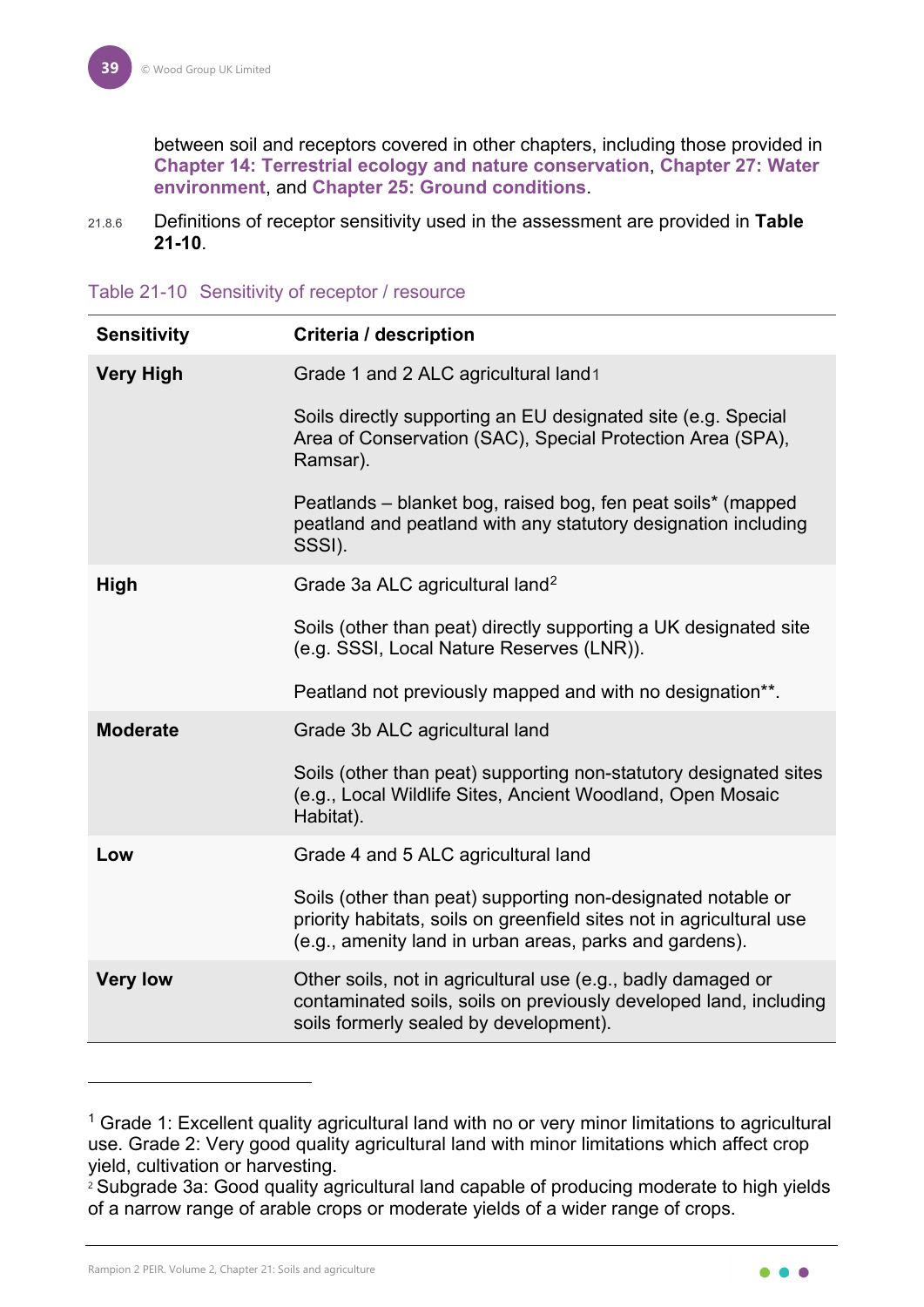Note: \*Mapped on National Soils Resources Institute Soilscapes map \*\*Site with potential for peat deposits >0.3m thickness, may be identified through survey e.g. Phase 1 Extended Habitat Survey

- 21.8.7 Planning guidance and the National Planning Policy Framework (NPPF) refer to the need to protect Best and Most Versatile (grade 3a) agricultural land (ALC grades 1,2 and 3a). Hence other agricultural land is regarded as of lower sensitivity. In the south of England subgrade 3a land is a relatively common resource and, therefore, is regarded as of lower sensitivity than grade 1 and 2 land, which is the best available both locally and nationally.
- 21.8.8 In accordance with the NPPF which states that undeveloped land can perform many functions, including for wildlife, flood risk mitigation, carbon storage or food production, **[Table 21-10](#page-39-0)** assigns the highest sensitivity to soils performing key agricultural functions, organic matter (including carbon) storage/cycling functions, flood risk mitigation and biodiversity/wildlife supporting functions at a national level.
- 21.8.9 Disturbance of soil cannot be avoided by Rampion 2 and it is acknowledged that soil is vulnerable to damage during handling and storage, even if the effect is only temporary, and that some soil types are less resilient to handling than others. For the purposes of the assessment, soil sensitivity is assessed on a soil function basis. However, it is also acknowledged that during the construction phase of onshore development, the soil type (e.g., topsoil or subsoil, and specific types of each) and its structural qualities can influence its sensitivity to handling, storage and placement.
- 21.8.10 Different soil types have different resilience to structural damage during soil handling (including soil stripping, storage in stockpiles and restoration), and the interaction between soil texture and soil moisture is key. The sensitivity of the soil to handling is likely to vary along the cable corridor of Rampion 2 as a number of different soil types will be encountered from permeable silts over gravel to fine loamy slowly permeable soils.
- 21.8.11 The potential effects of Rampion 2 on soils within the onshore part of the PEIR Assessment Boundary have been assessed using the sensitivity classification relative to the provisional ALC grade of the land. This gives a high sensitivity based on **[Table 21-10](#page-39-0)**. This classification is based upon the soil's function as a medium for growing food and other biomass, however, soils on agricultural land also perform other inter-related soil functions, notably carbon and nitrogen cycle functions, providing habitat and supporting biodiversity, and hydrological cycle functions. Assessment of effects on soil resources using the agricultural classification is, therefore, considered to be appropriate for Rampion 2 based on the current agricultural land use and the nature of the Proposed Development, which following the construction phase, seeks to restore the land, with the exception of the proposed onshore substation, to its current state and use.

# <span id="page-40-0"></span>**Magnitude of change**

21.8.12 The assessment of the magnitude of change from baseline conditions includes a consideration of the duration and reversibility of the change in the context of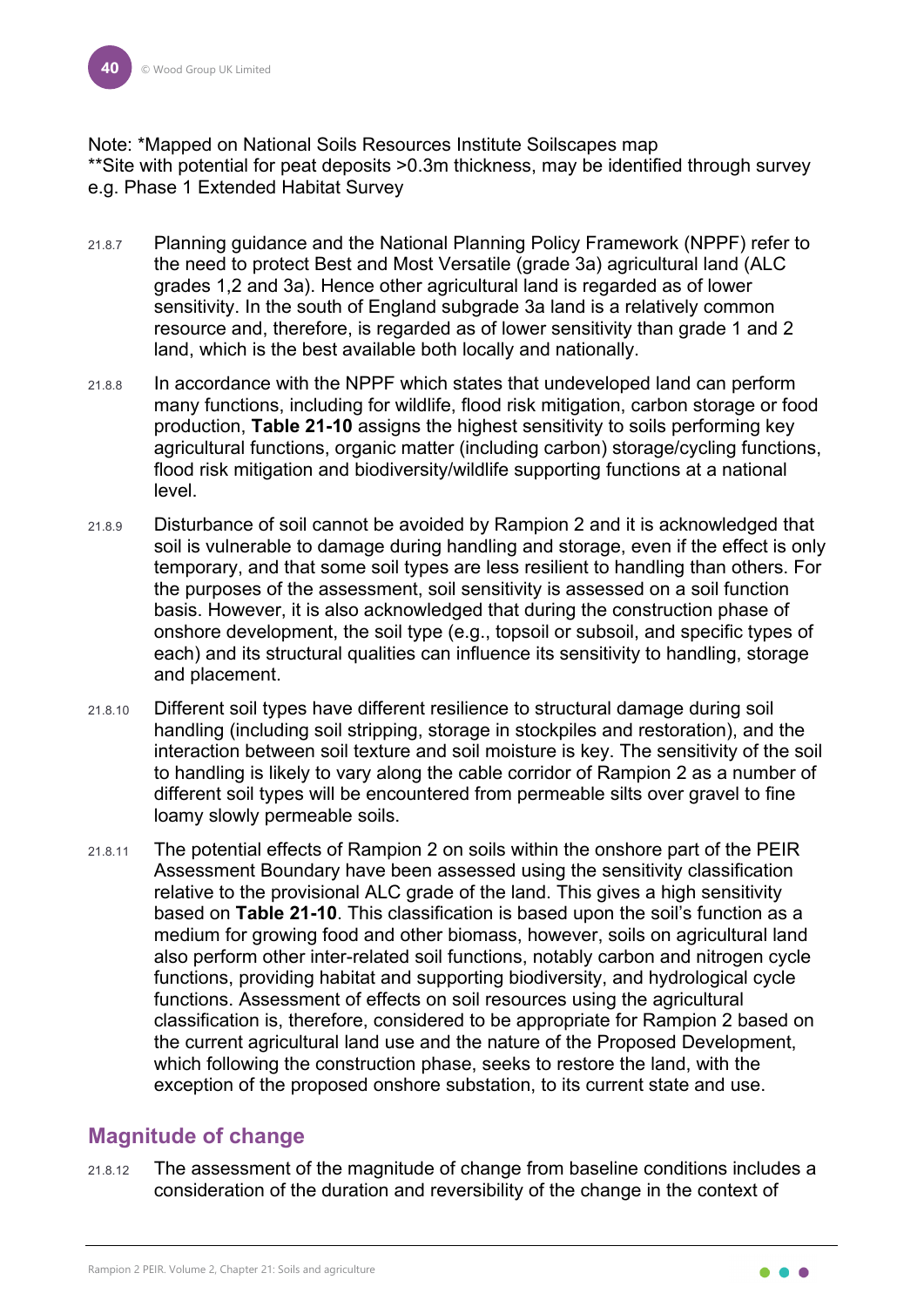relevant legislation, policy standards and guidance. As the soils within the onshore part of the PEIR Assessment Boundary are located on agricultural land and are likely to constitute BMV land, the approach to the assessment of magnitude of change has been guided by current planning guidance and Natural England guidance (Natural England, 2012) for developments on agricultural land. It is recognised that there may be changes to other soil functions in addition to crop/biomass production as a result of the onshore elements of the Proposed Development, however, in general, adverse effects on soil's biomass function will correspond to adverse effects on other key soil functions, and vice versa. For example, a healthy soil capable of performing its biomass function to a high standard should also be capable of other key functions, such as storing flood water and supporting biodiversity, however, compaction of this soil would lead to a reduction in all of these functions. **[Table 21-11](#page-41-0)** provides examples of how the magnitude of change is determined with respect to soils and agriculture features.

21.8.13 Magnitude of change may be either beneficial or adverse. The criteria and examples in **[Table 21-11](#page-41-0)** focus on adverse changes, however, beneficial changes may also occur and will be considered on a case-by-case basis as required.

| <b>Magnitude of change</b> | <b>Description example</b>                                                                                                                                                               |
|----------------------------|------------------------------------------------------------------------------------------------------------------------------------------------------------------------------------------|
| <b>Very high</b>           | Permanent or long term temporary (>5 years) loss or significant<br>degradation* of over 80ha of agricultural land or soil.                                                               |
| <b>High</b>                | Permanent or long term temporary (>5 years) loss or significant<br>degradation of between 50ha to 80ha of agricultural land or<br>soil.                                                  |
| <b>Medium</b>              | Permanent or long term temporary (>5 years) loss or significant<br>degradation of between 20ha to 50ha of agricultural land or<br>soil.                                                  |
| Low                        | Permanent or long term temporary (>5 years) loss or<br>degradation of up to 20ha of agricultural land or soil or<br>temporary damage over 20ha which will rectify without<br>mitigation. |
| <b>Very Low</b>            | Temporary damage to areas up to 20ha which will rectify<br>without mitigation.                                                                                                           |

<span id="page-41-0"></span>

| Table 21-11 Magnitude of change for agricultural land and soils |  |  |  |  |
|-----------------------------------------------------------------|--|--|--|--|
|                                                                 |  |  |  |  |
|                                                                 |  |  |  |  |

\*Significant degradation in this context means that a key soil function is significantly reduced, an example could be that agricultural land classification is reduced due to changes in the soil's structure (e.g., due to compaction)

21.8.14 The magnitude of change on BMV land will depend on the amount to be affected by the onshore elements of the Proposed Development. The Town and Country Planning (Development Management Procedure) (England) Order 2015 only requires Natural England to be consulted on development that involves the loss of greater than 20ha of grades 1, 2 or 3a agricultural land. Consequently, losses smaller than this threshold are considered to have a small magnitude of change on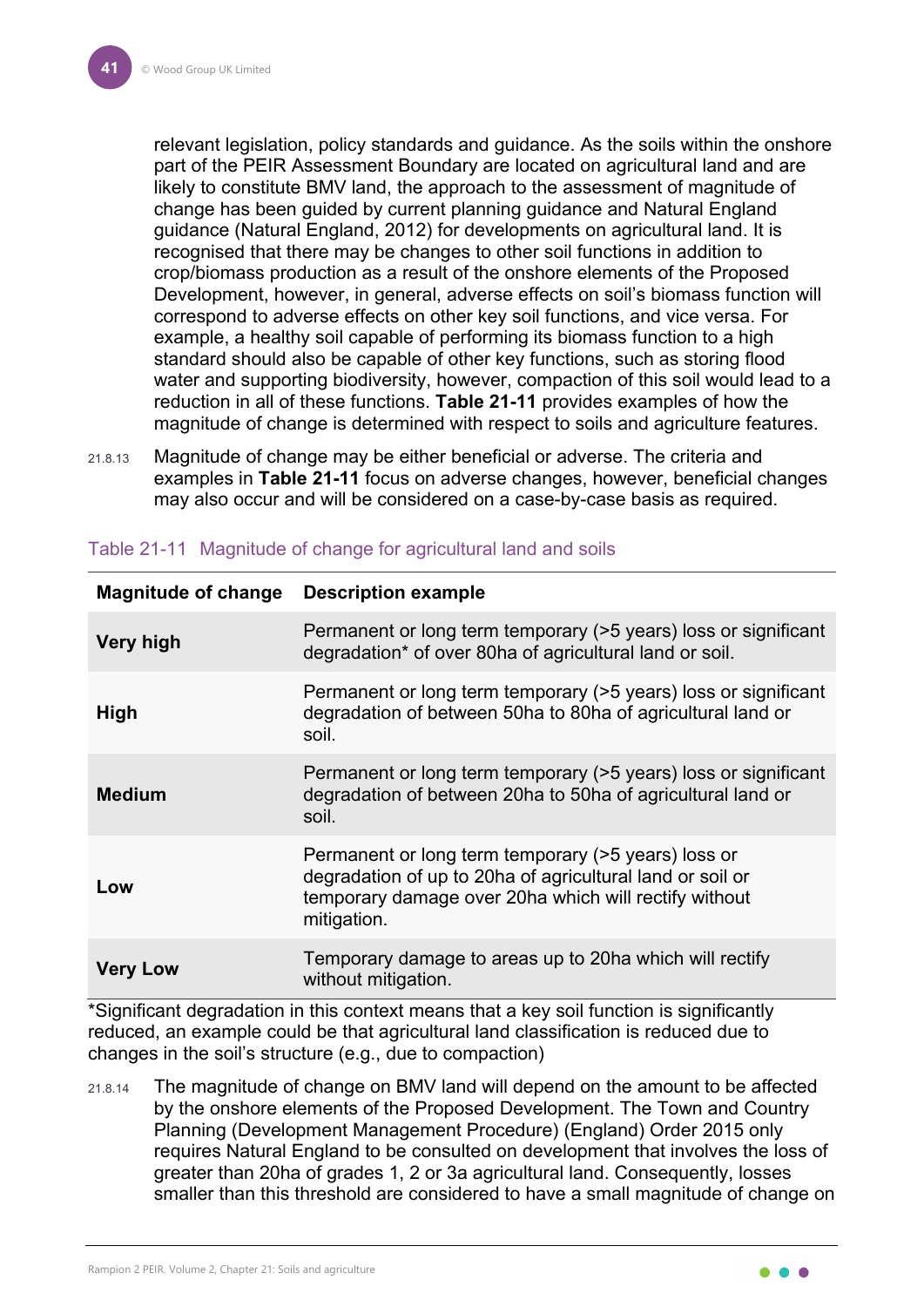the national stock of BMV land. Losses of over 80ha of BMV land are equivalent to the size of a medium to large farm and consequently the magnitude of change is considered to be very high. At a national policy level, total farm holdings below 20 hectares in size are generally considered collectively as small farms.

21.8.15 The construction phase associated with the onshore elements of the Proposed Development is expected to last for four years. When handled and stored appropriately, soil in temporary storage can be maintained for a period of years and should be reusable shortly after reinstatement. In practice, soil will be reinstated as early as possible, and within one year where possible, such as at cable trenches and HDD construction compounds, and the working area reduced accordingly to protect the reinstated soils. This will be addressed in the Outline Soils Management Plan (SMP).

#### <span id="page-42-0"></span>**Evaluation of significance**

- 21.8.16 During the assessment of effects for each identified receptor the sensitivity value in **[Table 21-10](#page-39-0)** will be combined with the magnitude of change from **[Table 21-11](#page-41-0)** to produce an overall significance rating based on the evaluation matrix shown in **[Table 21-12](#page-43-2)**. A 'significant' effect is assessed as a Moderate or Major rating at this stage of the EIA process. The latter will be subject to further investigation as part of the ES following refinement of design information. This approach will be based on professional judgement and carried out on a precautionary basis.
- 21.8.17 The evaluation of significance for soils will be undertaken using professional judgement, drawing upon information about the nature and extent of the soil resources present, their environmental setting and the type of construction activity proposed.
- 21.8.18 The evaluation of significance for agricultural land quality will be undertaken using professional judgement, drawing upon information about the area of BMV agricultural land (defined as Grade 1, 2 and 3a of the ALC) which might be lost or damaged together with contextual data about BMV land within the study area.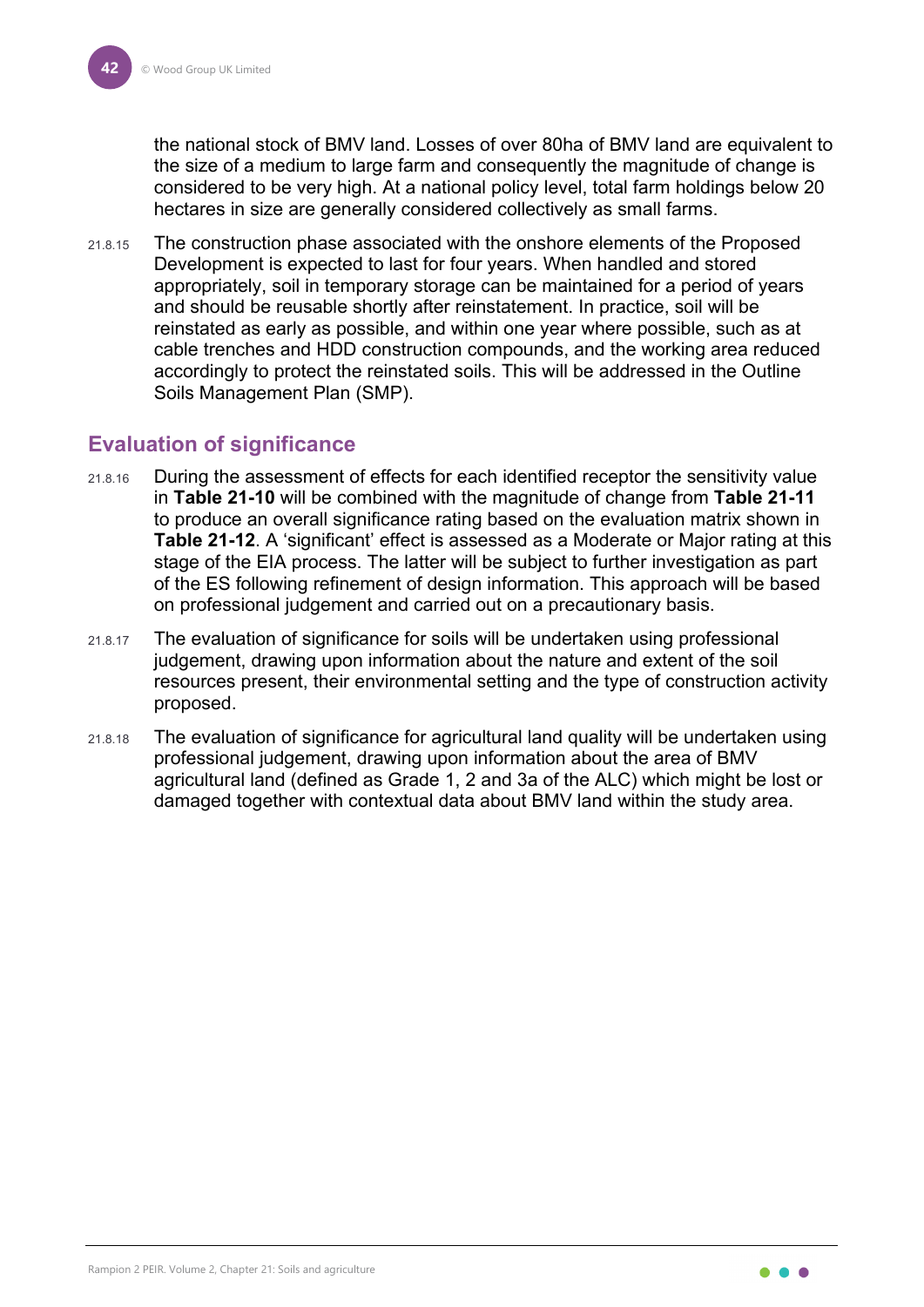|                              |                     | <b>Magnitude of change</b>               |                                          |                                          |                                          |                                          |  |  |  |
|------------------------------|---------------------|------------------------------------------|------------------------------------------|------------------------------------------|------------------------------------------|------------------------------------------|--|--|--|
|                              |                     | Very high                                | <b>High</b>                              | <b>Medium</b>                            | Low                                      | <b>Very low</b>                          |  |  |  |
|                              | <b>Very</b><br>high | Major<br>(Significant)                   | Major<br>(Significant)                   | Major<br>(Significant)                   | Major<br>(Significant)                   | Moderate<br>(Potentially<br>significant) |  |  |  |
| Sensitivity/importance/value | <b>High</b>         | Major<br>(Significant)                   | Major<br>(Significant)                   |                                          | Moderate<br>(Potentially<br>significant) | Minor<br>(Not<br>significant)            |  |  |  |
|                              | <b>Medium</b>       | Major<br>(Significant)                   | Major<br>(Significant)                   | Moderate<br>(Potentially<br>significant) | Minor<br>(Not<br>significant)            | Negligible<br>(Not<br>significant)       |  |  |  |
|                              | Low                 | Major<br>(Significant)                   | Moderate<br>(Potentially<br>significant) | Minor<br>(Not<br>significant)            | Negligible<br>(Not<br>significant)       | Negligible<br>(Not<br>significant)       |  |  |  |
|                              | <b>Very</b><br>Low  | Moderate<br>(Potentially<br>significant) | Minor<br>(Not<br>significant)            | Negligible<br>(Not<br>significant)       | Negligible<br>(Not<br>significant)       | Negligible<br>(Not<br>significant)       |  |  |  |

#### <span id="page-43-2"></span>Table 21-12 Significance evaluation matrix

# <span id="page-43-0"></span>**21.9 Preliminary assessment: Construction phase**

#### <span id="page-43-1"></span>**Change to soil structure due to inappropriate storage and/or handling of soils or due to the use of heavy machinery which causes compaction**

#### Magnitude of change

- 21.9.1 There is the potential for compaction to occur at the landfall, within all temporary construction compounds, within the onshore cable corridor (typically 50m wide) and at the onshore substation search area, an area of 206.95ha, which is considered of very high magnitude of change. Relevant embedded environmental measures (**[Table 21-9](#page-28-0)**) that will influence the magnitude of change include:
	- the avoidance of sensitive sites (C-6), as detailed in **Section [21.6](#page-21-1)** these include soils within a SSSI and two LWS within the onshore part of the PEIR Assessment Boundary;
	- topsoil and subsoil storage within the temporary working corridor in line with Defra guidance (Defra, 2009a) (C-11);
	- **•** using machinery with low ground pressure to reduce compaction (C-12);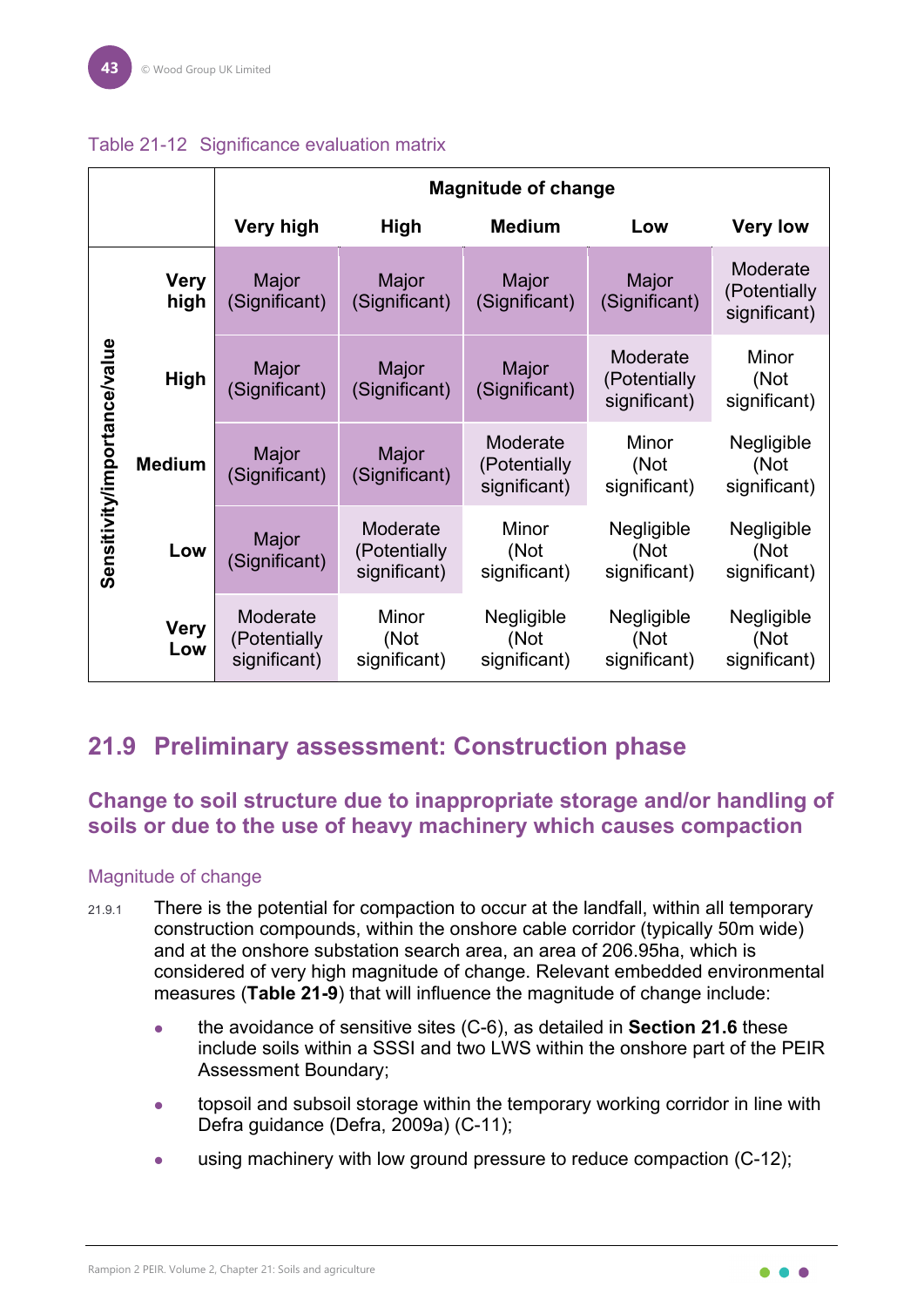- use of bogmatting or geotextiles in areas of construction traffic to protect underlying soil resource (C-13);
- the onshore cable will be constructed in discrete sections which will minimise the storage time for excavated soil, helping to maintain the physical condition of the soil and minimise the effects of storage on soil chemistry / biology so that reinstated soil can return to normal function as quickly as possible (C-19);
- implementation of a narrow onshore cable construction corridor of 30m through Warningcamp Hill and New Down Local Wildlife Site (C-113); and
- implementation of an Outline SMP (C-183) which will be informed by the sitespecific constraints and soil baseline information gathered during the planned field survey, and will set out further measures to protect soil resources and lower the risk of compaction occurring.
- 21.9.2 The magnitude of change will be significantly reduced to **low** to **very low**, based on the implementation of the above commitments, in particular all working areas being covered by the protective measures to be outlined in the Outline SMP and compliant with the Defra guidance (Defra, 2009a).

#### Sensitivity or value of receptor

21.9.3 The land within the onshore part of the PEIR Assessment Boundary is shown to be a combination of grade 2, grade 3 and grade 4 land on MAFF ALC mapping (see **Figure 21.2, Volume 3**). At least three quarters of the onshore part of the PEIR Assessment Boundary is estimated to be within the best and most versatile category; grade 2 and grade 3, which for the purpose of this assessment is being considered subgrade 3a, and the agricultural land is a **high** sensitivity receptor. The soil is also assigned **high** sensitivity on the basis of its biomass function. Following the planned soil survey to be carried out in 2021, the sensitivity may need to be revised.

#### Significance of residual effect

- 21.9.4 The Rampion 2 commitments (as shown in **[Table 21-9](#page-28-0)**) include embedded environmental measures to avoid sensitive sites with soils on land designated for nature / biodiversity conservation (C-6), work in line with the Defra guidance (Defra, 2009a) to handle soils accordingly, including stockpiling resources separately and using machinery with low ground pressure to reduce compaction (C-7, C-11 and C-12). The implementation of an Outline SMP (C-183) will further protect soil resources within the onshore part of the PEIR Assessment Boundary.
- 21.9.5 As the sensitivity of the receptor is **high**, and the magnitude of change with the implementation of embedded environmental measures (**[Table 21-9](#page-28-0)**) is **low** to **very low**. The residual effect is anticipated to be of **minor** to **moderate adverse significance**, with moderate being **Potentially Significant** and minor **Not Significant** in EIA terms. The assessment will be updated in the ES to determine the final significance of the effect based on:
	- the result of the planned soil survey to confirm receptors' sensitivity; and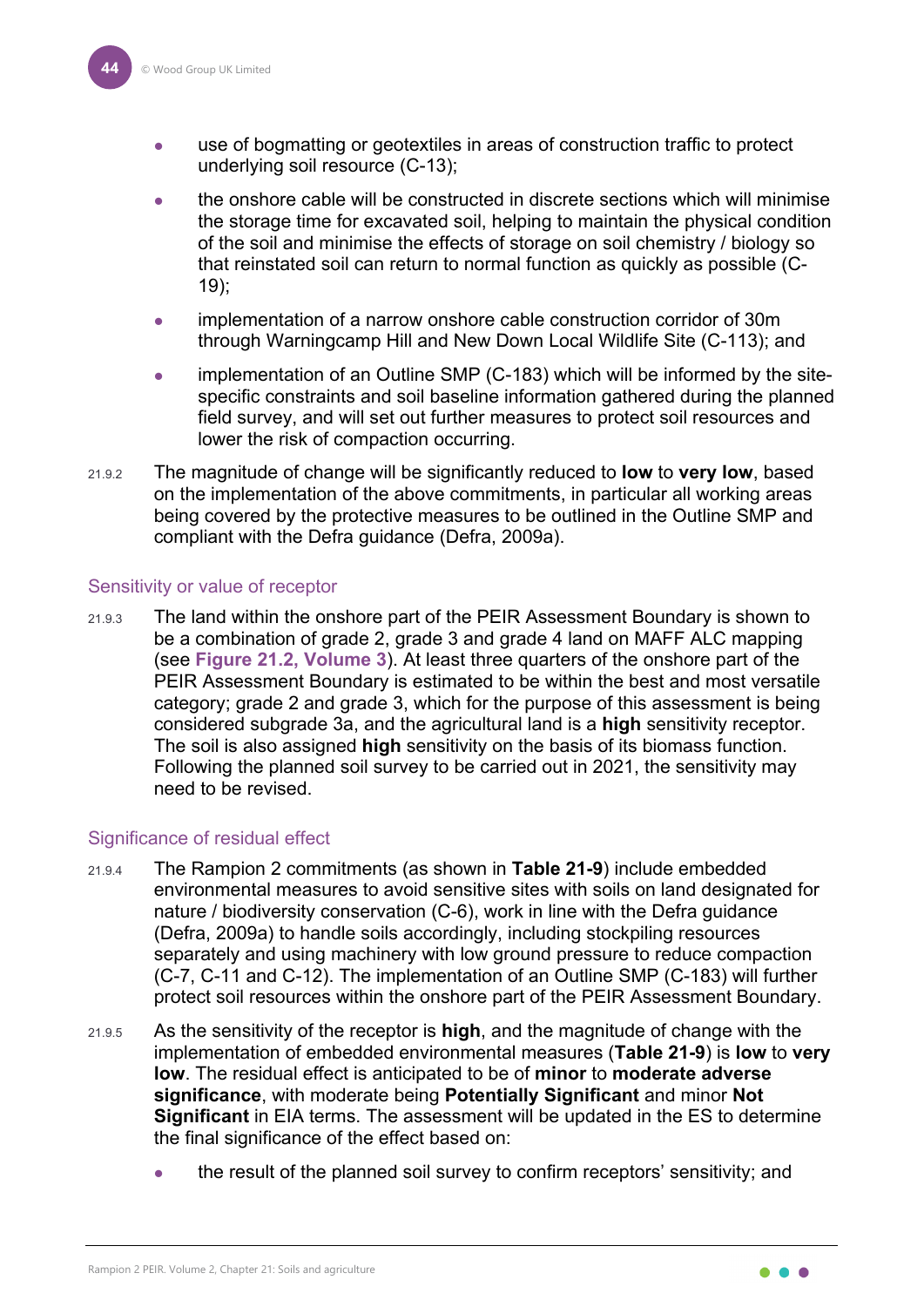- the refinement of the design of the onshore elements of the Proposed Development to confirm the area of soil / land affected; and
- consideration of the final embedded environmental measures.

#### <span id="page-45-0"></span>**Soil erosion due to inappropriate storage and/or construction activities**

#### Magnitude of change

- 21.9.6 There is the potential for soil erosion to occur across all soils that are excavated and stockpiled, soils where vegetation is stripped, at the landfall compound, at all temporary construction compounds, within the temporary onshore cable corridor (typically 50m wide), and at the onshore substation search area, an area of 206.95ha, which is considered to be of very high magnitude of change. Relevant embedded environmental measures (**[Table 21-9](#page-28-0)**) that will influence the magnitude of the change include:
	- topsoil and subsoil storage within the temporary onshore cable corridor in line with Defra guidance (Defra, 2009a) (C-11);
	- machinery with low ground pressure will be used to minimise soil compaction which can make soil more vulnerable to erosion (C-12)
	- **•** bogmatting or geotextiles used in areas of construction traffic to protect underlying soil resource (C-13);
	- the onshore cable will be constructed in discrete sections which will minimise the storage time for excavated soil, helping to maintain the physical condition of the soil and minimise the effects of storage on soil chemistry/biology so that reinstated soil can return to normal function as quickly as possible (C-19);
	- stockpiles located within the tidal floodplain will have regular gaps to prevent floodplain compartmentalisation (C-132);
	- stockpiles will be stored for the shortest amount of time possible and seeded where present for longer than six months (C-133); and
	- implementation of an Outline SMP (C-183) which will be informed by the sitespecific constraints and soil baseline information gathered during the planned field survey, and will set out further measures to protect soil resources.
- 21.9.7 The magnitude of change taking into account the above embedded environmental measures and the Outline SMP means that the impact that construction activities relating to Rampion 2 will have on soil erosion is significantly reduced to **low** to **very low**.

#### Sensitivity or value of receptor

21.9.8 The land within the onshore part of the PEIR Assessment Boundary is shown to be a combination of grade 2, grade 3 and grade 4 land on MAFF ALC mapping (see **Figure 21.2, Volume 3**). At least three quarters of the onshore part of the PEIR Assessment Boundary is estimated to be within the best and most versatile category; grade 2 and grade 3, which for the purpose of this assessment is being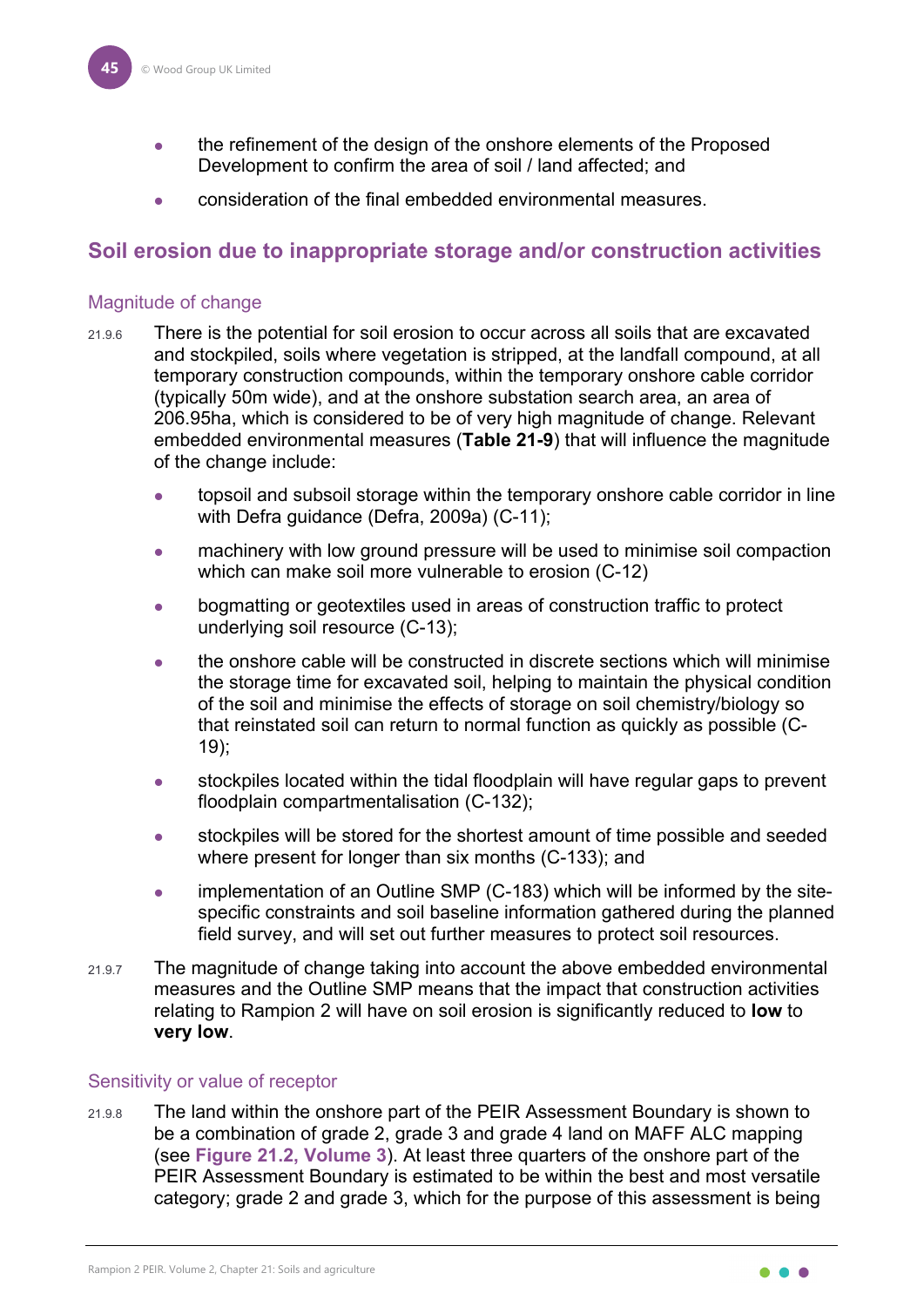considered subgrade 3a, and the agricultural land is a **high** sensitivity receptor. The soil is also assigned **high** sensitivity on the basis of its biomass function. Following the planned soil survey to be carried out in 2021, this sensitivity may need to be revised.

#### Significance of residual effect

- 21.9.9 The Rampion 2 commitments (as shown in **[Table 21-9](#page-28-0)**) include embedded environmental measures to work in line with the Defra guidance (Defra, 2009a) to handle soils accordingly including stockpiling resources separately and storing stockpiles for as short a time as possible, with seeding where stockpiles are stored for over six months (C-7, C-11, C-12 and C-133) and the implementation of an Outline SMP (C-183).
- 21.9.10 As the sensitivity of the receptor is **high**, and the magnitude of change, with the implementation of embedded environmental measures (**[Table 21-9](#page-28-0)**), is **low** to **very low**, the residual effect is anticipated to be of **minor** to **moderate adverse significance**, with moderate being **Potentially Significant** and minor **Not Significant** in EIA terms. The assessment will be updated in the ES to determine the final significance of the effect based on:
	- the result of the planned soil survey to confirm receptors' sensitivity; and
	- the refinement of the design of the onshore elements of the Proposed Development to confirm the area of soil / land affected; and
	- consideration of the final embedded environmental measures.

#### <span id="page-46-0"></span>**Temporary loss of topsoil due to removal associated with construction activities**

#### Magnitude of change

- <span id="page-46-1"></span>21.9.11 There will be a temporary loss of topsoil as it is removed and stockpiled during onshore cable laying and in areas of access tracks and temporary construction compounds. This makes up a total area of approximately 201.05ha, however, given the phased construction, smaller areas will be exposed at any one time. Relevant embedded environmental measures (see **[Table 21-9](#page-28-0)**) that will influence the magnitude of the change include:
	- post construction work areas will be reinstated to pre-existing conditions in line with Defra guidance (Defra, 2009a) (C-7);
	- topsoil and subsoil storage within the temporary working corridor in line with Defra guidance (Defra, 2009a) (C-11);
	- stockpiles in the tidal floodplain will have regular gaps to prevent floodplain compartmentalisation (C-132);
	- stockpiles will be stored for the shortest amount of time possible and seeded where present for longer than six months (C-19 and C-133); and
	- topsoil handling and storage to be detailed in the Outline SMP (C-183), informed by a soil survey to confirm the soil type.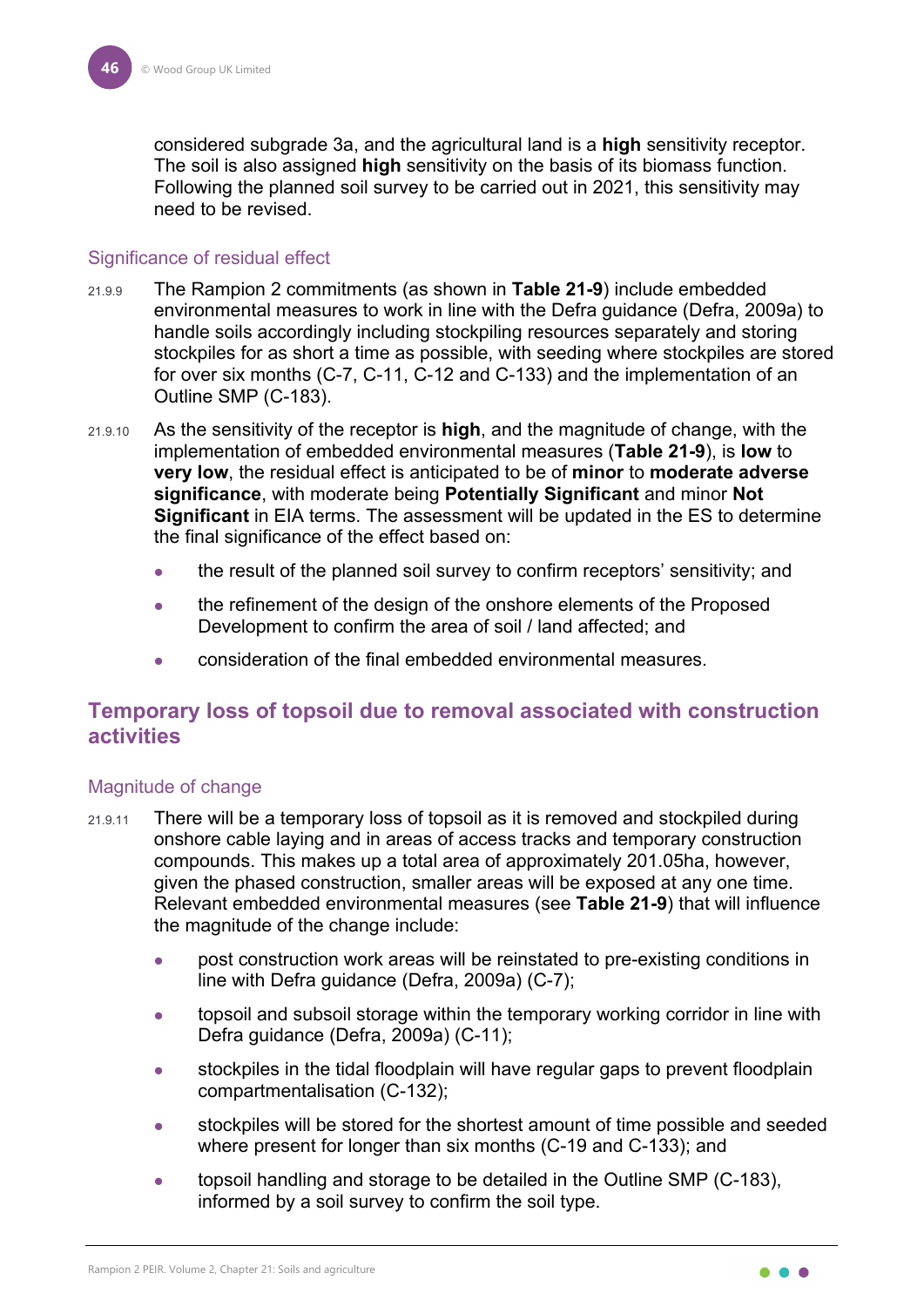#### 21.9.12 The magnitude of the change is **low** to **very low**.

#### Sensitivity or value of receptor

21.9.13 The land within the onshore part of the PEIR Assessment Boundary is shown to be a combination of grade 2, grade 3 and grade 4 land on MAFF ALC mapping (see **Figure 21.2, Volume 3**). At least three quarters of the onshore part of the PEIR Assessment Boundary is estimated to be within the best and most versatile category; grade 2 and grade 3, which for the purpose of this assessment is being considered subgrade 3a, and the agricultural land is a **high** sensitivity receptor. The soil is also assigned **high** sensitivity on the basis of its biomass function. Following the planned soil survey to be carried out in 2021, this sensitivity may need to be revised.

#### Significance of residual effect

- 21.9.14 Rampion 2 will involve the temporary loss of topsoil across the working area, though due to the embedded environmental measures outlined in **paragraph [21.9.11](#page-46-1)** (C-12, C-19 and C-133) this will be across a much smaller area than the total working area at any given time. This is considered a **low** to **very low** magnitude of change, with the implementation of embedded environmental measures (**[Table 21-9](#page-28-0)**), on a **high** sensitivity receptor equating to a temporary residual effect of **minor** to **moderate adverse significance,** with moderate being **Potentially Significant** and minor **Not Significant** in EIA terms. The assessment will be updated in the ES to determine the final significance of the effect based on:
	- the result of the planned soil survey to confirm receptors' sensitivity; and
	- the refinement of the design of the onshore elements of the Proposed Development to confirm the area of soil / land affected; and
	- consideration of the final embedded environmental measures.

#### <span id="page-47-0"></span>**Permanent loss of topsoil due to removal associated with construction activities**

#### Magnitude of change

- 21.9.15 There is potential for permanent loss of topsoil as soils are removed and stockpiled during onshore cable laying and in areas of access tracks and temporary construction compounds. There will be a permanent loss of topsoil at the permanent onshore substation location of up to 5.9ha. The total area that could be affected by topsoil loss is approximately 206.95ha. However, the embedded environmental measures to prevent topsoil loss include:
	- post construction work areas will be reinstated to pre-existing conditions in line with Defra guidance (Defra, 2009a) (C-7);
	- topsoil and subsoil storage within the temporary working corridor will be undertaken in line with the Defra guidance (Defra, 2009a) (C-11);
	- bogmatting or geotextiles will be used in areas of construction traffic to protect the underlying soil resource (C-13);

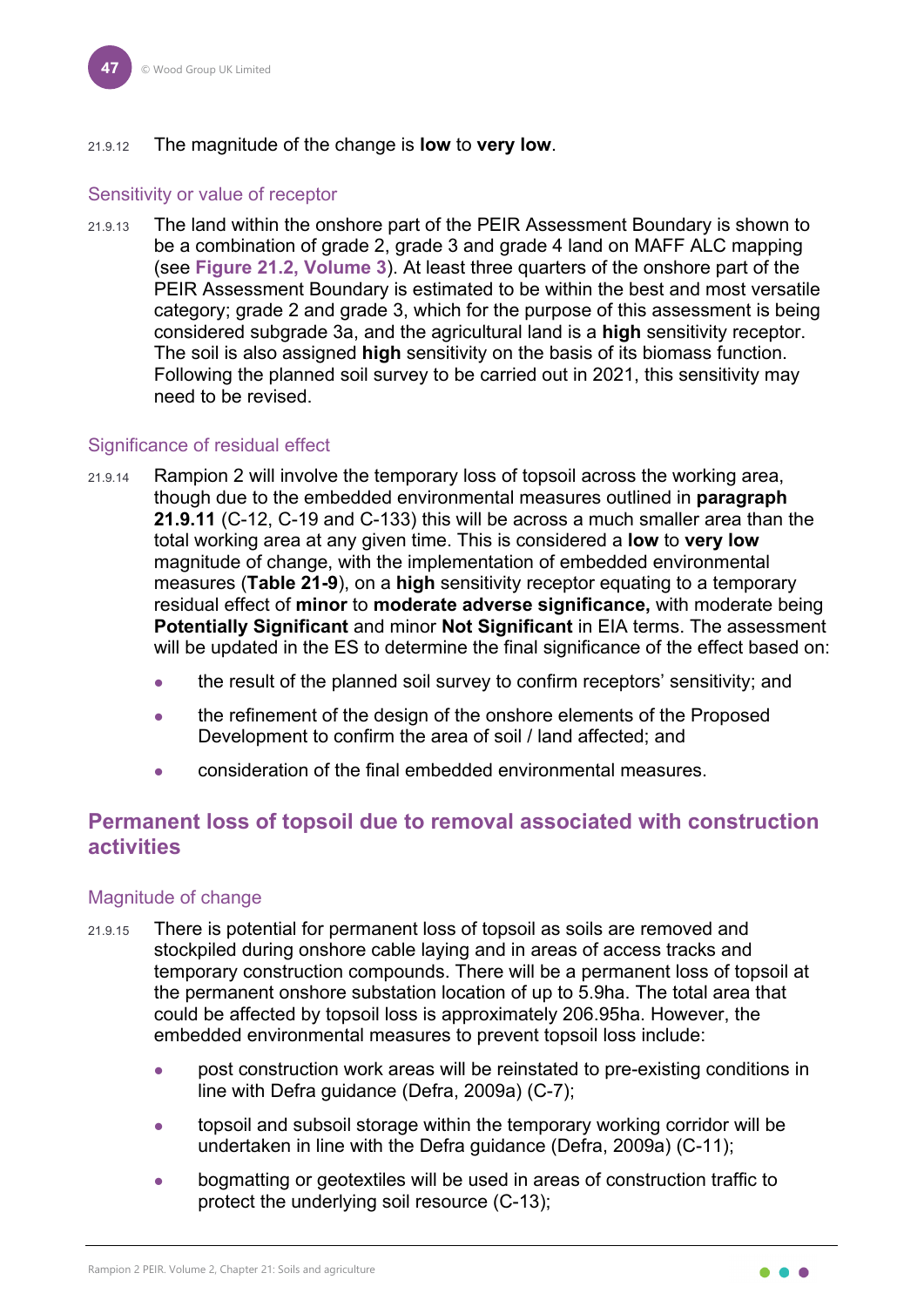- stockpiles in the tidal floodplain will have regular gaps to prevent floodplain compartmentalisation (C-132);
- stockpiles will be stored for the shortest amount of time possible and seeded where present for longer than six months (C-19 and C-133); and
- all onshore construction works will be covered by an Outline SMP (C-183), which will utilise the site-specific baseline information gathered during the field survey to further protect soil resources.
- 21.9.16 The magnitude of the change is **very low**.

#### Sensitivity or value of receptor

21.9.17 The land within the onshore part of the PEIR Assessment Boundary is a combination of grade 2, grade 3 and grade 4 land on MAFF ALC mapping (see **Figure 21.2, Volume 3**). At least three quarters of the onshore part of the PEIR Assessment Boundary is estimated to be within the best and most versatile (grade 2 and grade 3, which for the purpose of this assessment is being considered subgrade 3a quality) category. The onshore substation search areas have a provisional ALC classification of grade 3 and are also assumed to be Grade 3a (BMV agricultural land) rather than 3b (not BMV) to provide a conservative assessment at PEIR stage. For the purposes of this preliminary assessment at PEIR stage, agricultural land within the onshore part of the PEIR Assessment Boundary is therefore considered to be a **high** sensitivity receptor. The soil is also assigned **high** sensitivity on the basis of its biomass function. Following the planned soil survey to be carried out in 2021, this sensitivity may need to be revised.

#### Significance of residual effect

21.9.18 Rampion 2 is likely to only involve the permanent loss of topsoil at the onshore substation (maximum of 5.9ha), with reinstatement of topsoil at the temporary construction compounds and onshore cable corridor. With the implementation of embedded environmental measures (**[Table 21-9](#page-28-0)**), this is a predicted to result in a **very low** magnitude of change on a **high** sensitivity receptor equating to a residual effect of **minor adverse significance** which is **Not Significant** in EIA terms.

#### <span id="page-48-0"></span>**Damage to drainage systems due to construction activities**

#### Magnitude of change

 $21.9.19$  There is the potential for drains to be damaged within the onshore cable corridor which will impact the surrounding agricultural land and soil, causing waterlogging, erosion and compaction. As drainage layouts are not yet known, the potential area affected cannot currently be quantified however a worst-case of the total extent of the works, 206.95ha of land, as defined in **[Table 21-8](#page-24-3)**, has been used for the assessment at PEIR stage. Embedded environmental measure C-28 will protect the existing land drainage regimes during construction and ensure existing systems are reinstated on completion. Temporary cut-off drains will be installed parallel to the trench‐line, before the start of construction, to intercept soil and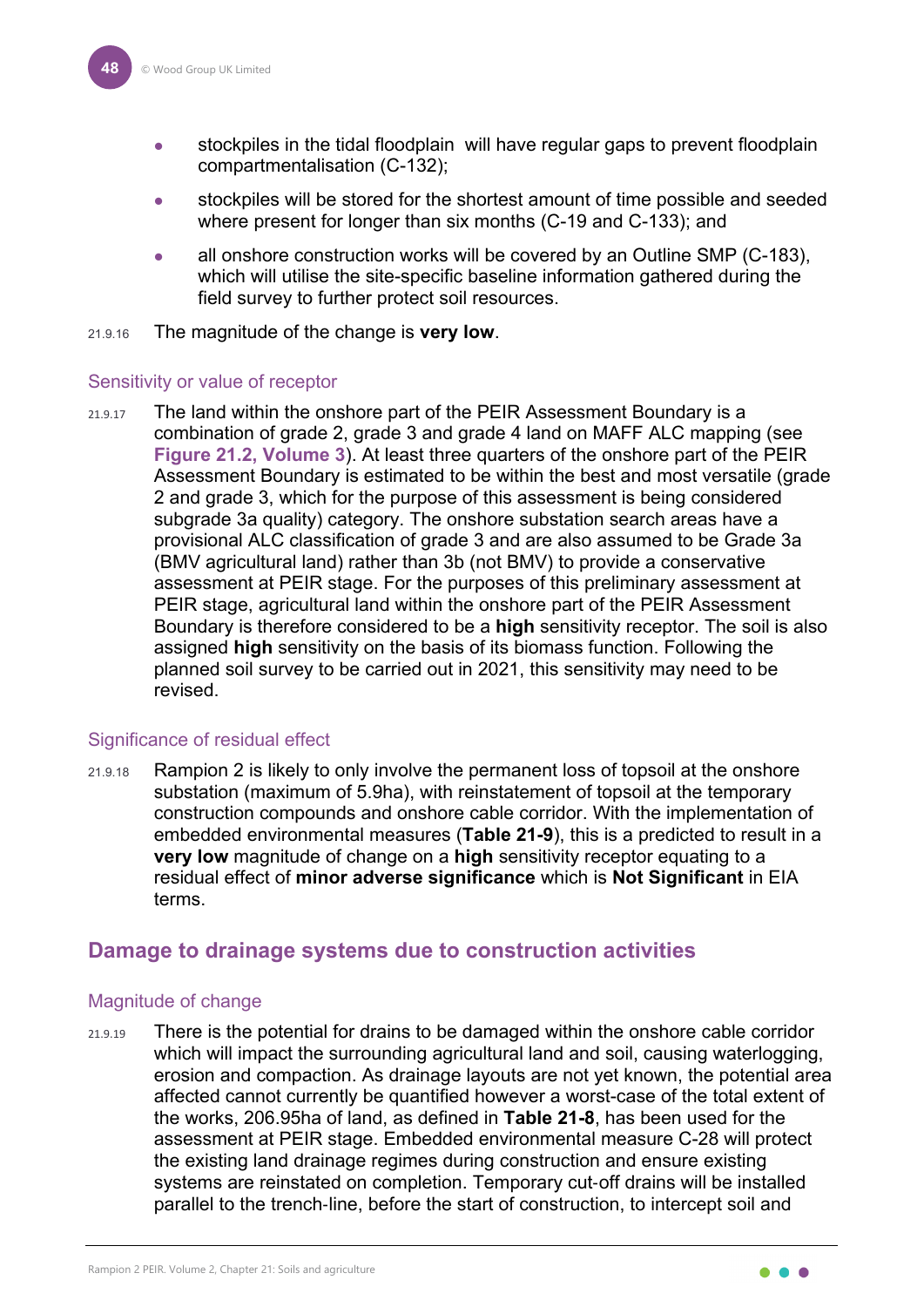groundwater before it reaches the trench. These field drains will discharge to local drainage ditches through silt traps, as appropriate, to minimise sediment release. This reduces the magnitude of the change to **very low**.

#### Sensitivity or value of receptor

21.9.20 The land within the onshore part of the PEIR Assessment Boundary is shown to be a combination of grade 2, grade 3 and grade 4 land on MAFF ALC mapping (see **Figure 21.2, Volume 3**). At least three quarters of the onshore part of the PEIR Assessment Boundary is estimated to be within the best and most versatile category; grade 2 and grade 3, which for the purpose of this assessment is being considered subgrade 3a, and the agricultural land is a **high** sensitivity receptor. The soil is also assigned **high** sensitivity on the basis of its biomass function. Following the planned soil survey to be carried out in 2021, this sensitivity may need to be revised.

#### Significance of residual effect

21.9.21 The construction phase will take care to ensure the existing land drainage regime is not compromised as a result of the construction and reinstatement of any drains that are affected (C-28). Therefore, it is predicted to have a temporarily **very low** magnitude of change, with the implementation of embedded environmental measures (**[Table 21-9](#page-28-0)**), to a **high** sensitivity receptor as a result of onshore cable trenching damaging drains, equating to a temporary residual effect of **minor adverse significance,** which is **Not Significant** in EIA terms.

#### <span id="page-49-0"></span>**Temporary loss of, or damage to soil and agricultural land during the construction phase**

#### Magnitude of change

- 21.9.22 There will be temporary loss of agricultural land and potentially damage to soil and agricultural land quality, across all temporary work compounds, temporary onshore cable corridor and onshore substation location; an area of approximately 206.95ha, which is of very high magnitude of change. Relevant embedded environmental measures (**[Table 21-9](#page-28-0)**) that will influence the magnitude of the change include:
	- the avoidance of sensitive sites with soils on land designated for nature / biodiversity conservation where practicable (C-6);
	- topsoil and subsoil storage within the temporary cable corridor in line with the Defra guidance (Defra, 2009a) (C-11);
	- using machinery with low ground pressure to reduce compaction (C-12);
	- **•** bogmatting or geotextiles will be used in areas of construction traffic to protect the underlying soil resource (C-13);
	- a narrow construction corridor of 30m will be applied through Warningcamp Hill and New Down Local Wildlife Site (C-113);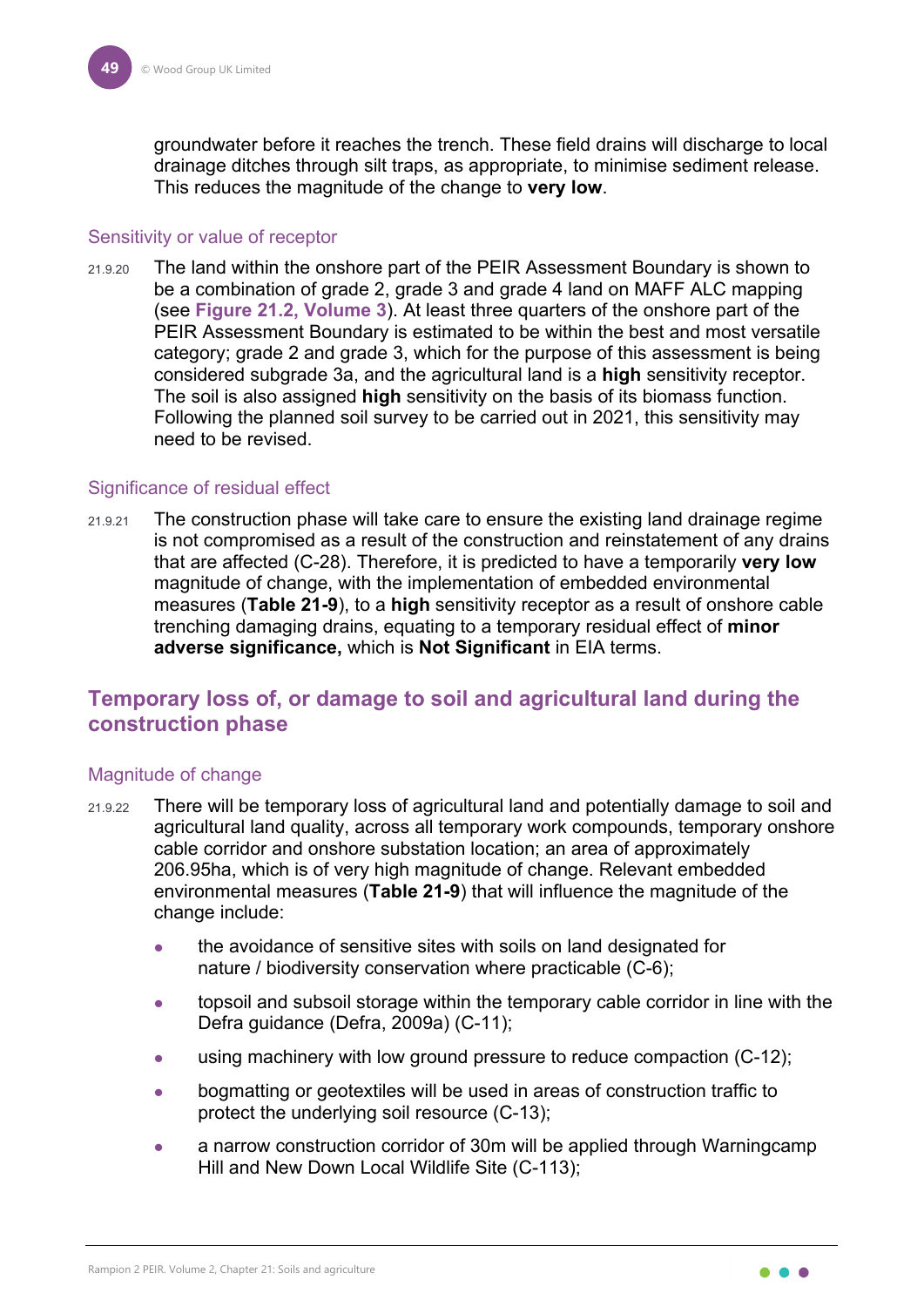- stockpiles in the tidal floodplain will have regular gaps to prevent floodplain compartmentalisation C-132); and
- there will be an Outline SMP produced (C-183) which will utilise the sitespecific baseline information gathered during the field survey to further protect soil resources and, therefore, agricultural land quality.
- 21.9.23 The embedded environmental measures including the Outline SMP would minimise potential effects so that temporary land loss and damage to land is limited to less than 20ha, a **low** to **very low** magnitude of change.

#### Sensitivity or value of receptor

21.9.24 The land within the onshore part of the PEIR Assessment Boundary is shown to be a combination of grade 2, grade 3 and grade 4 land on MAFF ALC mapping (see **Figure 21.2, Volume 3**). At least three quarters of the onshore part of the PEIR Assessment Boundary is estimated to be within the best and most versatile category; grade 2 and grade 3, which for the purpose of this assessment is being considered subgrade 3a, and the agricultural land is a **high** sensitivity receptor. The soil is also assigned **high** sensitivity on the basis of its biomass function. Following the planned soil survey to be carried out in 2021, this sensitivity may need to be revised.

#### Significance of residual effect

- 21.9.25 Rampion 2 will involve the temporary loss of agricultural land and soil, however, due to the embedded environmental measures (C-12, C-19 and C-133) this will be across a much smaller area than the total working area at any given time. Based on the embedded environmental measures (**[Table 21-9](#page-28-0)**), including soils being reinstated as early as possible, and damage to land quality being prevented by the implementation of the Outline SMP, this is a **low** or **very low** magnitude of change on a **high** sensitivity receptor equating to a **minor** to **moderate adverse** residual effect, with moderate being **Potentially Significant** and minor **Not Significant** in EIA terms. The assessment will be updated in the ES to determine the final significance of the effect based on:
	- the result of the planned soil survey to confirm receptors' sensitivity;
	- the refinement of the design of the onshore elements of the Proposed Development to confirm the area of soil / land affected; and
	- consideration of the final embedded environmental measures.

#### <span id="page-50-0"></span>**Permanent loss of soil resource and agricultural land due to construction of onshore infrastructure**

#### Magnitude of change

21.9.26 The onshore elements of the Proposed Development will involve the permanent loss of up to 5.9ha of land where the onshore substation will be constructed. This loss is considered to be of **very low** magnitude of change.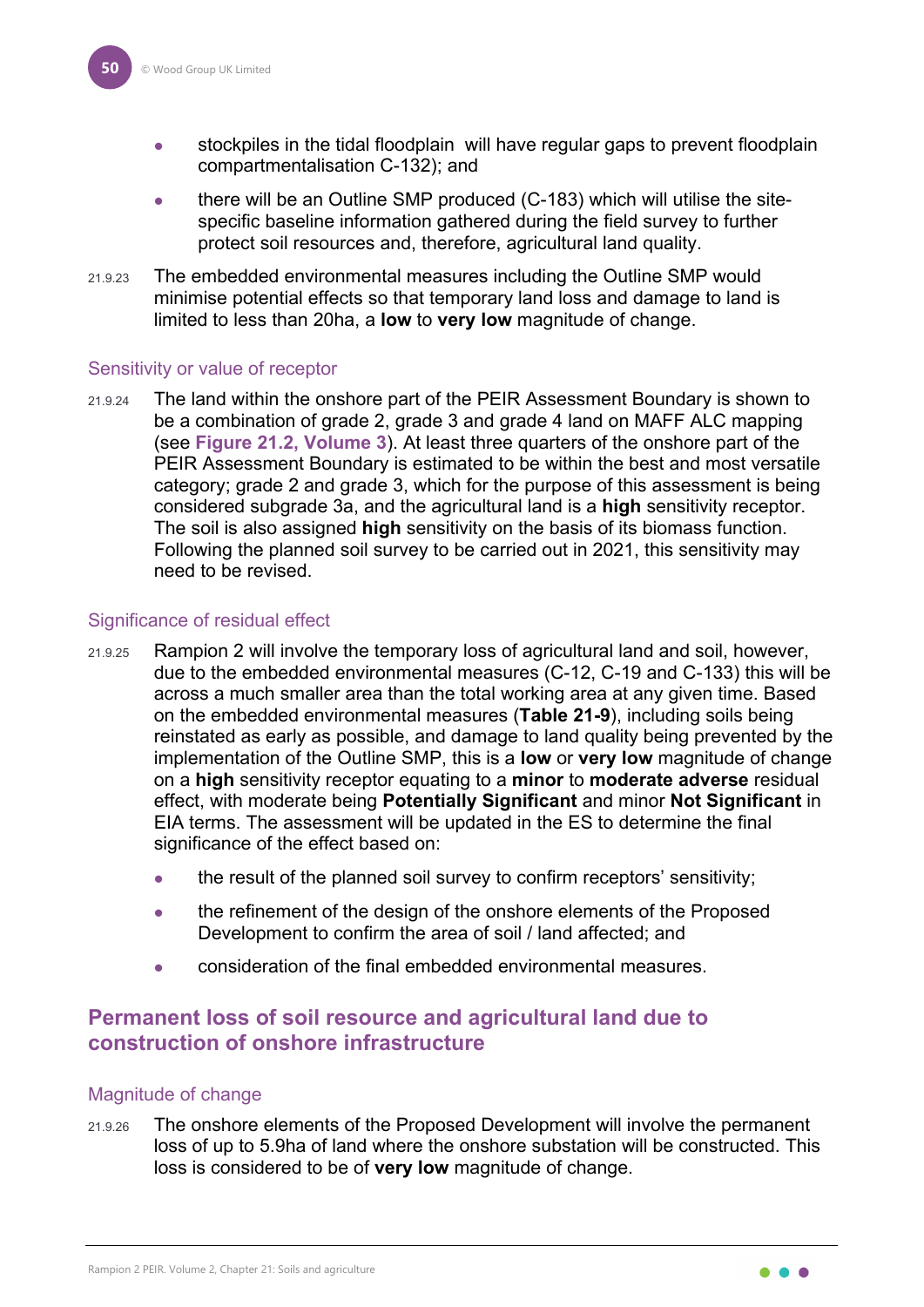#### Sensitivity or value of receptor

21.9.27 Only one onshore substation search area location will be selected, and both onshore substation search areas are located on grade 3 land (see **Figure 21.2, Volume 3**), which for the purpose of this assessment is being considered subgrade 3a quality, therefore the assessment is the same for both onshore substation search areas, but is based on only one being developed (with a footprint of up to 5.9ha). This means that the agricultural land on the onshore substation search areas is a **high** sensitivity receptor. The soil is also assigned **high** sensitivity on the basis of its biomass function. Following the planned soil survey to be carried out in 2021, the sensitivity may need to be revised.

#### Significance of residual effect

21.9.28 The onshore elements of the Proposed Development will involve a predicted **very low** magnitude of change to a **high** sensitivity receptor. This will be a permanent residual effect of **minor adverse significance** which is **Not Significant** in EIA terms.

# <span id="page-51-0"></span>**21.10Preliminary assessment: Cumulative effects**

- 21.10.1 A preliminary cumulative effects assessment (CEA) has been undertaken for Rampion 2 which examines the result from the combined effects of Rampion 2 with other developments on the same single receptor or resource and the contribution of Rampion 2 to those impacts. The overall method followed when identifying and assessing potential cumulative effects in relation to the onshore environment, is set out in **Chapter 5** and **Appendix 5.3: Cumulative effects assessment detailed onshore search and screening criteria, Volume 4**.
- 21.10.2 The onshore screening approach has followed the Planning Inspectorate's Advice Note Seventeen (Planning Inspectorate, 2019) which is an accepted process for NSIPs and will follow the four-stage approach set out in the guidance.
- 21.10.3 The soils and agriculture effects associated with Rampion 2 are localised in extent and will be limited to within the onshore elements of the Proposed Development footprint. With the embedded environmental measures (**[Table 21-9](#page-28-0)**), there will be limited permanent effects on soils and agricultural land from the development. It is, therefore, unlikely there will be effects that may act cumulatively with effects from other developments to contribute to cumulative effects on agriculture and soils receptors in the vicinity.

# <span id="page-51-1"></span>**21.11 Transboundary effects**

- 21.11.1 Transboundary effects arise when impacts from a development within one European Economic Area (EEA) state affects the environment of another EEA state(s). A screening of transboundary effects has been carried out and is presented in Appendix B of the Scoping Report (RED, 2020).
- 21.11.2 There are no potential transboundary effects on soils and agricultural land quality arising from Rampion 2, for this reason it is not discussed any further.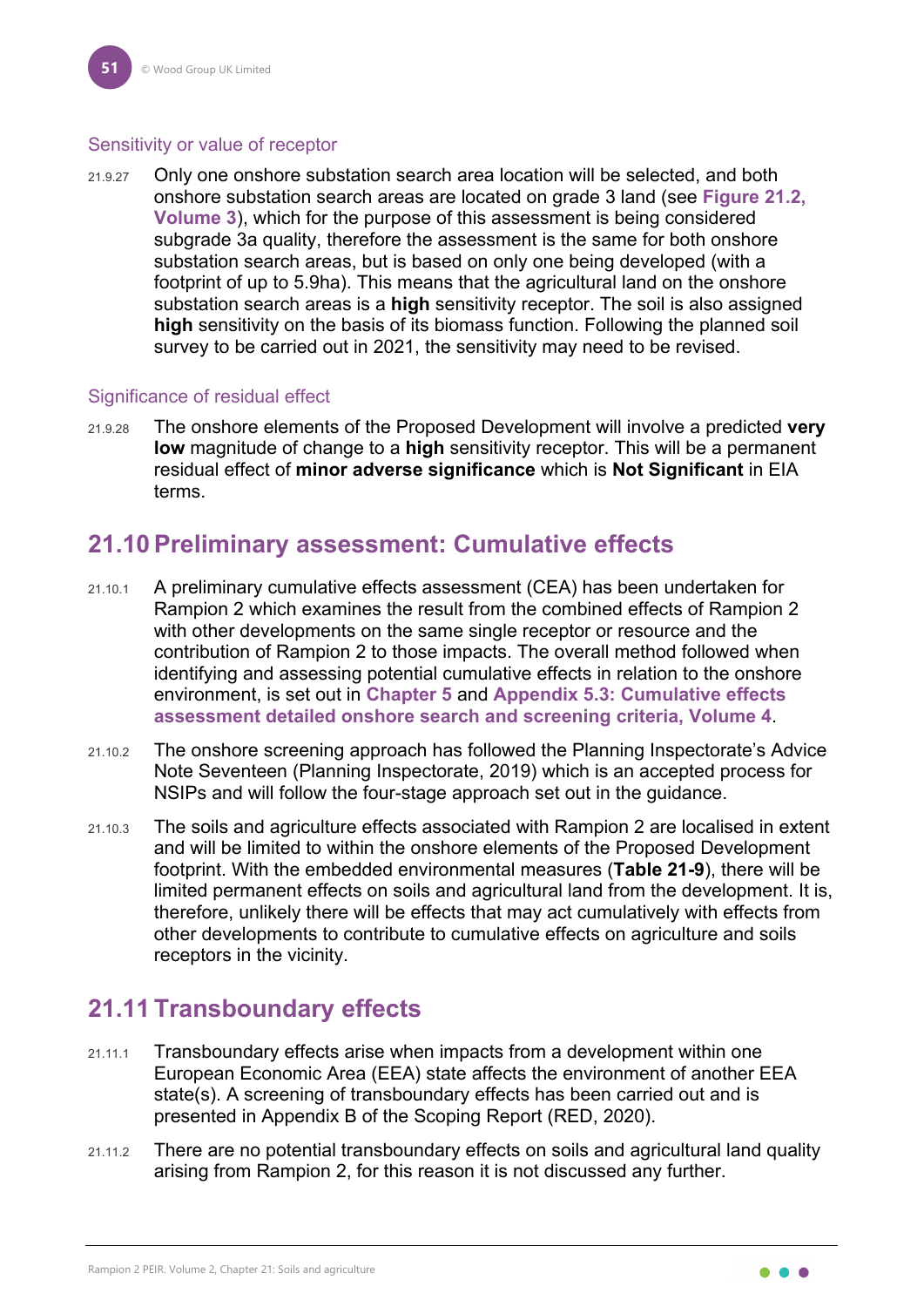# <span id="page-52-0"></span>**21.12 Inter-related effects**

- 21.12.1 The inter-related effects assessment considers likely significant effects from multiple impacts and activities from the construction, operation and decommissioning of Rampion 2 on the same receptor, or group of receptors.
- 21.12.1 The potential inter-related effects include:
	- Proposed Development lifetime effects: i.e., those arising throughout more than one phase of the Proposed Development (construction, operation and maintenance, and decommissioning) to interact to potentially create a more significant effect on a receptor than if just one phase were assessed in isolation; and
	- Receptor-led effects: assessment of the scope for all effects to interact, spatially and temporally, to create inter-related effects on a receptor (or group). Receptor-led effects might be short term, temporary or transient effects, or incorporate longer term effects.
- 21.12.2 The potential inter-related effects that could arise in relation to soils and agriculture are presented in **[Table 21-13](#page-52-1)**. A description of the process to identify and assess these effects is presented in **Chapter 5**.

| <b>Project</b><br>phase(s)                                                                                                                  | <b>Nature of inter-</b><br>related effect                                                                                     | <b>Assessment</b><br>alone                                                                         | Inter-related effects<br>assessment                                                                                                                                                                                                                                                                                                                                                                                             |
|---------------------------------------------------------------------------------------------------------------------------------------------|-------------------------------------------------------------------------------------------------------------------------------|----------------------------------------------------------------------------------------------------|---------------------------------------------------------------------------------------------------------------------------------------------------------------------------------------------------------------------------------------------------------------------------------------------------------------------------------------------------------------------------------------------------------------------------------|
|                                                                                                                                             | <b>Proposed Development lifetime effects</b>                                                                                  |                                                                                                    |                                                                                                                                                                                                                                                                                                                                                                                                                                 |
| Construction,<br>operation and<br>maintenance,<br>and<br>decommissioning                                                                    | Temporary<br>and/or<br>permanent loss<br>of soil, topsoil<br>and land. Impact<br>on soil quality,<br>erosion and<br>drainage. | <b>Effects range</b><br>from<br><b>Potentially</b><br>Significant to<br><b>Not</b><br>Significant. | The temporal scope of the<br>preliminary assessment of soils<br>and agriculture is limited to the<br>construction phase of the<br><b>Proposed Development</b><br>following the scoping out of<br>potential effects during the<br>operation and maintenance, and<br>decommissioning phases as<br>outlined in Table 21-3.<br>Therefore, there is no potential<br>for any soils and agriculture<br>inter-related lifetime effects. |
| <b>Receptor-led effects</b>                                                                                                                 |                                                                                                                               |                                                                                                    |                                                                                                                                                                                                                                                                                                                                                                                                                                 |
| Impact on agricultural land and soils<br>Potential for inter-related effects with<br>transport, water environment and<br>ground conditions. |                                                                                                                               | scoped into the EIA.                                                                               | The construction phase has the highest likelihood<br>of receptor-led effects as it is the only phase                                                                                                                                                                                                                                                                                                                            |

#### <span id="page-52-1"></span>Table 21-13 Inter-related effects assessment for soils and agriculture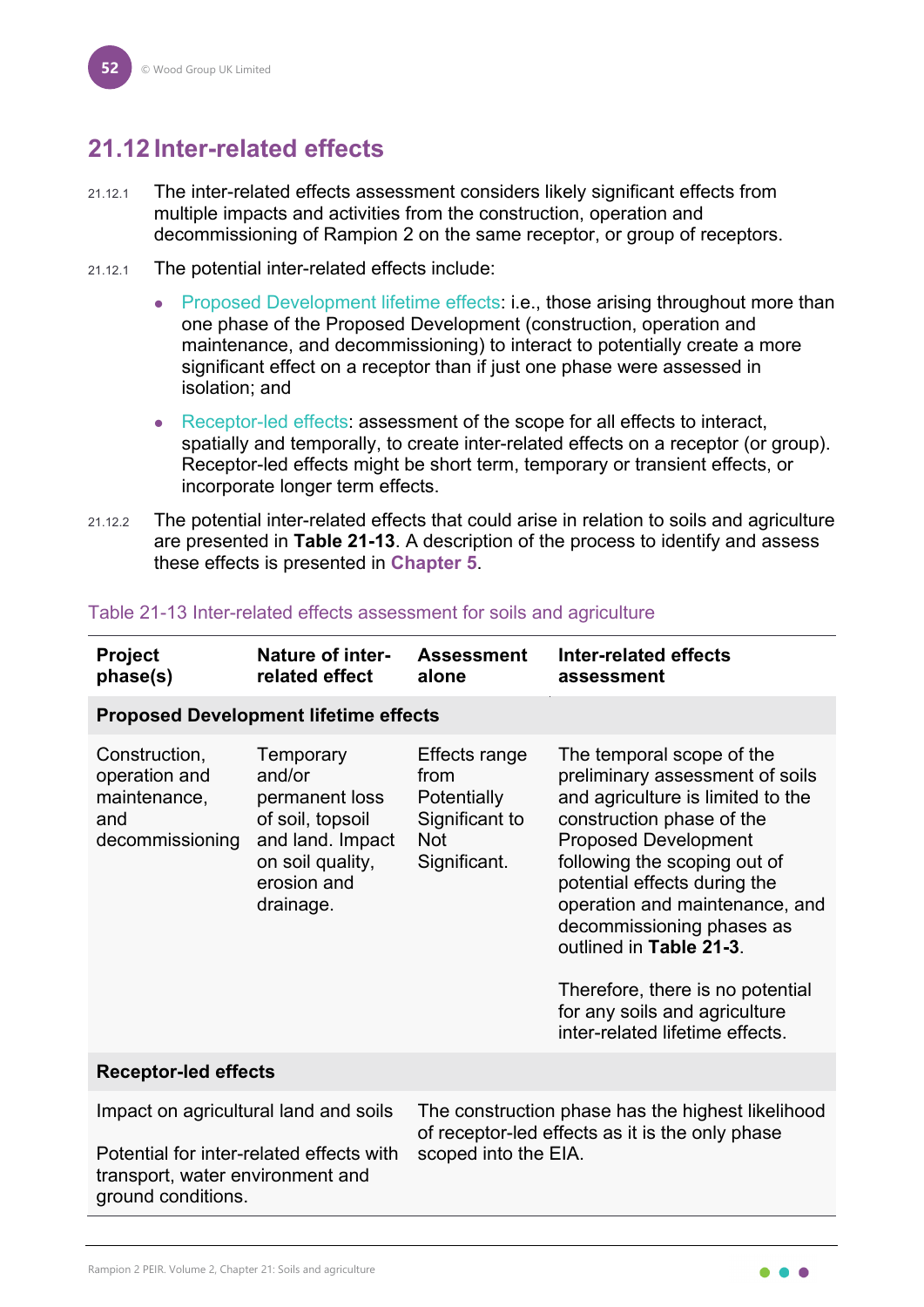| <b>Project</b><br>phase(s) | <b>Nature of inter-</b><br>related effect | <b>Assessment</b><br>alone                                                                                                                                                                                                                                                                                                                                                                                                                                                                                                                                                                                                                                                                                                                                  | Inter-related effects<br>assessment                                                                                                                                                   |
|----------------------------|-------------------------------------------|-------------------------------------------------------------------------------------------------------------------------------------------------------------------------------------------------------------------------------------------------------------------------------------------------------------------------------------------------------------------------------------------------------------------------------------------------------------------------------------------------------------------------------------------------------------------------------------------------------------------------------------------------------------------------------------------------------------------------------------------------------------|---------------------------------------------------------------------------------------------------------------------------------------------------------------------------------------|
|                            |                                           | Some inter-related effects could arise at some<br>agricultural land/operations for example from<br>effects to water resources associated with land<br>drainage, mobilisation of contaminants and<br>disruption to transport (such as severance effects<br>to accesses). However, embedded environmental<br>measures are designed to reduce these effects.<br>For example, the seasonal timing of the<br>construction works will be planned to minimise<br>risks to water environment and flood risk<br>receptors, terrestrial ecology nature conservation<br>and soils and agricultural land. Relevant<br>measures will also be included in the Outline<br>SMP and the Outline Materials Management Plan<br>(MMP) to minimise effects on the soil resource. |                                                                                                                                                                                       |
|                            |                                           | Negligible (both Not Significant).                                                                                                                                                                                                                                                                                                                                                                                                                                                                                                                                                                                                                                                                                                                          | Assessments of potential drainage effects<br>drainage for Rampion 2 (refer to Chapter 27:<br><b>Water environment) ranged from Minor to</b>                                           |
|                            |                                           |                                                                                                                                                                                                                                                                                                                                                                                                                                                                                                                                                                                                                                                                                                                                                             | All assessments of potential severance for<br>Rampion 2 (refer to Chapter 24: Transport)<br>resulted in Negligible (Not Significant) effects.                                         |
|                            |                                           | Negligible (both Not Significant).                                                                                                                                                                                                                                                                                                                                                                                                                                                                                                                                                                                                                                                                                                                          | Assessments of potential contamination for<br>Rampion 2 (refer to Chapter 25: Ground<br>conditions) ranged from Minor negative to                                                     |
|                            |                                           | the individual aspect chapters.                                                                                                                                                                                                                                                                                                                                                                                                                                                                                                                                                                                                                                                                                                                             | It is considered unlikely that any inter-related<br>effects will exceed the significance reported in                                                                                  |
|                            |                                           | considered to be unlikely.                                                                                                                                                                                                                                                                                                                                                                                                                                                                                                                                                                                                                                                                                                                                  | As the operation and maintenance and<br>decommissioning phases have been scoped out<br>of the EIA for soils and agriculture, significant<br>inter-related effects in these phases are |

# <span id="page-53-0"></span>**21.13Summary of residual effects**

21.13.1 **[Table 21-14](#page-54-0)** presents a summary of the preliminary assessment of significant impacts, any relevant embedded environmental measures and residual effects on *soils and agriculture* receptors.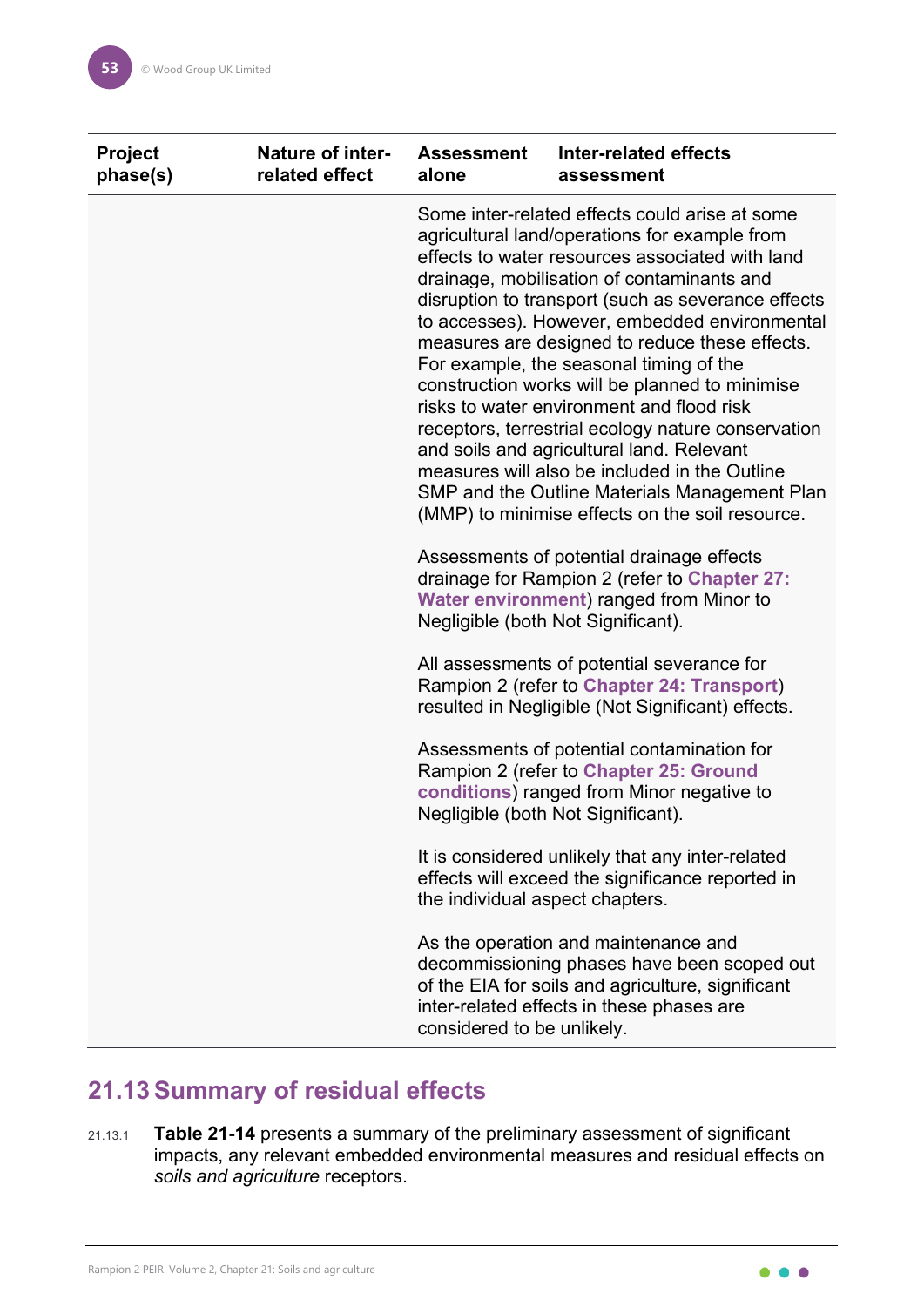| <b>Activity and</b><br>impact                                                                                                                                                  | <b>Magnitude of</b><br>impact | <b>Receptor and</b><br>sensitivity or<br>value | <b>Embedded</b><br>environmental<br>measures                | <b>Preliminary</b><br>assessment<br>of residual<br>effect<br>(significance)                                      |
|--------------------------------------------------------------------------------------------------------------------------------------------------------------------------------|-------------------------------|------------------------------------------------|-------------------------------------------------------------|------------------------------------------------------------------------------------------------------------------|
| <b>Construction</b>                                                                                                                                                            |                               |                                                |                                                             |                                                                                                                  |
| <b>Changes to soil</b><br>structure due to<br>inappropriate<br>storage and/or<br>handling of soils<br>or due to the use<br>of heavy<br>machinery which<br>causes<br>compaction | Low or very<br>low            | High                                           | $C-6$ , $C-11$ ,<br>C-12, C-13,<br>C-113, C-132,<br>$C-183$ | <b>Minor adverse</b><br>(Not<br>significant)<br>to<br><b>Moderate</b><br>adverse<br>(Potentially<br>significant) |
| Soil erosion due<br>to inappropriate<br>storage and/or<br>construction<br>activities                                                                                           | Low or very<br>low            | High                                           | $C-7, C-11,$<br>C-12, C-132,<br>C-133, C-183                | <b>Minor adverse</b><br>(Not<br>significant)<br>to<br><b>Moderate</b><br>adverse<br>(Potentially<br>significant) |
| <b>Temporary loss</b><br>of topsoil due to<br>removal<br>associated with<br>construction<br>activities                                                                         | Low or very<br>low            | High                                           | C7, 11, 12, 13,<br>183                                      | <b>Minor adverse</b><br>(Not<br>significant)<br>to<br><b>Moderate</b><br>adverse<br>(Potentially<br>significant) |
| <b>Permanent loss</b><br>of topsoil due to<br>removal<br>associated with<br>construction<br>activities                                                                         | Very low                      | High                                           | $C-7, C-11,$<br>$C-12, C-13,$<br>C-19, C-133,<br>$C-183$    | <b>Minor adverse</b><br>(Not<br>significant)                                                                     |

### <span id="page-54-0"></span>Table 21-14 Summary of preliminary assessment of residual effects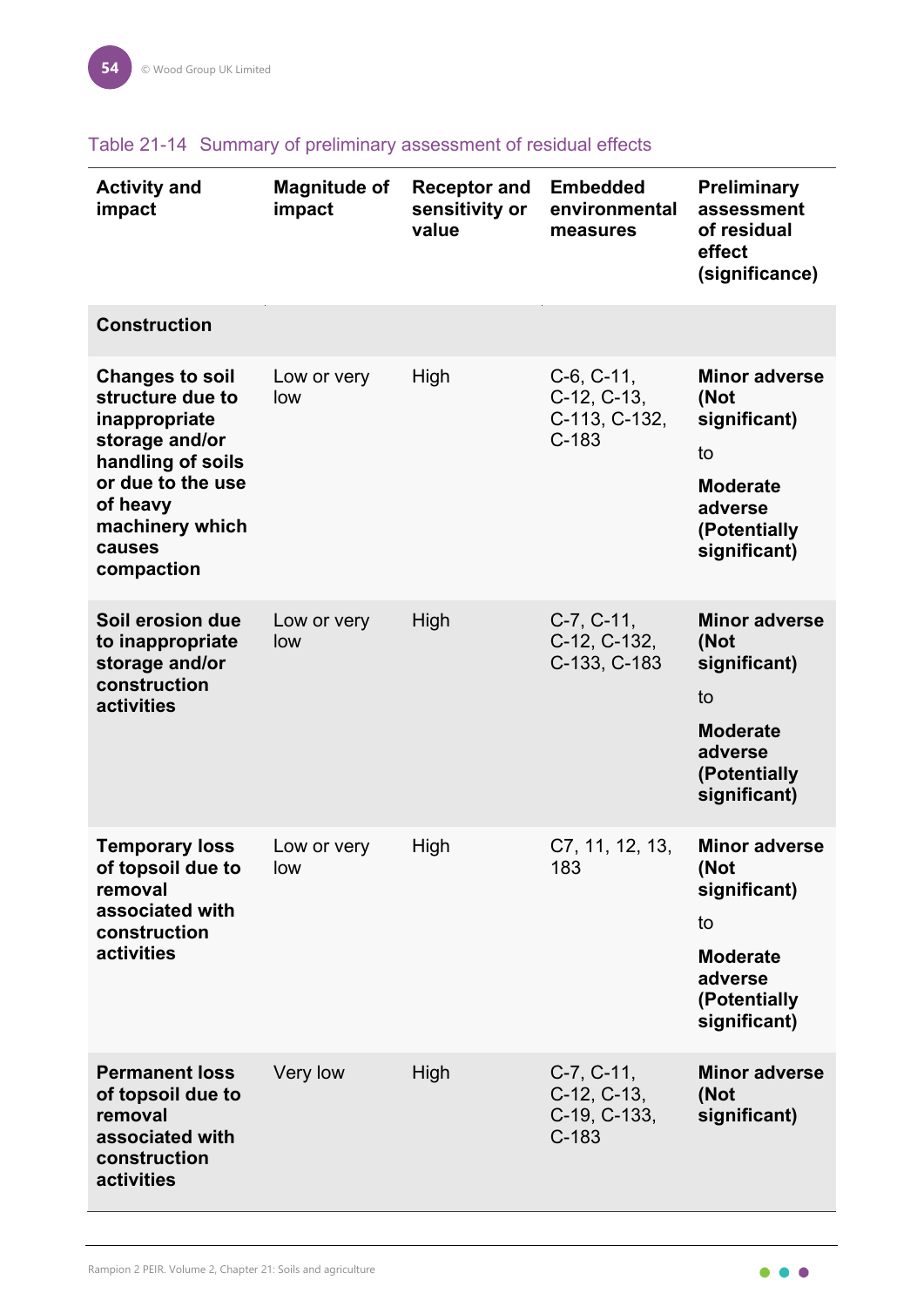| <b>Activity and</b><br>impact                                                                         | <b>Magnitude of</b><br>impact | <b>Receptor and</b><br>sensitivity or<br>value | <b>Embedded</b><br>environmental<br>measures  | <b>Preliminary</b><br>assessment<br>of residual<br>effect<br>(significance)                                      |
|-------------------------------------------------------------------------------------------------------|-------------------------------|------------------------------------------------|-----------------------------------------------|------------------------------------------------------------------------------------------------------------------|
| Damage to<br>drainage systems<br>due to<br>construction<br>activities                                 | Very low                      | High                                           | $C-28$                                        | <b>Minor</b><br>adverse (Not<br>significant)                                                                     |
| <b>Temporary loss</b><br>of, or damage to<br>agricultural land<br>during the<br>construction<br>phase | Low or very<br>low            | High                                           | $C-6, C-11,$<br>$C-12, C-13,$<br>C-113, C-183 | <b>Minor adverse</b><br>(Not<br>significant)<br>to<br><b>Moderate</b><br>adverse<br>(Potentially<br>significant) |
| <b>Permanent loss</b><br>of agricultural<br>land due to<br>onshore<br>infrastructure                  | Very low                      | High                                           | $C-183$                                       | <b>Minor adverse</b><br>(Not<br>significant)                                                                     |

# <span id="page-55-0"></span>**21.14 Further work to be undertaken for ES**

### <span id="page-55-1"></span>**Introduction**

21.14.1 Further work that will be undertaken to support the soils and agriculture assessment and presented within the ES is set out below.

#### <span id="page-55-2"></span>**Baseline**

21.14.2 Agricultural land quality and soil resources will be accurately assessed on site by means of a detailed survey involving observations of soil and land characteristics at the intersects of a 100m grid (where appropriate / feasible) to give a survey density of one observation per hectare. Using the Revised Guidelines and Criteria for Grading the Quality of Agricultural Land, published by MAFF in 1988, each observation point will be assigned a land grade and the classification of land at each location will be translated into maps of land grades and soil resources. This information will then be used to further update and inform the soils and agriculture ES Chapter.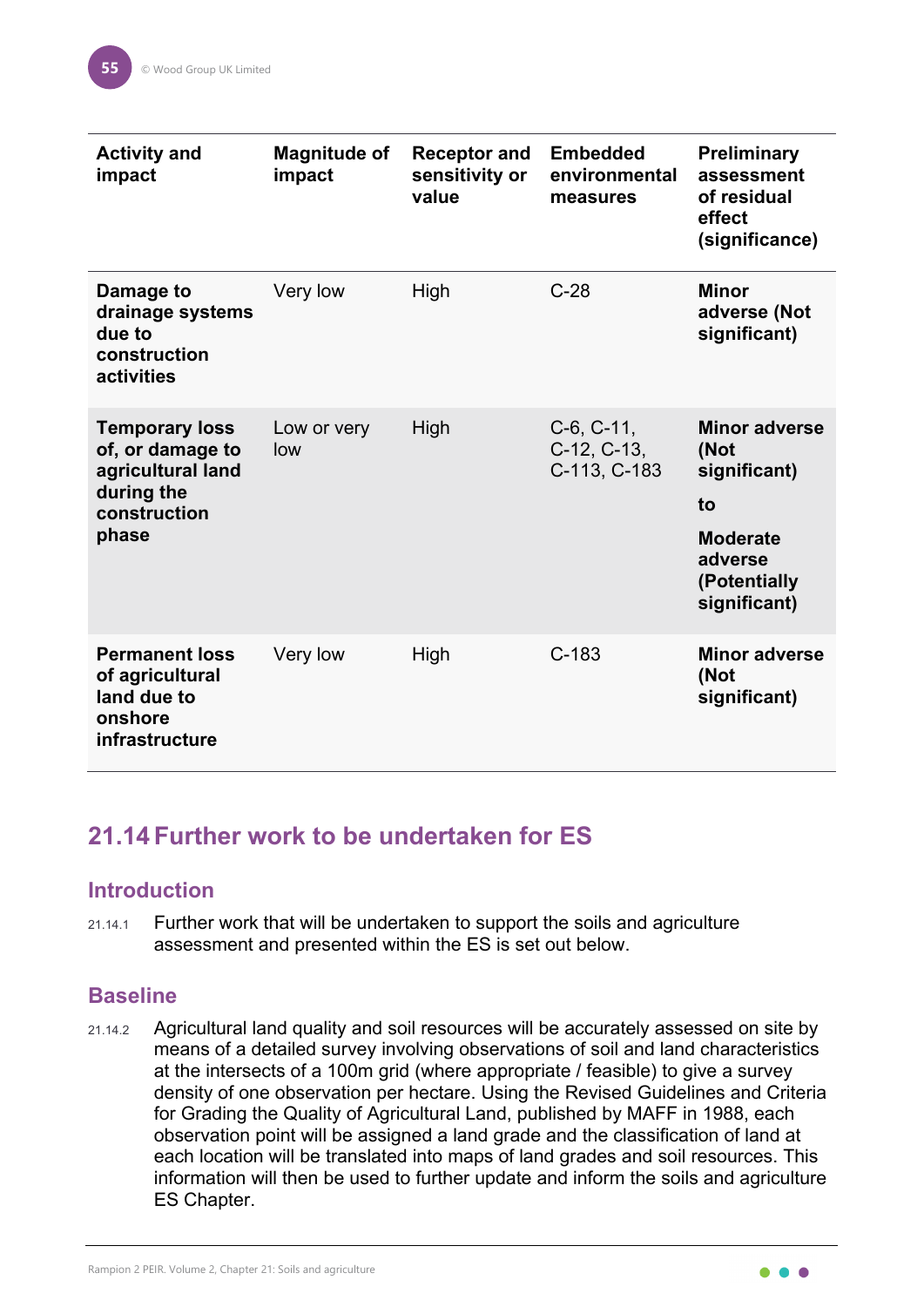#### <span id="page-56-0"></span>**Assessment**

21.14.3 The assessment will be updated with the additional baseline information and further refinement of the design of the Proposed Development. The assessment will be undertaken in line with the methodology agreed in the Scoping Report and further outlined in **Section [21.1](#page-37-0)**.

#### <span id="page-56-1"></span>**Consultation and engagement**

21.14.4 Further engagement with Natural England in relation to the survey methodology and observation points will be undertaken as the design of the Proposed Development is further refined.

## <span id="page-56-2"></span>**The financial effects on productive farmland**

- 21.14.5 Due to ongoing landowner engagement the data to undertake an assessment of the financial effects on productive farmland is unavailable for PEIR. Data is being collected in 2021 to enable an assessment to be provided at ES.
- 21.14.6 Socio-economic impacts in the farming and related sectors may arise from effects of the onshore elements of the Proposed Development on farmland used for production and on business activities undertaken by farmers and other landowners using land they own and manage (such as shoots or caravan sites).
- 21.14.7 The assessment will consider permanent and temporary impacts arising from effects on land made unavailable or prevented from being as freely used caused by:
	- construction works at the same location (for example where cable is buried within a field);
	- access restrictions (for example, where movement of farm machinery is prevented); and
	- other disruption affecting farming production or business activities, such as unsightly views or noise.
- 21.14.8 The receptors will be identified based on the landownership located within the onshore cable corridor and onshore substation locations supported by consultation with potentially affected parties. The assessment of the magnitude of impacts will take into account the nature and duration of the effects caused. Magnitudes will be assessed qualitatively and quantitatively considering the market value of lost farm production based on typical crop values, and on the value of disruption on other business activities according to their type.

# <span id="page-56-3"></span>**21.15 Glossary of terms and abbreviations**

#### Table 21-15 Glossary of terms and abbreviations

| Term (acronym) | <b>Definition</b>                       |
|----------------|-----------------------------------------|
| <b>ALC</b>     | <b>Agricultural Land Classification</b> |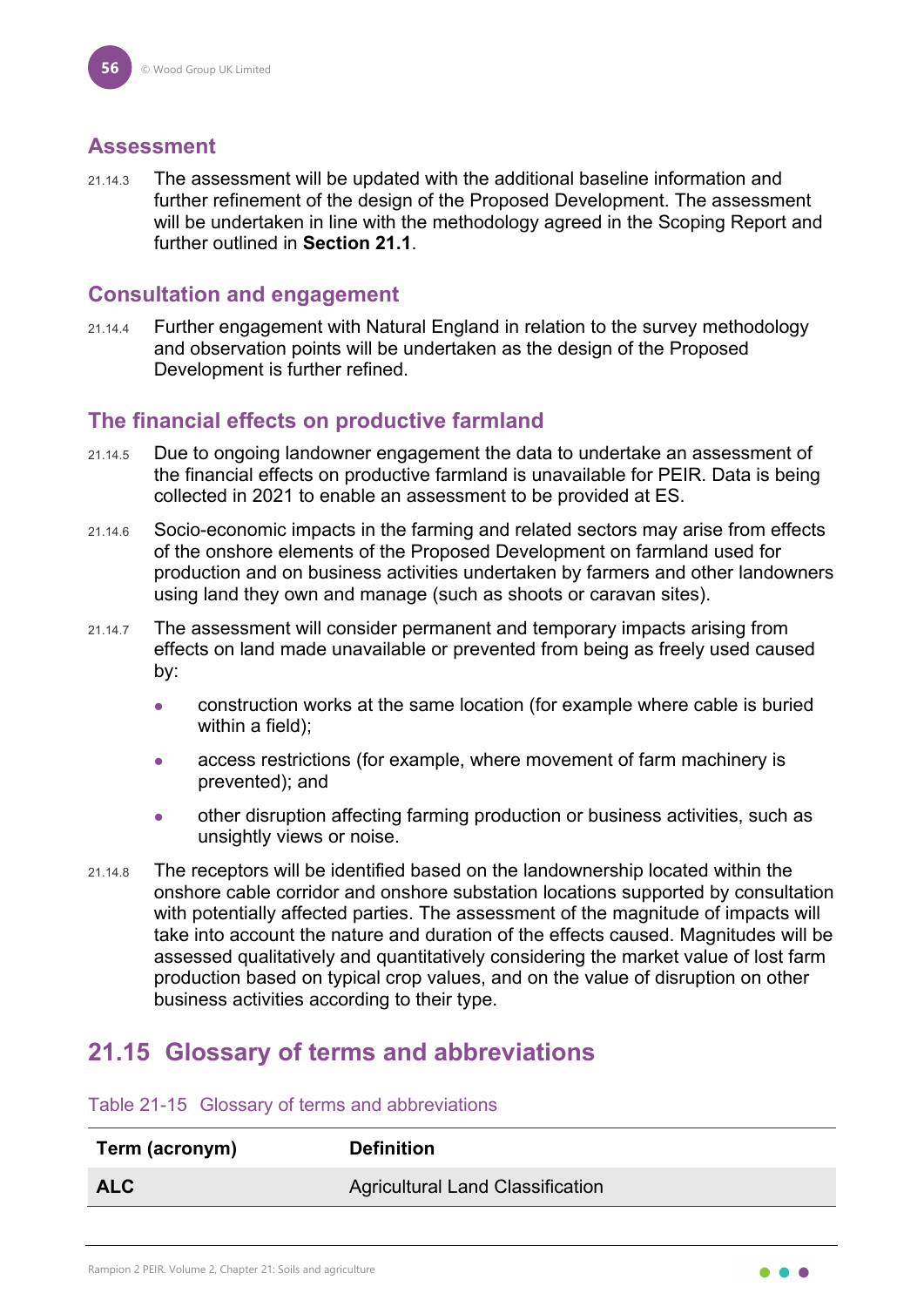| Term (acronym)                                        | <b>Definition</b>                                                                                                                                                                                                                                                                                                                                     |
|-------------------------------------------------------|-------------------------------------------------------------------------------------------------------------------------------------------------------------------------------------------------------------------------------------------------------------------------------------------------------------------------------------------------------|
| <b>Baseline</b>                                       | Refers to existing conditions as represented by latest<br>available survey and other data which is used as a<br>benchmark for making comparisons to assess the impact<br>of development.                                                                                                                                                              |
| <b>Baseline conditions</b>                            | The environment as it appears (or would appear)<br>immediately prior to the implementation of the Proposed<br>Development together with any known or foreseeable<br>future changes that will take place before completion of<br>the Proposed Development.                                                                                             |
| <b>BGS</b>                                            | <b>British Geological Survey</b>                                                                                                                                                                                                                                                                                                                      |
| <b>BMV</b>                                            | <b>Best and Most Versatile</b>                                                                                                                                                                                                                                                                                                                        |
| <b>Code of Construction</b><br><b>Practice (COCP)</b> | The code sets out the standards and procedures to which<br>developers and contractors must adhere to when<br>undertaking construction of major projects. This will assist<br>with managing the environmental impacts and will identify<br>the main responsibilities and requirements of<br>developers and contractors in constructing their projects. |
| <b>Construction effects</b>                           | Used to describe both temporary effects that arise during<br>the construction phases as well as permanent existence<br>effects that arise from the physical existence of<br>development (for example new buildings).                                                                                                                                  |
| <b>Cumulative effects</b>                             | Additional changes caused by a Proposed Development<br>in conjunction with other similar developments or as a<br>combined effect of a set of developments.                                                                                                                                                                                            |
| <b>Cumulative Effects</b><br><b>Assessment (CEA)</b>  | Assessment of impacts as a result of the incremental<br>changes caused by other past, present and reasonably<br>foreseeable human activities and natural processes<br>together with the Proposed Development.                                                                                                                                         |
| <b>DCO Application</b>                                | An application for consent to undertake a Nationally<br>Significant Infrastructure Project made to the Planning<br>Inspectorate who will consider the application and make a<br>recommendation to the Secretary of State, who will<br>decide on whether development consent should be<br>granted for the Proposed Development.                        |
| <b>Decommissioning</b>                                | The period during which a development and its<br>associated processes are removed from active operation.                                                                                                                                                                                                                                              |
| <b>DEFRA / Defra</b>                                  | Department of Environment, Food and Rural Affairs                                                                                                                                                                                                                                                                                                     |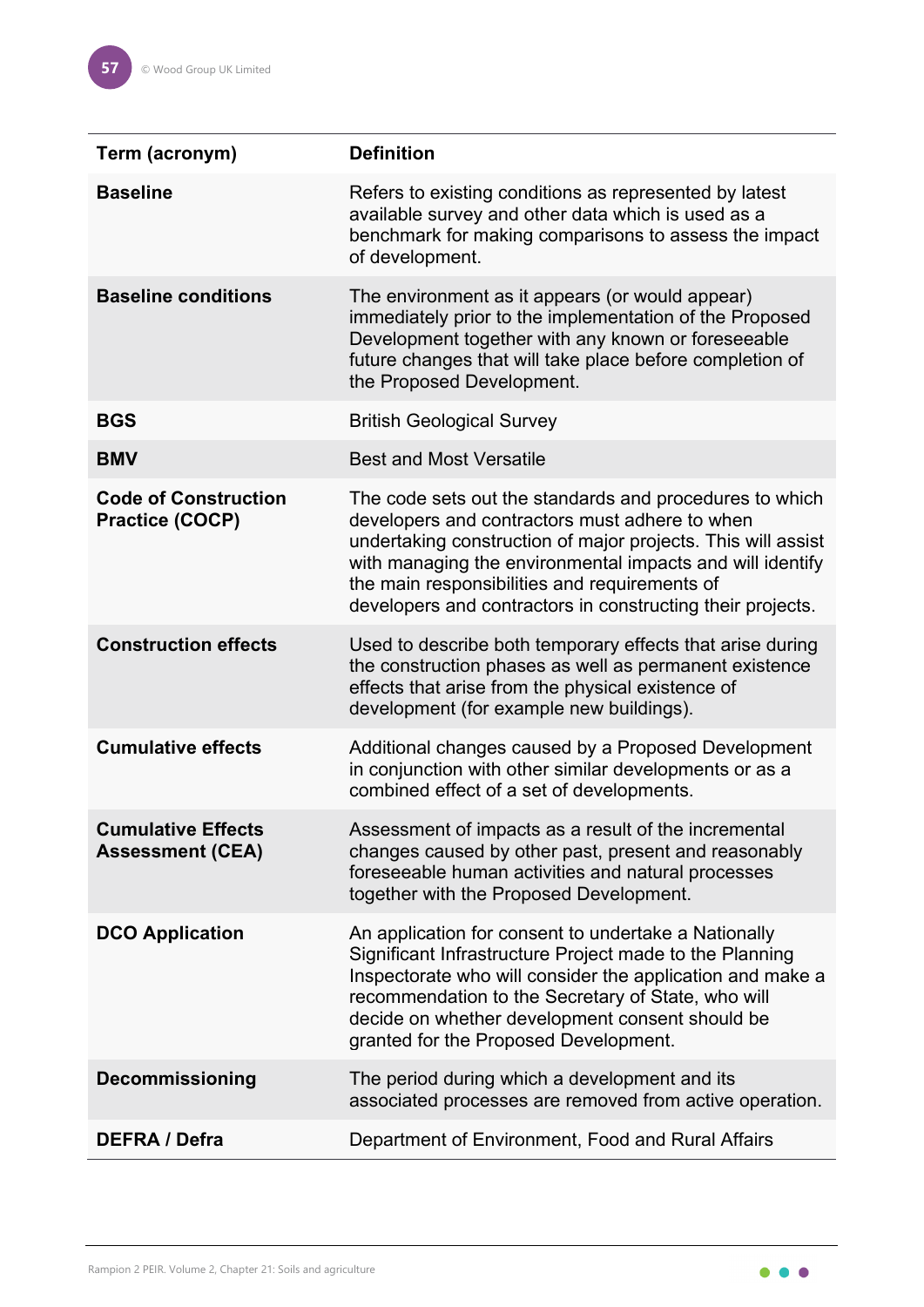| Term (acronym)                                         | <b>Definition</b>                                                                                                                                                                                                                                                                                             |
|--------------------------------------------------------|---------------------------------------------------------------------------------------------------------------------------------------------------------------------------------------------------------------------------------------------------------------------------------------------------------------|
| <b>Development Consent</b><br>Order (DCO)              | This is the means of obtaining permission for<br>developments categorised as Nationally Significant<br>Infrastructure Projects, under the Planning Act 2008.                                                                                                                                                  |
| <b>DoWCoP</b>                                          | Definition of Waste Code of Practice                                                                                                                                                                                                                                                                          |
| EA                                                     | <b>Environment Agency</b>                                                                                                                                                                                                                                                                                     |
| <b>EEA</b>                                             | European Economic Area                                                                                                                                                                                                                                                                                        |
| <b>Embedded environmental</b><br>measures              | Equate to 'primary environmental measures' as defined<br>by Institute of Environmental Management and<br>Assessment (2016). They are measures to avoid or<br>reduce environmental effects that are directly<br>incorporated into the preferred masterplan for the<br>Proposed Development.                    |
| <b>Environmental Impact</b><br><b>Assessment (EIA)</b> | The process of evaluating the likely significant<br>environmental effects of a proposed project or<br>development over and above the existing circumstances<br>(or 'baseline').                                                                                                                               |
| <b>Environmental measures</b>                          | Measures which are proposed to prevent, reduce and<br>where possible offset any significant adverse effects (or<br>to avoid, reduce and if possible, remedy identified effects.                                                                                                                               |
| <b>Environmental Statement</b><br>(ES)                 | The written output presenting the full findings of the<br><b>Environmental Impact Assessment.</b>                                                                                                                                                                                                             |
| <b>EU</b>                                              | <b>European Union</b>                                                                                                                                                                                                                                                                                         |
| <b>Future baseline</b>                                 | Refers to the situation in future years without the<br>Proposed Development.                                                                                                                                                                                                                                  |
| <b>Horizontal Directional Drill</b><br>(HDD)           | An engineering technique avoiding open trenches.                                                                                                                                                                                                                                                              |
| <b>Impact</b>                                          | The changes resulting from an action.                                                                                                                                                                                                                                                                         |
| <b>Indirect effects</b>                                | Effects that result indirectly from the Proposed<br>Development as a consequence of the direct effects,<br>often occurring away from the site, or as a result of a<br>sequence of interrelationships or a complex pathway.<br>They may be separated by distance or in time from the<br>source of the effects. |
| <b>Informal consultation</b>                           | Informal consultation refers to the voluntary consultation<br>that RED undertake in addition to the formal consultation<br>requirements.                                                                                                                                                                      |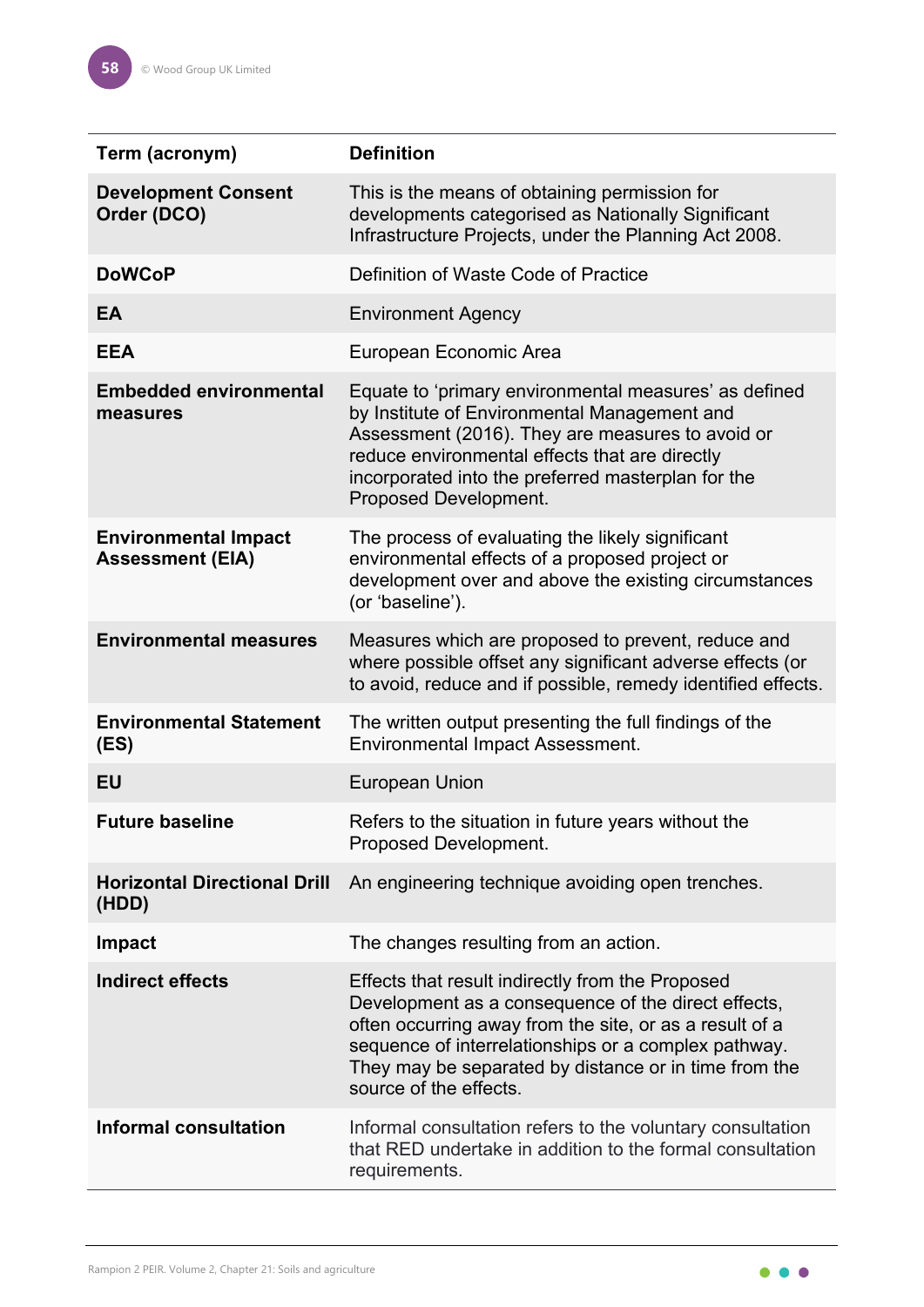| Term (acronym)                                                           | <b>Definition</b>                                                                                                                                                                                                                                                                                                                                                                                                                        |
|--------------------------------------------------------------------------|------------------------------------------------------------------------------------------------------------------------------------------------------------------------------------------------------------------------------------------------------------------------------------------------------------------------------------------------------------------------------------------------------------------------------------------|
| <b>Likely Significant Effects</b>                                        | It is a requirement of Environmental Impact Assessment<br>Regulations to determine the likely significant effects of<br>the Proposed Development on the environment which<br>should relate to the level of an effect and the type of<br>effect.                                                                                                                                                                                          |
| <b>LNR</b>                                                               | <b>Local Nature Reserve</b>                                                                                                                                                                                                                                                                                                                                                                                                              |
| <b>LWS</b>                                                               | <b>Local Wildlife Site</b>                                                                                                                                                                                                                                                                                                                                                                                                               |
| <b>MAFF</b>                                                              | (former) Ministry of Agriculture, Fisheries and Farming                                                                                                                                                                                                                                                                                                                                                                                  |
| <b>MAGIC</b>                                                             | Multi-Agency Geographic Information for the Countryside                                                                                                                                                                                                                                                                                                                                                                                  |
| <b>Magnitude (of change)</b>                                             | A term that combines judgements about the size and<br>scale of the effect, the extent of the area over which it<br>occurs, whether it is reversible or irreversible and whether<br>it is short term or long term in duration'. Also known as<br>the 'degree' or 'nature' of change.                                                                                                                                                      |
| <b>MMP</b>                                                               | <b>Materials Management Plan</b>                                                                                                                                                                                                                                                                                                                                                                                                         |
| <b>Nationally Significant</b><br><b>Infrastructure Project</b><br>(NSIP) | Nationally Significant Infrastructure Projects are major<br>infrastructure developments in England and Wales which<br>are consented by DCO. These include proposals for<br>renewable energy projects with an installed capacity<br>greater than 100MW.                                                                                                                                                                                   |
| <b>PEIR Assessment</b><br><b>Boundary</b>                                | The PEIR Assessment Boundary combines the search<br>areas for the offshore and onshore infrastructure<br>associated with the Proposed Development. It is defined<br>as the area within which the Proposed Development and<br>associated infrastructure will be located, including the<br>temporary and permanent construction and operational<br>work areas.                                                                             |
| <b>Planning Inspectorate</b><br>(PINS)                                   | The Planning Inspectorate deals with planning appeals,<br>national infrastructure planning applications,<br>examinations of local plans and other planning-related<br>and specialist casework in England and Wales.                                                                                                                                                                                                                      |
| <b>Preliminary Environmental</b><br><b>Information Report (PEIR)</b>     | The written output of the Environmental Impact<br>Assessment undertaken to date for the Proposed<br>Development. It is developed to support formal<br>consultation and presents the preliminary findings of the<br>assessment to allow an informed view to be developed of<br>the Proposed Development, the assessment approach<br>that has been undertaken, and the preliminary<br>conclusions on the likely significant effects of the |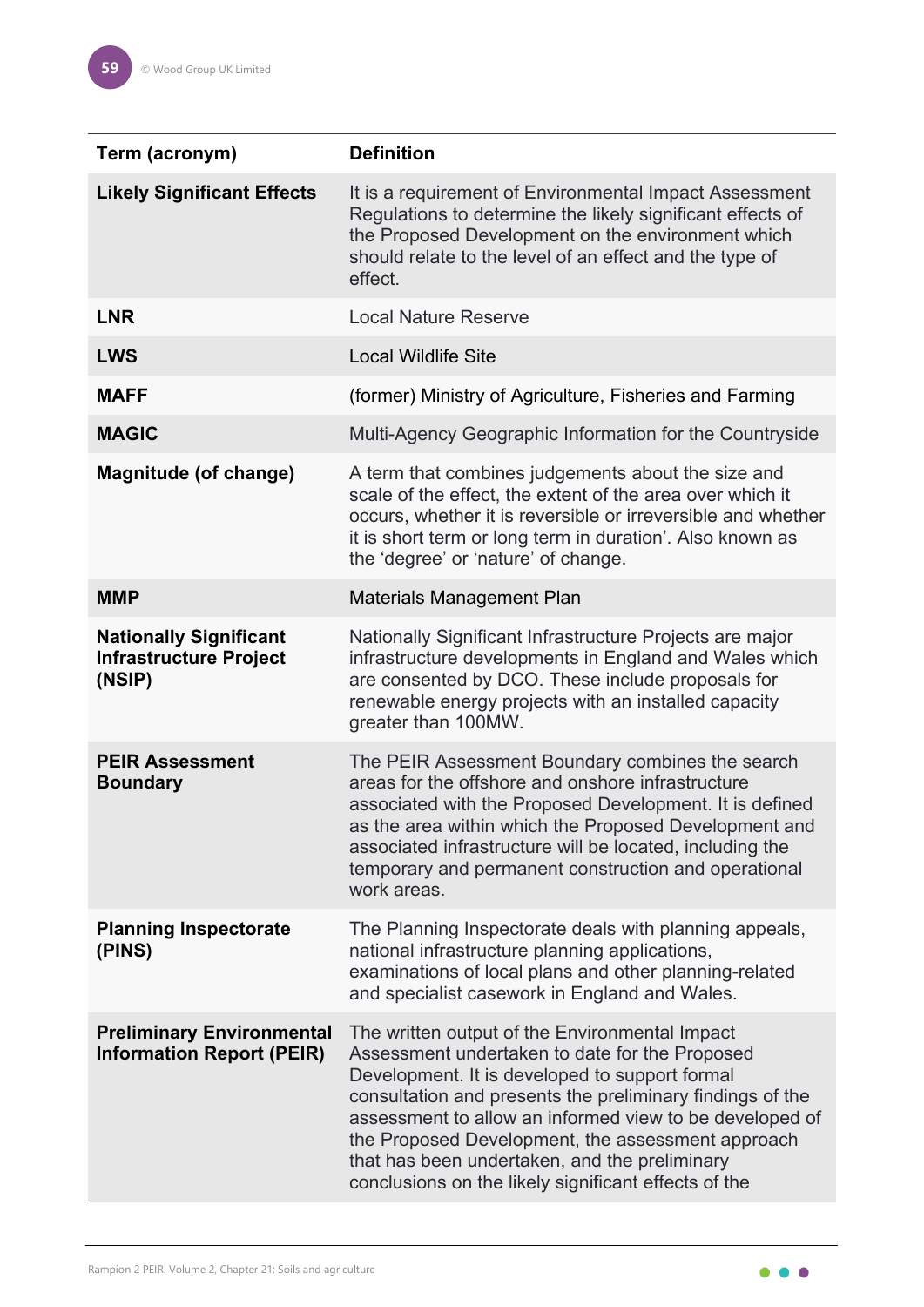| Term (acronym)              | <b>Definition</b>                                                                                                                                                                                                                                                                                                                                                                                              |
|-----------------------------|----------------------------------------------------------------------------------------------------------------------------------------------------------------------------------------------------------------------------------------------------------------------------------------------------------------------------------------------------------------------------------------------------------------|
|                             | Proposed Development and environmental measures<br>proposed.                                                                                                                                                                                                                                                                                                                                                   |
| <b>Proposed Development</b> | The development that is subject to the application for<br>development consent, as described in Chapter 4.                                                                                                                                                                                                                                                                                                      |
| <b>Receptor</b>             | These are as defined in Regulation 5(2) of The<br>Infrastructure Planning (Environmental Impact<br>Assessment) Regulations 2017 and include population<br>and human health, biodiversity, land, soil, water, air,<br>climate, material assets, cultural heritage and landscape<br>that may be at risk from exposure to pollutants which<br>could potentially arise as a result of the Proposed<br>Development. |
| <b>SAC</b>                  | Special Area of Conservation                                                                                                                                                                                                                                                                                                                                                                                   |
| <b>Scoping Opinion</b>      | A Scoping Opinion is adopted by the Secretary of State<br>for a Proposed Development.                                                                                                                                                                                                                                                                                                                          |
| <b>Scoping Report</b>       | A report that presents the findings of an initial stage in the<br>Environmental Impact Assessment process.                                                                                                                                                                                                                                                                                                     |
| <b>Secretary of State</b>   | The body who makes the decision to grant development<br>consent.                                                                                                                                                                                                                                                                                                                                               |
| <b>Sensitivity</b>          | A term applied to specific receptors, combining<br>judgements of the susceptibility of the receptor to the<br>specific type of change or development proposed and the<br>value associated to that receptor.                                                                                                                                                                                                    |
| <b>Significance</b>         | A measure of the importance of the environmental effect,<br>defined by criteria specific to the environmental aspect.                                                                                                                                                                                                                                                                                          |
| <b>Significant effects</b>  | It is a requirement of the EIA Regulations to determine<br>the likely significant effects of the development on the<br>environment which should relate to the level of an effect<br>and the type of effect. Where possible significant effects<br>should be mitigated.                                                                                                                                         |
| <b>SMP</b>                  | Soil Management Plan                                                                                                                                                                                                                                                                                                                                                                                           |
| <b>SPA</b>                  | <b>Special Protection Area</b>                                                                                                                                                                                                                                                                                                                                                                                 |
| <b>SSSI</b>                 | Site of Special Scientific Interest                                                                                                                                                                                                                                                                                                                                                                            |
| <b>Temporal scope</b>       | The temporal scope covers the time period over which<br>changes to the environment and the resultant effects are<br>predicted to occur and are typically defined as either<br>being temporary or permanent.                                                                                                                                                                                                    |

 $\bullet\bullet\bullet$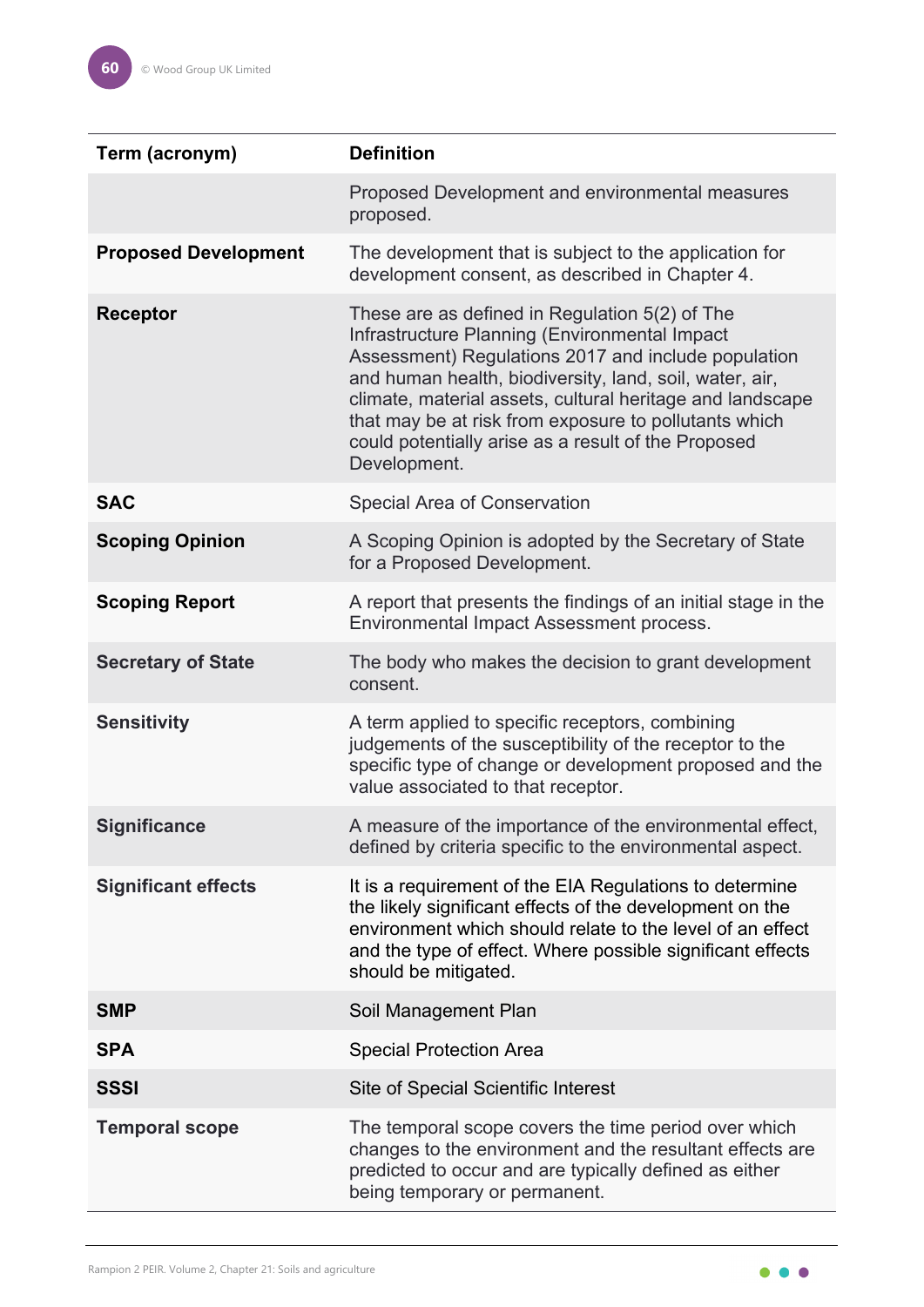| Term (acronym)                                        | <b>Definition</b>                                                                                                                                                                                                                                                                                                                       |
|-------------------------------------------------------|-----------------------------------------------------------------------------------------------------------------------------------------------------------------------------------------------------------------------------------------------------------------------------------------------------------------------------------------|
| <b>Temporary or permanent</b><br>effects              | Effects may be considered as temporary or permanent. In<br>the case of wind energy development the application is<br>for a 30 year period after which the assessment assumes<br>that decommissioning will occur and that the site will be<br>restored. For these reasons the development is referred<br>to as long term and reversible. |
| <b>The Proposed</b><br><b>Development / Rampion 2</b> | The onshore and offshore infrastructure associated with<br>the offshore wind farm comprising of installed capacity of<br>up to 1,200MW, located in the English Channel in off the<br>south coast of England.                                                                                                                            |
| Zone of Influence (ZOI)                               | The area surrounding the Proposed Development which<br>could result in likely significant effects.                                                                                                                                                                                                                                      |

# <span id="page-61-0"></span>**21.16 References**

Department for Environment, Food and Rural Affairs (Defra), (2009a). *Construction Code of Practice for the Sustainable Use of Soils on Construction Sites* [online]. Available at: [https://assets.publishing.service.gov.uk/government/uploads/system/uploads/attachment\\_](https://assets.publishing.service.gov.uk/government/uploads/system/uploads/attachment_data/file/716510/pb13298-code-of-practice-090910.pdf) [data/file/716510/pb13298-code-of-practice-090910.pdf](https://assets.publishing.service.gov.uk/government/uploads/system/uploads/attachment_data/file/716510/pb13298-code-of-practice-090910.pdf) [Accessed: 25 June 2021].

Defra, (2009b). *Safeguarding our Soils: A Strategy for England*. Available at: [https://www.gov.uk/government/publications/safeguarding-our-soils-a-strategy-for-england,](https://www.gov.uk/government/publications/safeguarding-our-soils-a-strategy-for-england) (Accessed: 25 June 2021).

Defra, (2010) *Structure of the agricultural industry in England and the UK at June* [online]. Available at: [https://www.gov.uk/government/statistical-data-sets/structure-of-the](https://www.gov.uk/government/statistical-data-sets/structure-of-the-agricultural-industry-in-england-and-the-uk-at-june)[agricultural-industry-in-england-and-the-uk-at-june](https://www.gov.uk/government/statistical-data-sets/structure-of-the-agricultural-industry-in-england-and-the-uk-at-june) [Accessed Jan 2021].

Defra (2011). *Safeguarding our soils: A strategy for England.*

Defra (2019). *Natural Capital Committee Advice on Soil Management.* [online]. Available at:

[https://assets.publishing.service.gov.uk/government/uploads/system/uploads/attachment\\_](https://assets.publishing.service.gov.uk/government/uploads/system/uploads/attachment_data/file/909069/ncc-advice-soil-management.pdf) [data/file/909069/ncc-advice-soil-management.pdf](https://assets.publishing.service.gov.uk/government/uploads/system/uploads/attachment_data/file/909069/ncc-advice-soil-management.pdf) [Accessed Feb 2021].

Department of Energy and Climate Change (2011) *Overarching National Policy Statement for Energy (EN-1).* London: The Stationery Office.

HM Government (2018). *A Green Future: Our 25 Year Plan to Improve the Environment*  [online]. Available at:

[https://assets.publishing.service.gov.uk/government/uploads/system/uploads/attachment\\_](https://assets.publishing.service.gov.uk/government/uploads/system/uploads/attachment_data/file/693158/25-year-environment-plan.pdf) [data/file/693158/25-year-environment-plan.pdf](https://assets.publishing.service.gov.uk/government/uploads/system/uploads/attachment_data/file/693158/25-year-environment-plan.pdf) {Accessed Jan 2021].

Ministry of Agriculture, Fisheries and Food (1988)*. Agricultural Land Classification of England and Wales* [online]. Available at:

[https://www.gov.uk/government/publications/agricultural-land-assess-proposals-for-](https://www.gov.uk/government/publications/agricultural-land-assess-proposals-for-development/guide-to-assessing-development-proposals-on-agricultural-land)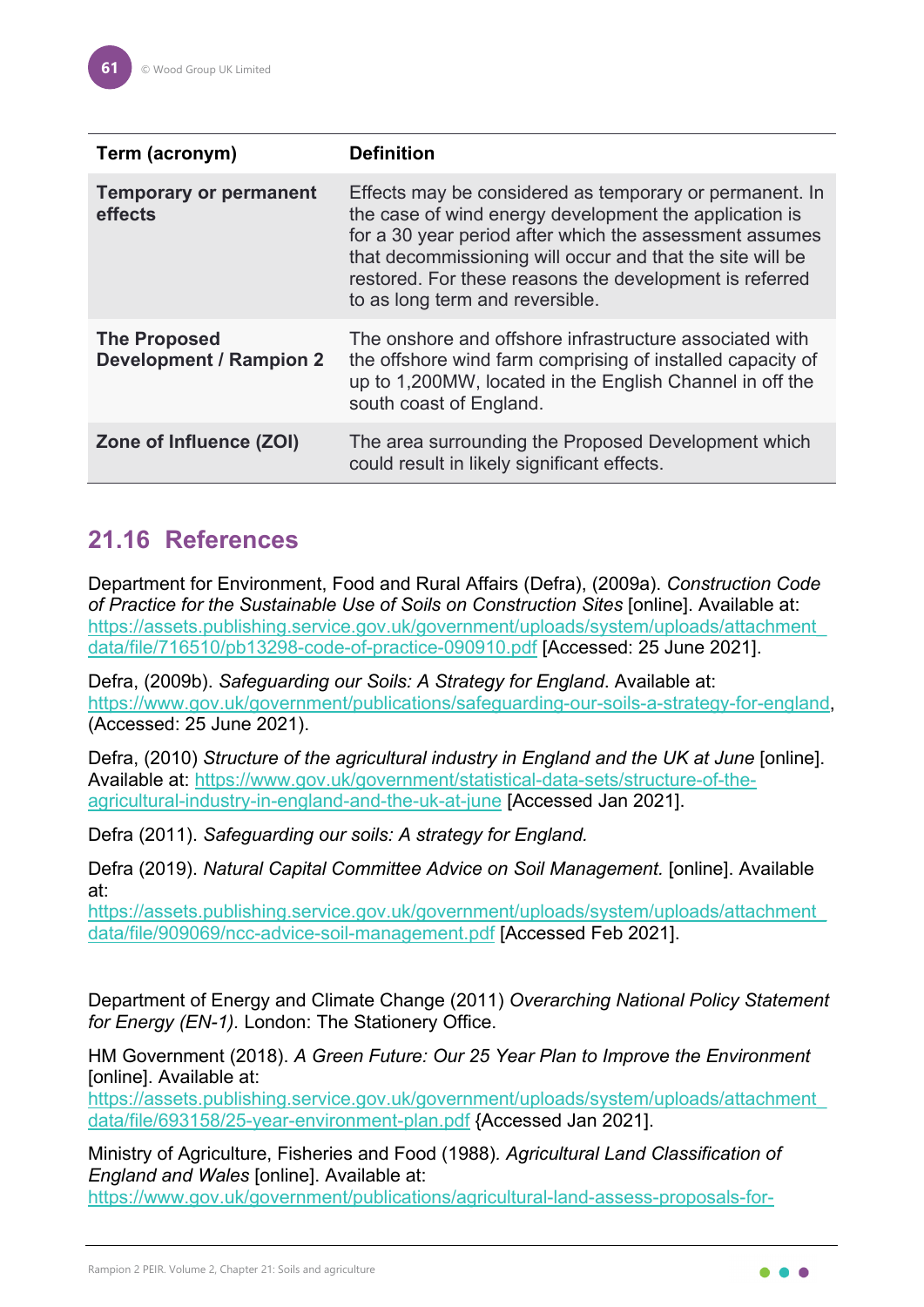[development/guide-to-assessing-development-proposals-on-agricultural-land](https://www.gov.uk/government/publications/agricultural-land-assess-proposals-for-development/guide-to-assessing-development-proposals-on-agricultural-land) [Accessed Jan 2021].

Ministry of Housing, Communities & Local Government (2019). *National Planning Policy Framework.* [online]. Available at: [National Planning Policy Framework - GOV.UK](https://www.gov.uk/government/publications/national-planning-policy-framework--2)  [\(www.gov.uk\)](https://www.gov.uk/government/publications/national-planning-policy-framework--2) [Accessed 14 Jan 2021]

Ministry of Housing, Communities & Local Government (2019). *Guidance: Natural Environment* [online]. Available at: [https://www.gov.uk/guidance/natural](https://www.gov.uk/guidance/natural-environment#brownfield-land-soils-and-agricultural-land)[environment#brownfield-land-soils-and-agricultural-land](https://www.gov.uk/guidance/natural-environment#brownfield-land-soils-and-agricultural-land) [Accessed Jan 2021].

Ministry of Housing, Communities & Local Government (2019). *Planning Practice Guidance, Natural Environment* Paragraph: 001 Reference ID: 8-001-20190721 and Paragraph: 002 Reference ID: 8-002-20190721.

Natural Capital Committee (2019) Advice on Soil Management. Available at: https://assets.publishing.service.gov.uk/government/uploads/system/uploads/attachment\_ data/file/909069/ncc-advice-soil-management.pdf.

Natural England (2021). *Guide to assessing development proposals on agricultural land* [online]. Available at: [https://www.gov.uk/government/publications/agricultural-land](https://www.gov.uk/government/publications/agricultural-land-assess-proposals-for-development/guide-to-assessing-development-proposals-on-agricultural-land)[assess-proposals-for-development/guide-to-assessing-development-proposals-on](https://www.gov.uk/government/publications/agricultural-land-assess-proposals-for-development/guide-to-assessing-development-proposals-on-agricultural-land)[agricultural-land](https://www.gov.uk/government/publications/agricultural-land-assess-proposals-for-development/guide-to-assessing-development-proposals-on-agricultural-land) [Accessed Feb 2021].

Natural England (2012) Technical Information Note TIN049, Agricultural Land Classification: protecting the best and most versatile agricultural land.

Planning Inspectorate, (2019). *Advice Note Seventeen: Cumulative Effects Assessment Relevant to Nationally Significant Infrastructure Projects, August 2019*. [online]. Available at: [https://infrastructure.planninginspectorate.gov.uk/wp-content/uploads/2015/12/Advice](https://infrastructure.planninginspectorate.gov.uk/wp-content/uploads/2015/12/Advice-note-17V4.pdf)[note-17V4.pdf](https://infrastructure.planninginspectorate.gov.uk/wp-content/uploads/2015/12/Advice-note-17V4.pdf) [ Accessed: 24 June 2021].